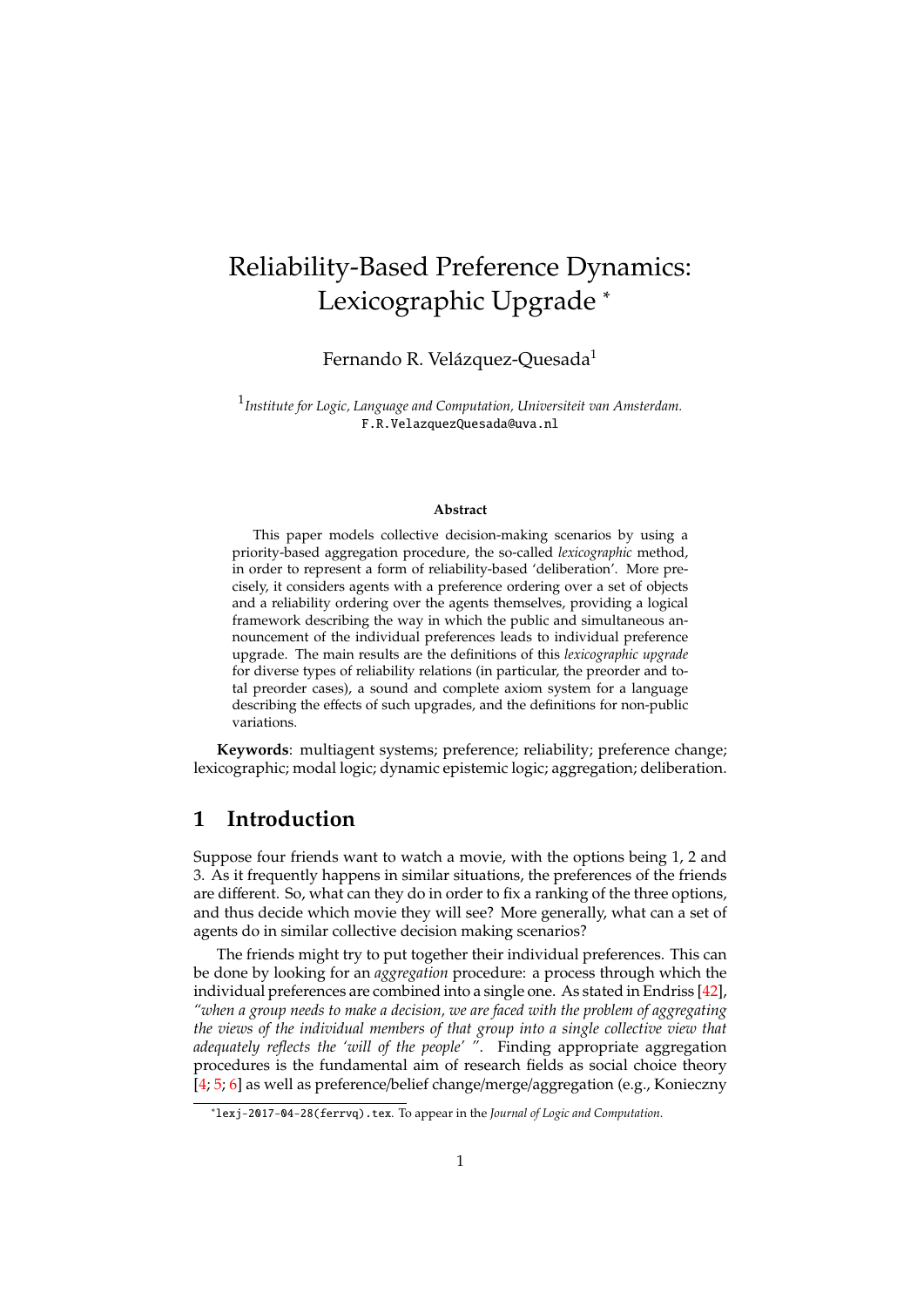<span id="page-1-2"></span>and Pino Pérez [\[75,](#page-45-0) [76\]](#page-45-1); Grüne-Yanoff and Hansson [\[64\]](#page-44-0); Gabbay et al. [\[49\]](#page-43-0); Liu [\[88\]](#page-46-0); Konieczny and Pino Pérez [\[77\]](#page-45-2)). Examples of such procedures are the different voting systems used across different countries.<sup>[1](#page-1-0)</sup>

Another alternative the friends have is to allow each one of them to argue for her preferences, trying in this way to change the opinions of the others. This is called *deliberation*, a process through which the individuals share publicly not only their own preferences but also the justifications they have for them, aiming at influencing one another's opinions. Several authors have pointed to the merits of the deliberative process, which makes people reflect on their preferences and thus influences possible changes [\[41;](#page-42-1) [67;](#page-44-1) [65;](#page-44-2) [23;](#page-41-0) [37;](#page-42-2) [30;](#page-42-3) [66\]](#page-44-3). Some authors have even argued that with such a public debate *"there would not be any need for an aggregation mechanism, since a rational decision would tend to produce unanimous preferences"* [\[41\]](#page-42-1). The campaign process that takes place in most countries before an election might be seen as some form of deliberation, as it allows some form of public debate through which ideas and reasons for supporting the candidates are exposed.<sup>[2](#page-1-1)</sup>

In some sense, the deliberative process is the ideal one: agents share not only their own preferences but also the justifications they have for them, thus putting all the available information 'on the table', and then proceed to a thoughtful weighing of options based on the use of logic and reason. Even if the repetition of such sharing and discussing process does not lead to full unanimity (an obvious possibility), it has been argued [\[94;](#page-46-1) [93;](#page-46-2) [38;](#page-42-4) [56\]](#page-44-4) that the deliberative process can lead to preference profiles whose properties allows/facilitates the use of aggregation procedures.

However, in real-life scenarios, different circumstances are combined to guarantee that ideal deliberative processes occur rarely. One of these circumstances is the fact that, even though agents might get to know one another's preferences, certain limitations prevent them from knowing the reasons/justifications for them. Another is that typically, and for diverse reasons, different agents might influence a specific individual in different ways.

Because of these and other 'real-life' constrains, attempts to carry out a deliberative process might actually end up in situations in which an individual's thoughts, opinions, feelings, and behaviours are influenced by (the actual, imagined or implied presence of) others. Examples of such phenomena include not only the famous *informational cascades* [\[11;](#page-40-3) [21;](#page-41-1) [104;](#page-47-0) [40\]](#page-42-5) (cf. *the bandwagon e*ff*ect*; Leibenstein [\[83\]](#page-46-3); Nadeau et al. [\[95\]](#page-46-4); Altman [\[1\]](#page-39-0)), but also *peer pressure* [\[39\]](#page-42-6), *pluralistic ignorance* [\[73;](#page-45-3) [78\]](#page-45-4), *false consensus* [\[97\]](#page-47-1) and others studied in economics, computer science and social and behavioural sciences. All these different ways in which the preferences/beliefs/behaviour of a group of agents influence the preferences/beliefs/behaviour of an individual might not be completely 'rational', but nevertheless describe the way 'real' agents behave in 'real-life' situations.

This paper provides a formal logical framework for studying a process that

<span id="page-1-0"></span> $1$ It should be noted, however, that the aim of a typical voting system is to collectively select one option, and not to create a full collective preference.

<span id="page-1-1"></span><sup>2</sup>Still, such process is not deliberation in the proper sense: before the voting, typically not all the voters will have the opportunity to announce their preferences and justifications in public forums, and even if they do, not all of these announcements will be heard by everyone.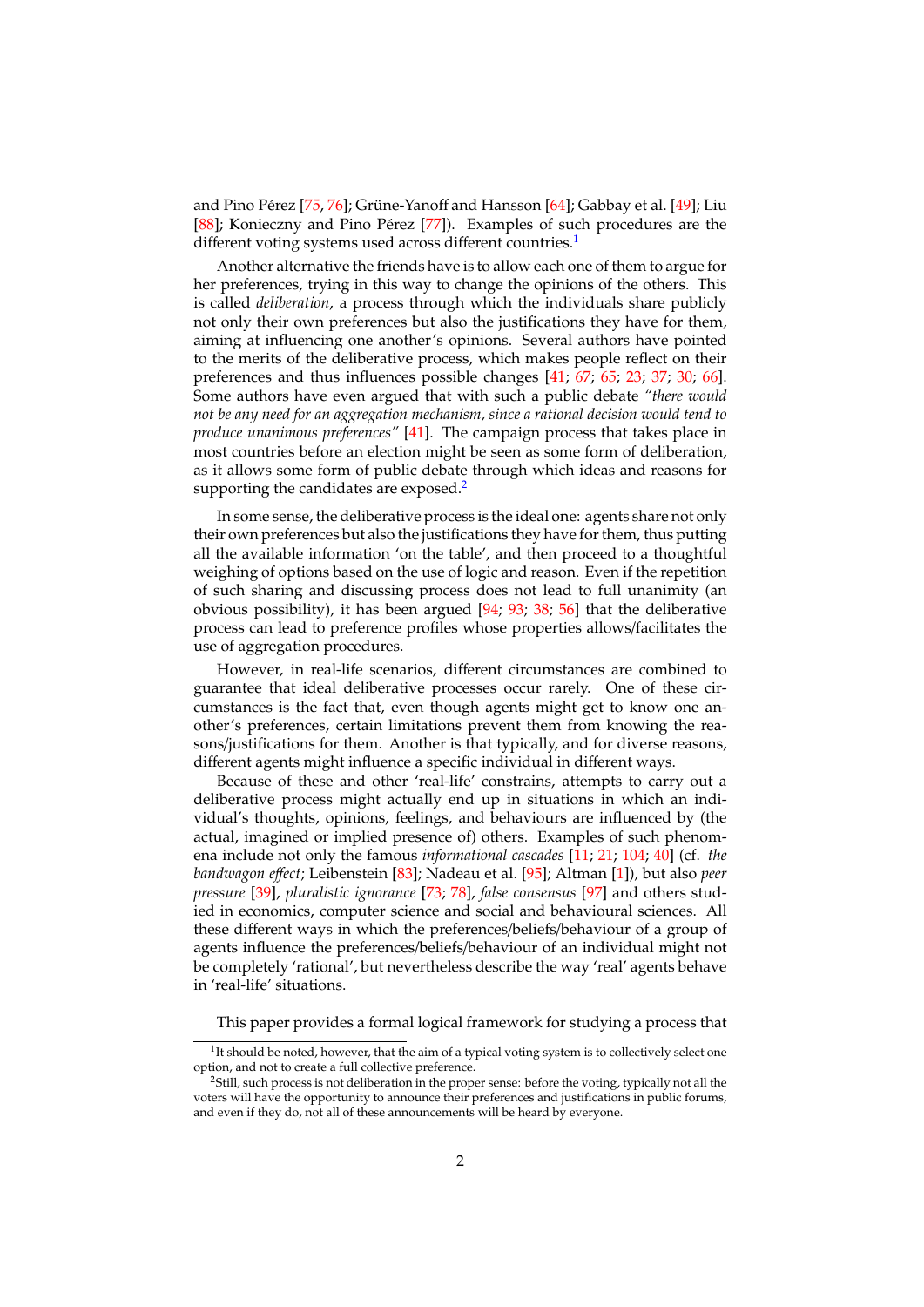<span id="page-2-3"></span>deals with collective decision making scenarios following a 'deliberative' approach, but incorporating the two limitations described above: a knowledge of the preferences but not of its reasons, and some agents having more influence than others on each individual. $3$  The reason for incorporating these particular limitations is that they reflect very common real-life circumstances. For the first, indeed in most cases we only get to know one another's actions/opinions/preferences/beliefs without knowing the reasons behind them, typically because of restrictions in the 'communication channel' (i.e., lack of time and/or space). A famous consequence of this is that, paraphrasing a popular quote, even though we tend to judge ourselves by our intentions, we tend to judge others only by their actions. For the second, the fact that some agents might have more influence than others is also a common feature that ideally can be seen as agents acknowledging the different expertise individuals might have, but which also allows to describe 'irrational' *herd behaviour* situations in which emotions ("I like *a* better than *b*, so I prefer what *a* chooses over what *b* chooses") come into play.[4](#page-2-1)

More precisely, the goal of the present proposal is the formal study of the way individual agents might change their preferences based not only on the preferences of one another but also on the reliability ordering each one of them assigns to the group. Technically, the models used here will then consist, besides a domain *W* and a set of agents A, of both a *preference*relation ≤*<sup>i</sup>* ⊆ (*W*×*W*) for each agent *i* ∈ A and a *reliability* relation  $\leq_i$  ⊆ (A × A) for each such *i*. While  $≤<sub>i</sub>$  represents the preference ordering *i* has over the available options *W*,  $≤<sub>i</sub>$ represents the reliability ordering *i* has over the involved agents A. [5](#page-2-2) In this way, the procedure through which the announcement of the individual preferences leads each agent *i* to change her preferences can be seen as a function *f* whose parameters are not only the (current/announced) preferences ( $\leq_1, \ldots, \leq_{|A|}$ ) but also her own reliability relation  $(\leq_i)$ . In this sense this proposal can be understood as a qualitative version of DeGroot [\[31\]](#page-42-7), where the author presents a quantitative model describing how a group might reach a consensus and form a common subjective probability distribution by revealing their individual distributions to one another and pooling their opinions. In such model, each individual *i* has not only a subjective probability distribution (corresponding to this work's preference relation) but also a weight she assigns to the distribution of each individual when she carries out her revision (corresponding to this work's reliability relation).

As the reader has surely noticed, the definition of the mentioned *f* will play the most important role through this work. Again, it represents intuitively the way an agent *i* will adjust her own preferences according to all the individual preferences and the reliability she assigns to them. Again, technically it can be defined as a function which takes as parameters |A| preference orderings over *W*

<span id="page-2-0"></span> $3$ There might be additional limitations: for example, the communication might not be public, or the preferences might not be fully announced. Some of these situations can be seen as particular cases of the framework that will be introduced, and they are briefly explored in Section [4.](#page-27-0)

<span id="page-2-1"></span><sup>&</sup>lt;sup>4</sup>Some people have pointed out that, because of this difference in influence, not all agents are equal, contrary to what should happen in ideal deliberative procedures. However, the degree of influence of each agent is not global but rather individual: the most influential agent for a given individual might not be the most influential agent for a different one. Thus, there is no 'most important agent(s)'; only 'most important agent(s)' *from a given agent's point of view*.

<span id="page-2-2"></span><sup>&</sup>lt;sup>5</sup>Subsection [2.1](#page-6-0) discusses other options for representing preference and, in particular, reliability.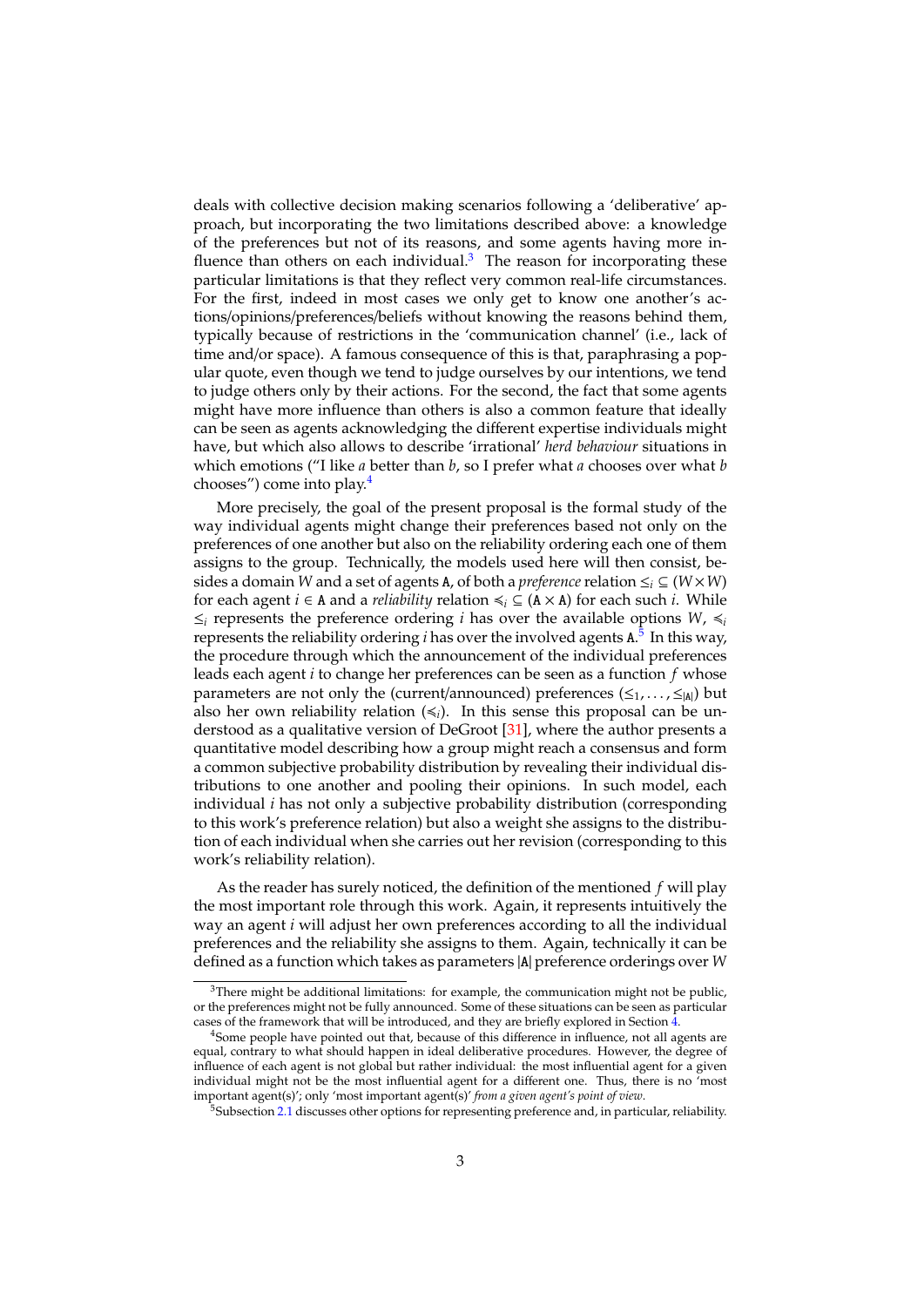<span id="page-3-0"></span>and a reliability ordering over A (i.e., |A| orderings over *W* and a priority ordering over them), returning then a preference ordering over *W*. This function can be defined in many different ways: for example, *i* could adopt directly the preference ordering of her most reliable agent, or she might keep her old ordering, using that of her most reliable agent to 'break ties' in equally-preferable zones. She might even put her most reliable agent's most preferred worlds above the rest, using her old ordering to break ties in both zones.

In cases as the present one, a typical choice is to use the *lexicographic method*. This method consists, roughly speaking, in using the order with the highest priority first, then using the order with the second highest priority to 'break ties' in equally-preferred zones, then using the order with the third highest priority to 'break ties' in the equally-preferred zones that still remain, and so on; it is similar to the method used for ordering words in dictionaries. The lexicographic method has been used not only in social choice theory [\[46;](#page-43-1) [47;](#page-43-2) [22;](#page-41-2) [80;](#page-45-5) [81\]](#page-45-6) but also in artificial intelligence (preferential logics: Ryan [\[100\]](#page-47-2); Grosof [\[61\]](#page-44-5); Schobbens [\[102\]](#page-47-3); Ryan [\[101\]](#page-47-4); defaults in the setting of circumscription: Lifschitz [\[85,](#page-46-5) [86\]](#page-46-6); beliefs: Brandenburger et al. [\[24\]](#page-41-3); Dekel et al. [\[32\]](#page-42-8); belief revision: Ryan [\[101\]](#page-47-4)), and it is the most natural one for defining a function that *aggregates* a collection of orders based on a priority order over them. Indeed, the first two examples mentioned before (adopt the preference ordering of the most reliable agent, keep the old ordering using that of the most reliable agent to 'break ties') are particular instances of the lexicographic method in which the priority ordering only considers a subset of agents [\[53\]](#page-43-3). The third example is not lexicographic in the strict sense, as it cannot be defined as a lexicographic aggregation of the original preferences [\[52\]](#page-43-4), but it still has a lexicographic flavour: it is the lexicographic aggregation of, first, an 'arbitrary' preference relation (the one placing her most reliable agent's most preferred worlds above the rest) and then the agent's original preference relation.

Summarizing, this proposal studies non-completely rational but nevertheless realistic situations in which, after the public announcement of all the agents' individual preferences, each individual agent might change her own preferences based not only on what has been announced but also on the reliability order she assigns to the members of the group. All agents will change her individual preferences using the described lexicographic method, but even though all of them will use the just announced preferences as input, each one of them will use *her own* reliability ordering for prioritizing the preferences to be aggregated, thus potentially producing different results. This approach for studying collective decision making scenarios borrows some ideas from the deliberative tradition, as it acknowledges that the preferences of individuals can be influenced by the preferences of the rest (albeit with the mentioned limitations). Still, ideas from the aggregation literature are also clearly present, the main one being the use of the lexicographic method for defining each individual's preferences after each announcement.

The work is structured as follows. Section [2](#page-4-0) presents formally the basic model sketched above for representing both the individual's preferences about objects and the relative reliability they assign to one another. It also recalls a formal language for describing these structures as well as an axiom system characterising its validities. Then, after presenting a definition of the lexicographic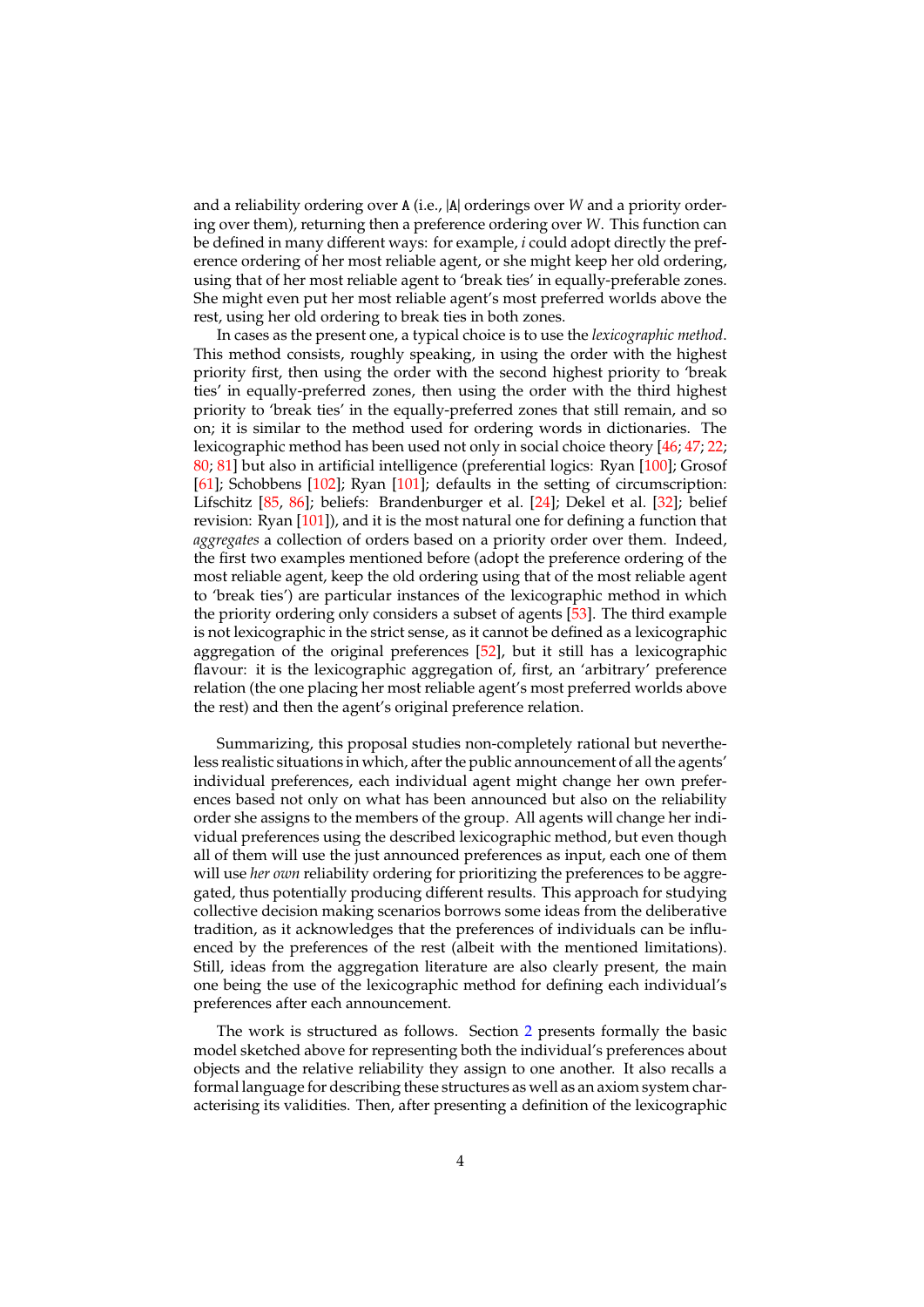<span id="page-4-1"></span>method for the cases in which the reliability ordering is a total order (a straightforward variation of the one presented in Ghosh and Velázquez-Quesada [\[53\]](#page-43-3)) and a partial order [\[2\]](#page-40-4), Section [3](#page-13-0) introduces its preorder and total preorder versions. The section also presents a modality for describing the model after all agents have upgraded their preferences according to the method, together with recursion axioms for its axiomatisation. Section [4](#page-27-0) explores 'non public' variations of the lexicographic upgrade operation, and Section [5](#page-31-0) connects this proposal with related works. Finally, Section [6](#page-33-0) closes by summarizing the work and discussing possible ways to extend it.

Within the text, proofs of propositions and theorems are sometimes only sketched; in such cases, the formal proof can be found in the [Appendix.](#page-34-0)

**On preference change** Despite the fact that diverse preference influence phenomena have been studied extensively in the literature, not only in social and behavioural sciences, but also in economics and in computer science (see Section [5\)](#page-31-0), there might be still a conviction among some people that human preferences ultimately do not change. In this respect, this paper's best strategy is to refer the interested reader to the discussion in Grüne-Yanoff and Hansson [\[63\]](#page-44-6). But even if the reader remains skeptic about the preference-change idea, this paper's proposal might still be meaningful, as agent *a*'s revised 'preferences' can be also understood not as *a*'s 'new' preferences but rather simply as some preferences she decides to announce in order to keep the 'discussion' ongoing. Accordingly, the reliability ordering, singling out the agents whose preferences *a* trusts the most, can be rather understood as a 'pleaseability' ordering, singling out the agents *a* wants to *please* the most.

# <span id="page-4-0"></span>**2 Basic definitions**

Throughout this paper, let A be a *finite non-empty* set of agents with |A| = *n*. The following is the basic definition of this framework: the structure representing each agent's relative preferences and reliability over, respectively, worlds (i.e., the available options) and one another.

**Definition 2.1 (***PR* **frame)** A *preference and reliability (PR) frame F* is a tuple  $\langle W, \{\leq_i, \leq_i\}_{i \in A} \rangle$  where

- *W* is a finite non-empty set of worlds;
- ≤*<sup>i</sup>* ⊆ (*W* × *W*) is a preorder (a reflexive and transitive relation), agent *i*'s *preference relation* over worlds in *W* ( $u \leq i$  *v* is read as " for agent *i*, world *v* is at least as preferable as world *u*");
- $\leq i \subseteq (A \times A)$  is a preorder, agent *i's reliability relation* over agents in A (*j*  $\leq i$  *j'* is read as " for agent *i*, agent *j'* is at least as reliable as agent *j*").

In the context of aggregation and deliberation it is common to assume at least two different agents; this proposal follows such assumption.

Here are further useful definitions. First, given any domain *D*, any element *d* ∈ *D* and any binary relation  $R$  ⊆ (*D*×*D*), the set [*R*)(*d*) contains those elements in *D* that are *R*-reachable from *d*, that is,

$$
[R\mathcal{H}] := \{e \in D \mid Rde\}
$$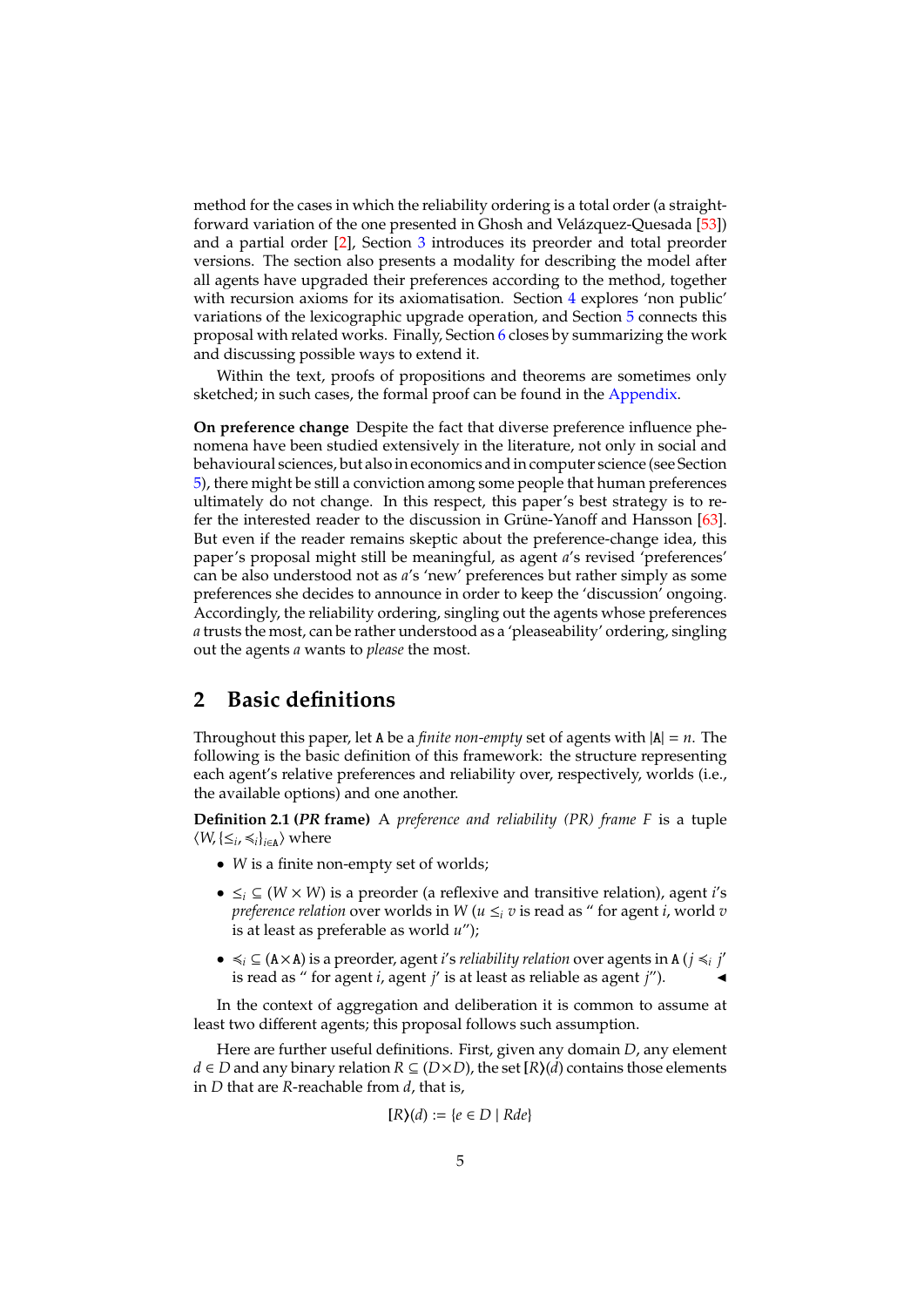<span id="page-5-2"></span>Then,

**Definition 2.2** Let ≤ ⊆ (*W* × *W*) be a preference relation (preorder) over *W*.

- The relation  $\lt\subseteq$  (*W*  $\times$  *W*), with  $u \lt v$  read as "*u* is less preferred than *v*" ("*v* is more preferred than *u*" or, simply, "*v* is preferred over *u*"), is defined as  $u < v$  iff<sub>def</sub>  $u \le v$  and  $v \nleq u$ .
- The relation ∼ ⊆ (*W* × *W*), with *u* ∼ *v* read as "*u* and *v* are comparable", is defined as  $u \sim v$  iff<sub>def</sub>  $u \le v$  or  $v \le u$ .
- The relation  $\simeq \subseteq (W \times W)$ , with  $u \simeq v$  read as "*u* and *v* are equally preferred", is defined as  $u \approx v$  iff<sub>def</sub>  $u \le v$  and  $v \le u$ .

Then, one more definition. For any set  $U \subseteq W$ , the binary relation  $Id_{U} \subseteq$ (*W* × *W*) is the identity relation on *U*, that is,  $Id_{U} := \{(u, u) \in (W \times W) \mid u \in U\}$ .

<span id="page-5-4"></span>**Definition 2.3** Let  $\leq$  ( $A \times A$ ) be a reliability relation (preorder) over A.

- The relation ≺ ⊆ (A × A), with *j* ≺ *k* read as "*j* is less reliable than *k*" (or as *"* $k$  is more reliable than *j*"), is defined as *j* ≺  $k$  iff<sub>*def*</sub> *j* ≤  $k$  and  $k$   $\neq$  *j*.
- The relation  $\approx \subseteq (A \times A)$ , with  $j \approx k$  read as "*j* and *k* are comparable", is defined as  $j \approx k$  iff<sub>def</sub>  $j \le k$  or  $k \le j$ .
- The relation  $\approx \subseteq (A \times A)$ , with  $j \approx k$  read as "*j* and *k* are equally reliable", is defined as  $j \approx k$  iff<sub>def</sub>  $j \le k$  and  $k \le j$ .
- The set  $Mnl_{\leq} \subseteq A$ , containing those elements in A that are  $\leq$ -minimal, is defined as Mnl<sub>≼</sub> := { $k \in A$  | there is no *j* ∈ A such that *j* <  $k$ }. As it is well-known, when  $\leq$  is also total<sup>[6](#page-5-0)</sup>, Mnl<sub> $\leq$ </sub> actually contains those elements in A that are  $\leq$ -minimum, i.e., those that are  $\leq$ -below all elements in A (formally, Mnl<sub>≤</sub> = { $k \in A$  | for all  $j \in A$ ,  $k \le j$ }); in such case, Mnl<sub>≤</sub> will be denoted by Mnm. If  $\leq$  is additionally antisymmetric<sup>[7](#page-5-1)</sup>, then Mnm. becomes a singleton whose single element will be denoted by  $mn_{\leq}$ .
- The set  $Mx \leq A$ , containing those elements in A that are  $\leq$ -maximal, is defined as  $MxI_{\leq} := \{k \in A \mid \text{there is no } j \in A \text{ such that } k \leq j\}$ . Similar to the previous case, when  $\leq$  is also total,  $MxI_{\leq}$  actually contains those elements in A that are  $\leq$ -maximum, i.e., those that are  $\leq$ -above all elements in A (formally,  $MxI_≤ = {k ∈ A | for all j ∈ A, j ≤ k}}$ ); in such case,  $MxI_≤$  will be denoted by Mxm<sub> $\leq$ </sub>. If  $\leq$  is additionally antisymmetric, then Mxm<sub> $\leq$ </sub> becomes a singleton, whose single element will be denoted by  $mx_{\leq}$ .
- A set B ⊆ A is an  $\leq$ -*cluster* when  $\leq$  is a maximal universal relation over B, that is, when
	- *(i)*  $i \le j$  for all  $i, j \in B$  (or, in other words, the restriction of ≤ to B is a universal relation,  $\le \cap (B \times B) = B \times B$ , and
	- *(ii)* for all *i* ∈ **A** \ B, the set B ∪ {*i*} does not satisfy the previous point (or, in other words,  $B \subset B'$  implies  $R \cap (B' \times B') \neq B' \times B'$  $\blacksquare$ ).

<span id="page-5-3"></span><span id="page-5-0"></span><sup>&</sup>lt;sup>6</sup>For every *j*,  $k \in A$ ,  $j \le k$  or  $k \le j$  (or both).

<span id="page-5-1"></span> $^7$ For every *j*,  $k \in A$ ,  $j \le k$  and  $k \le i$  imply  $j = k$ .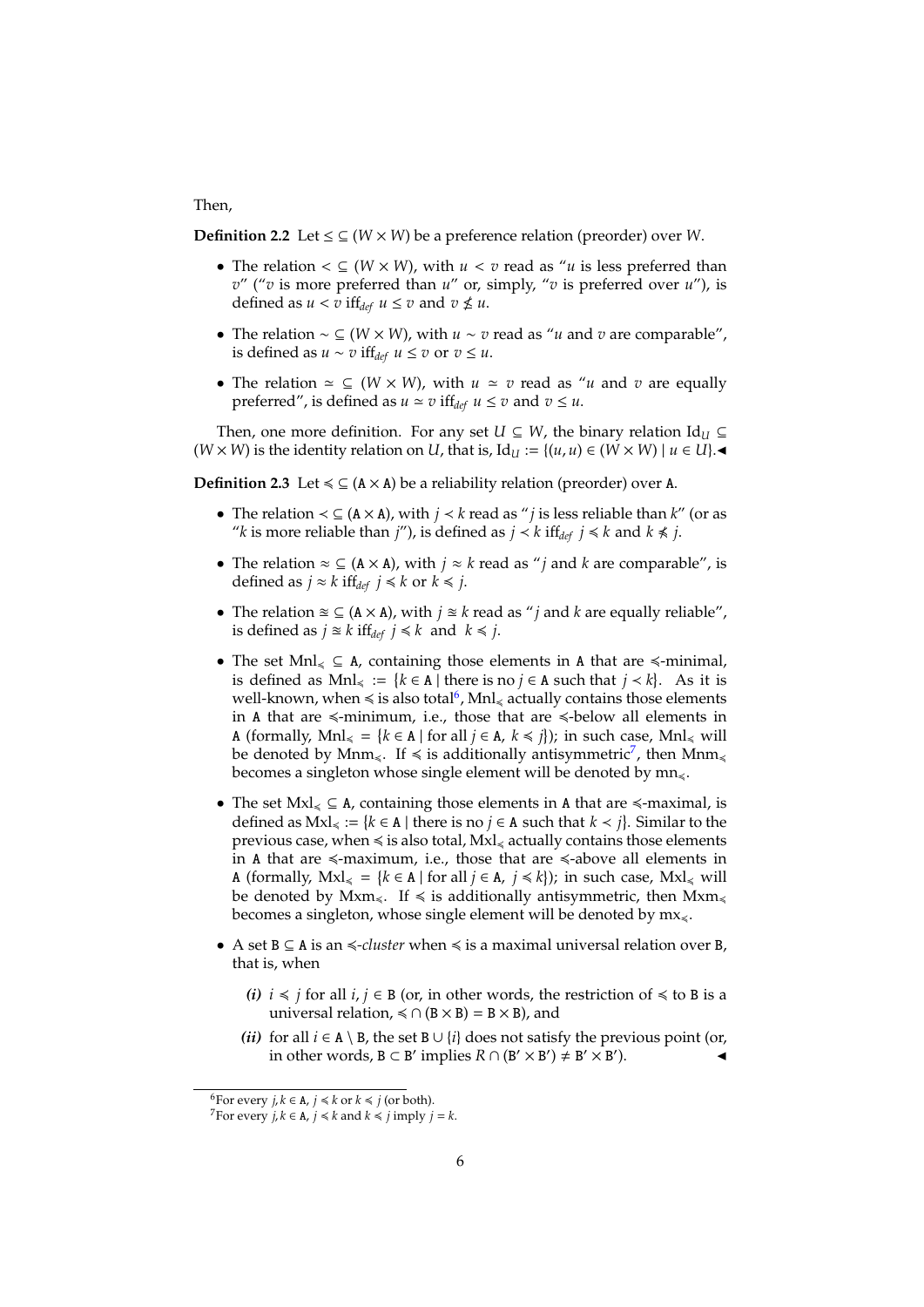<span id="page-6-1"></span>**Example 2.1** The situation described in this work's opening paragraph can be represented by a *PR* frame in which the set of agents is  $A = \{a, b, c, d\}$  and the set of worlds is  $W = \{w_1, w_2, w_3\}$  (with each world representing one movie). Suppose the individual preferences are as described in the following diagrams, with reflexive and transitive edges omitted.



Observe how, for example, while  $w_1$  and  $w_3$  are not comparable for  $a(w_1 \star_a w_3)$ , the latter is more preferred than the former for  $b$  ( $w_1$   $\lt_b$   $w_3$ ), they are equally preferred for *c* ( $w_1 \approx_c w_3$ ) and the former is more preferred than the later for *d*  $(w_3 <_d w_1)$ . Moreover, suppose reliability is given as in the following diagrams (again, omitting reflexive and transitive edges).



Now observe how, for example, while *c* is less reliable than *a* for *a* herself ( $c <sub>a</sub> a$ ), they are incomparable for *b* and *d* (*c*  $\ast_b$  *a* and *c*  $\ast_d$  *a*) but equally reliable for *c*  $(c \approx_c a)$ . Note also how  $Mxl_{\leq a} = Mxm_{\leq a} = \{d\}$ , as  $\leq_a$  is total. This is not the case  $f \circ f \preccurlyeq_b$ , and thus  $MxI_{\leq b} \neq MxI_{\leq b}$ , as  $MxI_{\leq b} = \{b, c, d\}$  but  $MxI_{\leq b} = \emptyset$ . Moreover, while  ${b, c}$  is not a  $\leq a$ -cluster (its elements are not pairwise  $\leq a$ -equally reliable), it is a  $\leq_b$ -cluster; nevertheless, it is neither a  $\leq_c$ -cluster (its elements are pairwise  $\leq_c$ -equally reliable, but so are those of its strict super set {*a*, *b*, *c*}) nor a  $\leq_d$ -cluster (same reason as for  $\leq_a$ ). Finally,  $[\leq_a)(b) = \{b, d\}$ ,  $[\leq_b)(b) = \{b, c\}$ , while  $[\leq_c)(b) = \emptyset$ and  $[\prec_d (b)] = \{a, d\}.$ 

## <span id="page-6-0"></span>**2.1 On preference and reliability**

As mentioned earlier, this work models situations in which, after individual preferences are announced, each agent changes her preferences according to what has been announced and the relative reliability she assigns to all the agents (including herself: she might consider herself as more reliable than some agents but also as less reliable than some others).

In the defined frames, the agents' preferences are represented by a binary relation, a strategy used by several works in the formal study of preferences (see, e.g., von Wright  $[105]$ ; Arrow et al.  $[5, 6]$  $[5, 6]$  $[5, 6]$ ; Grüne-Yanoff and Hansson [\[64\]](#page-44-0); Liu [\[88\]](#page-46-0) and further references therein). Such relation is typically assumed to be at least reflexive and transitive, as in this work. Thus, when presented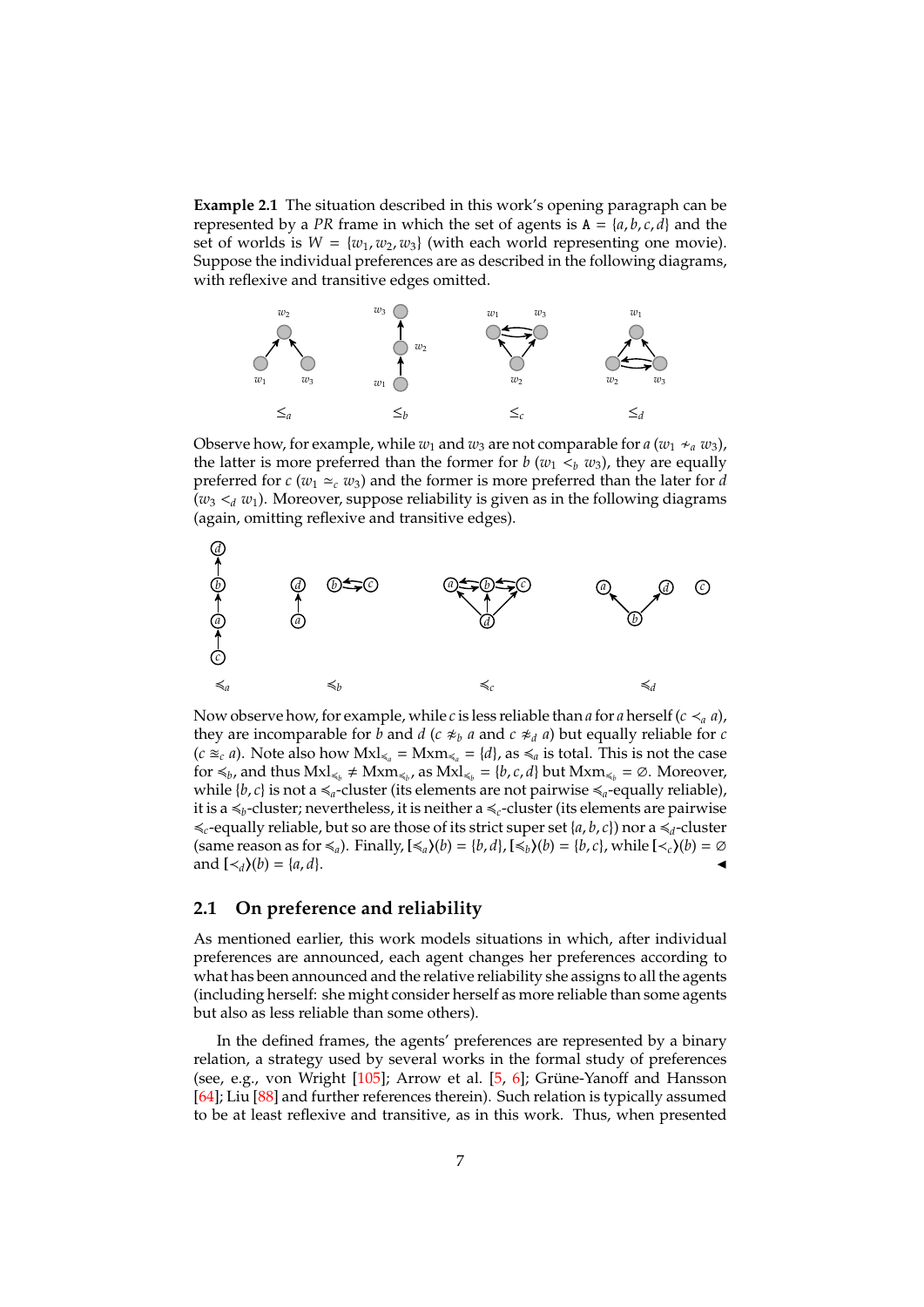<span id="page-7-2"></span>with options *u* and *v*, each agent *i* can give one of four answers: *(i)* she prefers *v* over *u*, *u*  $\lt_i v$ , *(ii)* she prefers *u* over *v*, *v*  $\lt_i u$ , *(iii)* she considers both equally preferable,  $u \approx_i v$ , or *(iv)* she considers them incomparable,  $u \nsim_i v$ (i.e., she abstain from any judgement). Note how, since incomparability is an option, maximum worlds (those that are at least as preferred as any other element) might not exist; nevertheless, given the finiteness of the domain, there are always maximals ones (those that are not less preferred than some other element). An analogous statement is true for minimums and minimals.

The concept of *reliability* between agents requires a deeper discussion. It is related to the notion of *trust*, which has been important within artificial societies (e.g., Falcone et al.  $[44, 45]$  $[44, 45]$  $[44, 45]$ ; Golbeck  $[55]$ ), and for which there are several proposals for its formal representation. It is worthwhile to discuss, albeit briefly, how *reliability* as discussed here relates to *trust*.

Though there are proposals that define trust as an attitude of an agent who believes that another agent has a given property [\[27;](#page-41-4) [33;](#page-42-9) [34;](#page-42-10) [43\]](#page-43-7), a common understanding of this concept is as "agent *i* trusts agent *j*'s judgement about  $\varphi$ " (called "trust on credibility" in Demolombe [\[33\]](#page-42-9)). And, while there are approaches that define trust in terms of other attitudes, as knowledge, beliefs, intentions and goals (e.g., Demolombe [\[33\]](#page-42-9); Herzig et al. [\[70\]](#page-45-7)), others define it as a semantic primitive, typically by means of a *neighbourhood function Ni*,*<sup>j</sup>* :  $W \to \varphi(\varphi(W))$  that assigns, to every pair of agents *i*, *j* in every world *w*, a set of sets of worlds *Ni*,*j*(*w*). In such frameworks, it is said that agent *i* trusts agent *j's* judgement about  $\varphi$  at world  $w$  if and only if the set of worlds in W where  $\varphi$  holds is in  $N_{i,j}(w)$  [\[84\]](#page-46-7).<sup>[8](#page-7-0)</sup> The notion of trust is not represented with normal modal semantics in order to avoid closure under logical consequence: that agent *i* trusts agent *j*'s judgement about some formula does not imply that *i* also trusts *j* on the formula's logical consequences.

In contrast, reliability as discussed here is closer to the notion of trust of Holliday [\[71\]](#page-45-8), where it is understood as an ordering among sets of sources of information (cf. the discussions in Cantwell [\[26\]](#page-41-5); Goldman [\[59\]](#page-44-8)). One noticeable difference between the more standard representation of trust (on credibility) and what is called reliability here is then that the former parametrises trust with a formula (which can be understood as a topic or area of expertise). Nevertheless, the key distinction is that the latter does not yield *absolute* judgements ("*i* relies on *j*'s judgement [about ϕ]"), but only *comparative* ones ("for *i*, agent *k* is at least as reliable as agent *j*"). For the purposes of this work, such comparative judgements will suffice, as the main goal is to describe the way the relative reliability/trust in a collection of sources affects the way the information the sources provide is assimilated.<sup>[9](#page-7-1)</sup>

In this proposal, the reliability relation is asked to be a reflexive and transitive relation. As mentioned, these are the two natural requirements for an ordering, but when the ordering is intended to represent some form of priority, two other properties are frequently chosen: totality and antisymmetry. Asking

<span id="page-7-0"></span><sup>8</sup>Some variants deal with *graded trust*, as Demolombe and Liau [\[35\]](#page-42-11); Lorini and Demolombe [\[90\]](#page-46-8); Lorini et al. [\[91\]](#page-46-9).

<span id="page-7-1"></span> $9^9$ Note how it is also possible to define reliability relative to a particular topic by requiring a relation  $\leq_i^U$  for each agent *i* and each set of worlds  $U \subseteq W$ . Then,  $j \leq_i^U k$  can be understood as "when discussing subject  $\varphi$ , agent *k* is at least as reliable as agent *j* for agent *i*", with  $\varphi$  a formula that is true exactly in the worlds in *U*. This paper works with 'plain' reliability in order to not deviate the attention from its main topic.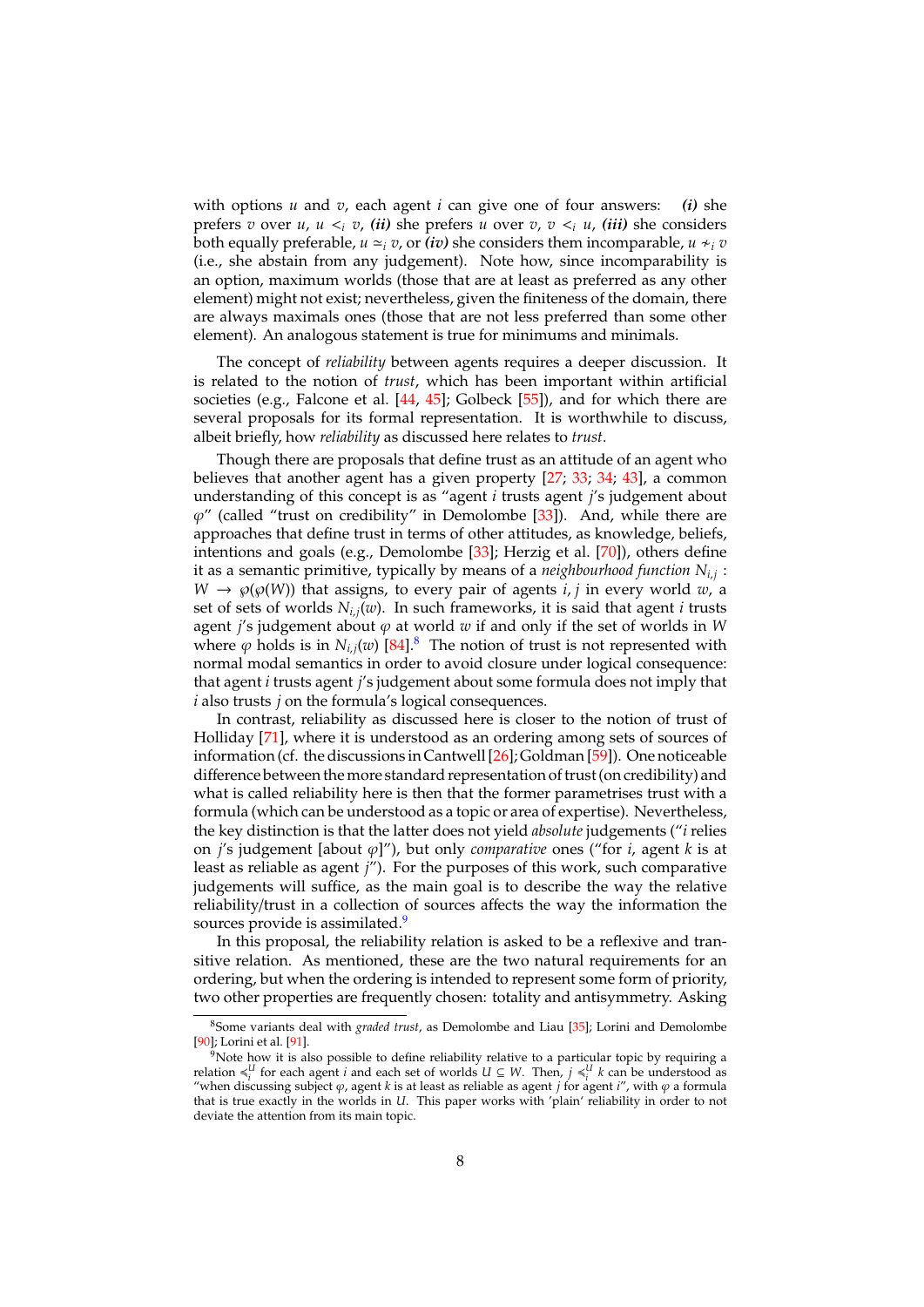<span id="page-8-1"></span>for these two extra properties would amount to force every agent to select, among any pair of agents, a single most reliable one. This paper's choice is, instead, a more realistic setting that allows for any two agents not only to be incomparable (as the relation does not need to be total) but also to be equally reliable (as the relation does not need to be antisymmetric).

Finally, note how the approaches mentioned above as well as the present one consider reliability/trust as a concept that is part of the system's definition. This is because, again, the aim is to understand how the announcement of the agents' preferences and the relative reliability/trust they assign to one another affects individual preferences. There are, of course, other possibilities. For example, one could understand reliability/trust as a concept that arises *from the system's behaviour*, using then the way the information is assimilated in order to define the absolute/comparative trust in the sources. Such approach would understand this notion not statically, but rather dynamically.

### **2.2 A formal language**

Throughout this paper, let P be a countable set of atomic propositions.

**Definition 2.4 (Language L)** Formulas  $\varphi$ ,  $\psi$  ( $\mathcal{L}^f$ ) and relational expressions  $\pi$ ,  $\sigma$  ( $\mathcal{L}^r$ ) of the language  $\mathcal L$  are given by

$$
\varphi, \psi ::= \top | p | j \sqsubseteq_i k | \neg \varphi | \varphi \lor \psi | \langle \pi \rangle \varphi
$$
  

$$
\pi, \sigma ::= 1 | \leq_i | \geq_i | ?(\varphi, \psi) | -\pi | \pi \mathbf{U} \sigma | \pi \mathbf{\Omega} \sigma
$$

with *p* ∈ P and *i*, *j*, *k* ∈ A. Other propositional constants ( $\bot$ ), other Boolean connectives ( $\land$ ,  $\rightarrow$ ,  $\leftrightarrow$ ) and the dual modal universal operators [ $\pi$ ] are defined as usual ( $[\pi]\varphi := \neg \langle \pi \rangle \neg \varphi$  for the latter). Define also, for any relational expression π, the modal operator  $\pi$  as  $\pi$  φ := [−π]¬φ. All these abbreviations will simplify both the writing of formulas and the presentation of the axiom system.

The set of formulas of  $\mathcal L$  contains the always true formula ( $\tau$ ), atomic propositions (*p*) and formulas for describing the agents' reliability relations  $(j \sqsubseteq_i k)$ , and it is closed under negation  $(\neg)$ , disjunction  $(\vee)$  and modal operators of the form  $\langle \pi \rangle$  with  $\pi$  a relational expression. The set of relational expressions contains the constant 1 (the global relation, as it will follow from its semantic definition), the preference relations (≤*i*) and their respective converse (≥*<sup>i</sup>* ; Prior [\[96\]](#page-47-6); Burgess [\[25\]](#page-41-6); Goldblatt [\[57\]](#page-44-9)) and an additional construction of the form  $?(\varphi, \psi)$  with  $\varphi$  and  $\psi$  formulas of the language [\[52\]](#page-43-4), and it is closed under Boolean operations over relations (the so-called *Boolean modal logic*; Gargov and Passy [\[50\]](#page-43-8); Lutz and Sattler [\[92\]](#page-46-10)).

The following two definitions establish what a model is and how formulas of  $\mathcal L$  are interpreted over them.

**Definition 2.5 (PR model)** A PR model M is a tuple  $\langle F, V \rangle$  where *F* is a PR frame and  $V : P \to \wp(W)$  is a *valuation function*. The domain of a model M will be denoted sometimes as  $\mathcal{D}_M$ .

<span id="page-8-0"></span>**Definition 2.6 (Semantic interpretation)** For the semantic interpretation, let *M* =  $\langle W, {\{\leq_i, \leq_i\}}_{i \in A}, V \rangle$  be a *PR* model. The function  $\llbracket \cdot \rrbracket^M : L^f \to \wp(W)$ , from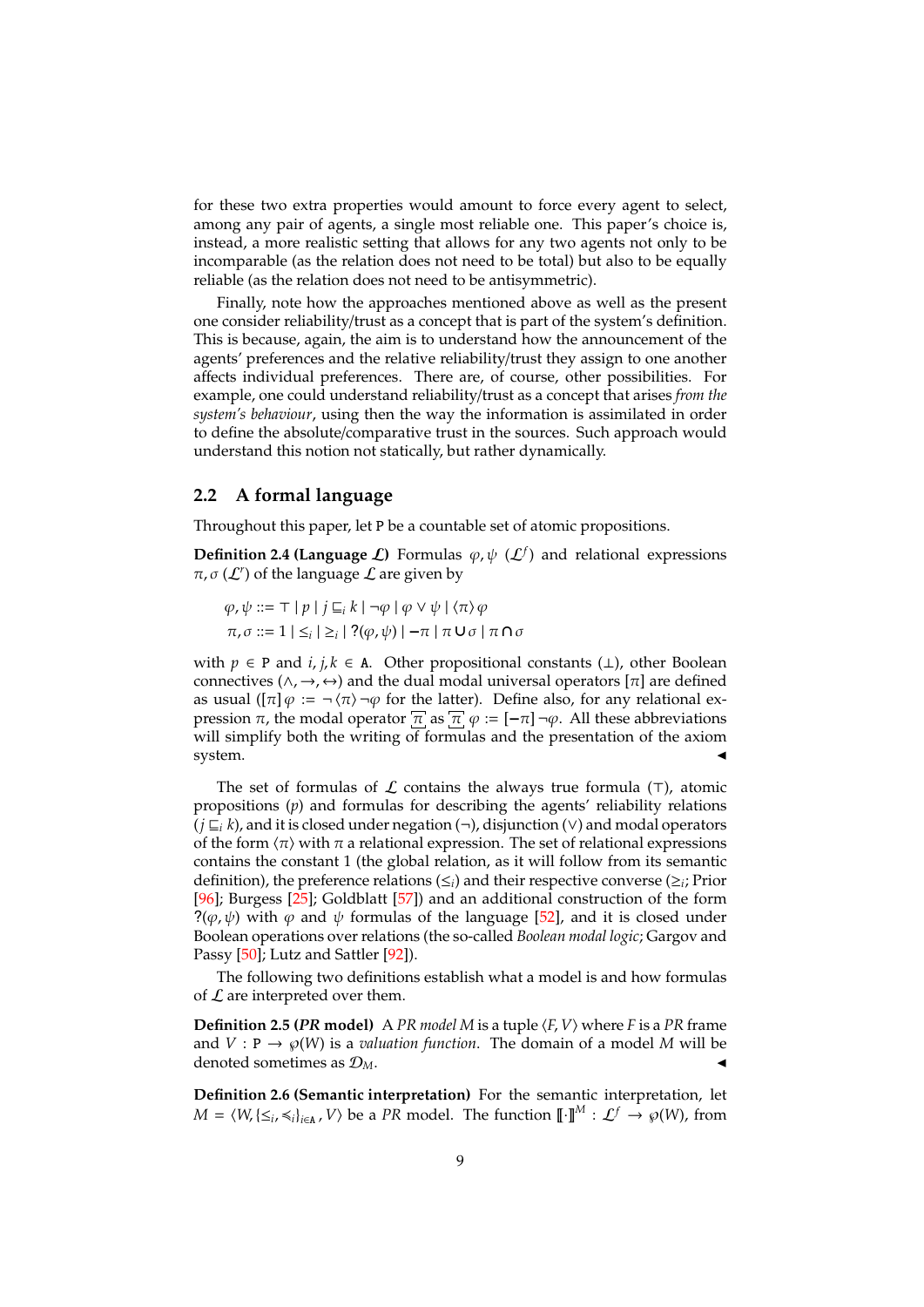<span id="page-9-2"></span>formulas in  $\mathcal L$  to subsets of *W*, and the function  $\langle \phi \rangle^M : \mathcal L^r \to \wp(W \times W)$ , from relational expressions in  $\mathcal L$  to binary relations over  $W$ , are defined inductively and simultaneously in the following way.

$$
\llbracket \top \rrbracket^{M} := W \qquad \qquad \llbracket j \sqsubseteq_i k \rrbracket^{M} := \begin{cases} W & \text{if } j \leq_i k \\ \varnothing & \text{otherwise} \end{cases}
$$
\n
$$
\llbracket \neg \varphi \rrbracket^{M} := W \setminus \llbracket \varphi \rrbracket^{M}
$$
\n
$$
\llbracket \varphi \lor \psi \rrbracket^{M} := \llbracket \varphi \rrbracket^{M} \cup \llbracket \psi \rrbracket^{M}
$$
\n
$$
\llbracket \langle \pi \rangle \varphi \rrbracket^{M} := \{ w \in W \mid \langle \pi \rangle_{w}^{M} \cap \llbracket \varphi \rrbracket^{M} \neq \varnothing \}
$$

with  $\pmb{\langle} \pi \pmb{\rangle}^M_w$  the set of worlds reachable from  $w$  via  $\pmb{\langle} \pi \pmb{\rangle}^M,^1$  and

$$
\langle (1)^{M} := W \times W
$$
  

$$
\langle (1)^{M} := W \times W
$$
  

$$
\langle (1)^{M} := (W \times W) \setminus (\langle \pi \rangle)^{M}
$$
  

$$
\langle (1)^{M} := \leq_{i}
$$
  

$$
\langle (1)^{M} := \leq_{i}
$$
  

$$
\langle (1)^{M} := \leq_{i}
$$
  

$$
\langle (1)^{M} \times \mathbb{I} \times \mathbb{I} \times \mathbb{I} \times \mathbb{I} \times \mathbb{I} \times \mathbb{I} \times \mathbb{I} \times \mathbb{I} \times \mathbb{I} \times \mathbb{I} \times \mathbb{I} \times \mathbb{I} \times \mathbb{I} \times \mathbb{I} \times \mathbb{I} \times \mathbb{I} \times \mathbb{I} \times \mathbb{I} \times \mathbb{I} \times \mathbb{I} \times \mathbb{I} \times \mathbb{I} \times \mathbb{I} \times \mathbb{I} \times \mathbb{I} \times \mathbb{I} \times \mathbb{I} \times \mathbb{I} \times \mathbb{I} \times \mathbb{I} \times \mathbb{I} \times \mathbb{I} \times \mathbb{I} \times \mathbb{I} \times \mathbb{I} \times \mathbb{I} \times \mathbb{I} \times \mathbb{I} \times \mathbb{I} \times \mathbb{I} \times \mathbb{I} \times \mathbb{I} \times \mathbb{I} \times \mathbb{I} \times \mathbb{I} \times \mathbb{I} \times \mathbb{I} \times \mathbb{I} \times \mathbb{I} \times \mathbb{I} \times \mathbb{I} \times \mathbb{I} \times \mathbb{I} \times \mathbb{I} \times \mathbb{I} \times \mathbb{I} \times \mathbb{I} \times \mathbb{I} \times \mathbb{I} \times \mathbb{I} \times \mathbb{I} \times \mathbb{I} \times \mathbb{I} \times \mathbb{I} \times \mathbb{I} \times \mathbb{I} \times \mathbb{I} \times \mathbb{I} \times \mathbb{I} \times \mathbb{I} \times \mathbb{I} \times \mathbb{I} \times \mathbb{I} \times \mathbb{I} \times \mathbb{I} \times \
$$

Note, in particular, how  $\mathcal{P}(\varphi, \psi)\mathcal{V}^M$  is the set of those pairs  $(u, v) \in (W \times W)$ such that  $u$  satisfies  $\varphi$  and  $v$  satisfies  $\psi^{.11}$  $\psi^{.11}$  $\psi^{.11}$  As usual, a formula  $\varphi$  is  $true$  at world  $w$  in model  $M$  when  $w\in \llbracket \varphi \rrbracket^M$ , and it is true at  $M$  when  $\llbracket \varphi \rrbracket^M = \mathcal{D}_M.$  As usual,  $\varphi$  is *valid* when  $[\![\varphi]\!]^M = \mathcal{D}_M$  for every model *M*.

As a consequence of the previous definition,

$$
\llbracket \langle 1 \rangle \varphi \rrbracket^{M} = \begin{cases} W & \text{if } \llbracket \varphi \rrbracket^{M} \neq \varnothing \\ \varnothing & \text{otherwise} \end{cases}
$$

and hence  $\langle 1 \rangle$  is the global existential modality. Moreover,

$$
\llbracket [\pi] \varphi \rrbracket^M = \{ w \in W \mid \langle \!\langle \pi \rangle \rangle^M_w \subseteq \llbracket \varphi \rrbracket^M \}, \qquad \llbracket \overline{\pi} \varphi \rrbracket^M = \{ w \in W \mid \llbracket \varphi \rrbracket^M \subseteq \langle \!\langle \pi \rangle \rangle^M_w \}
$$

Thus, while  $[\pi]$  is a standard universal modality for the relation  $\langle \pi \rangle^M$ , the modality  $\pi$  is the window operator [\[58;](#page-44-10) [20;](#page-41-7) [51\]](#page-43-9).

**On the language's operators** First, note how reliability formulas  $j \sqsubseteq i$  *k* can be combined with Boolean operators to express more complex reliability relations:

\n- \n
$$
(j \equiv_i k) := (j \sqsubseteq_i k) \land (k \sqsubseteq_i j)
$$
\n
\n- \n $(j \not\equiv_i k) := \neg(j \equiv_i k)$ \n
\n- \n $(j \not\equiv_i k) := \neg(j \equiv_i k) \land \neg(k \sqsubseteq_i j)$ \n
\n- \n $(j \not\equiv_i k) := \neg(j \sqsubseteq_i k) \land \neg(k \sqsubseteq_i j)$ \n
\n

Similarly, with relational expressions it is possible to define modalities for relations that can be defined from  $\leq_i$  (see Definition [2.2\)](#page-5-2). For example,

<span id="page-9-1"></span><span id="page-9-0"></span><sup>&</sup>lt;sup>10</sup>Formally,  $\langle\!\langle \pi \rangle\!\rangle_w^M := [\langle\!\langle \pi \rangle\!\rangle^M \rangle\!\langle w).$ 

<sup>&</sup>lt;sup>11</sup>Compare  $\mathcal{P}(\varphi,\psi)\mathcal{V}^M$  with the relation  $\mathcal{P}(\varphi)\mathcal{V}^M := \{(u,u) \in (W \times W) \mid u \in [\![\varphi]\!]^M\}$  for the traditional *PDL* test operation  $?$  $\varphi$  [\[69\]](#page-45-9).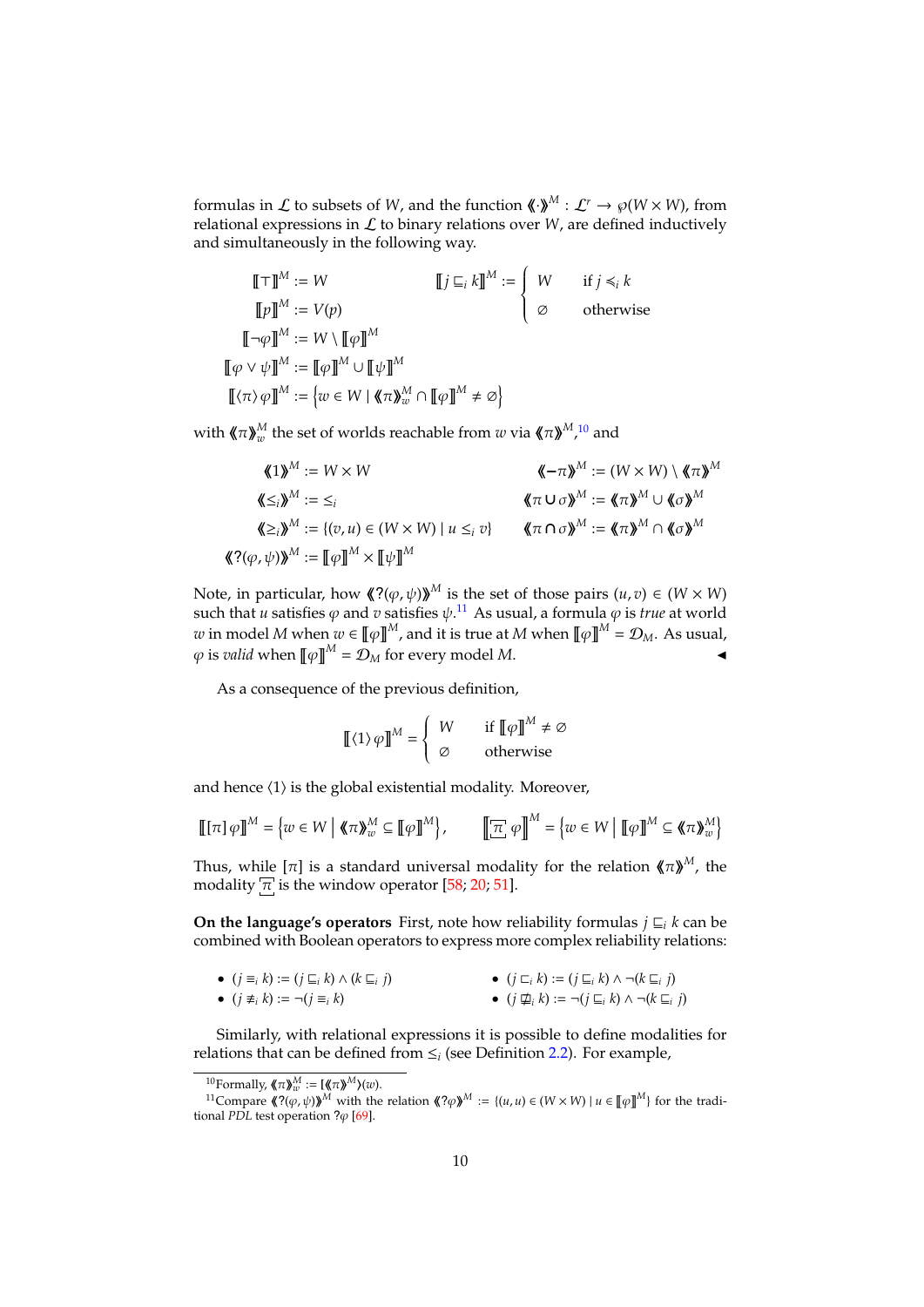<span id="page-10-0"></span>

| $\bullet \; \succeq_i := - \geq_i$ | $\bullet \leq i := \leq_i \cap \not\geq_i$ | $\bullet \cong_i := \le_i \bigcap \ge_i$ |
|------------------------------------|--------------------------------------------|------------------------------------------|
| $\bullet \leq_i := - \leq_i$       | $\bullet$ > $_i := \nleq_i \bigcap \geq_i$ |                                          |

and hence

| $\bullet \langle \not\geq_i \rangle \varphi := \langle -\geq_i \rangle \varphi$ | • $\langle \langle \cdot \rangle \varphi := \langle \leq_i \bigcap \Sigma_i \rangle \varphi$ | • $\langle \simeq_i \rangle \varphi := \langle \leq_i \bigcap \geq_i \rangle \varphi$ |
|---------------------------------------------------------------------------------|----------------------------------------------------------------------------------------------|---------------------------------------------------------------------------------------|
| $\bullet \langle \nleq_i \rangle \varphi := \langle -\leq_i \rangle \varphi$    | • $\langle >_i \rangle \varphi := \langle \nleq_i \bigcap \sum_i \varphi$                    |                                                                                       |

Moreover, the operator  $?(\varphi, \psi)$  allows the construction of relations connecting worlds that satisfy the specified formulas. All these relations, modalities and formulas will be useful not only for describing the agents' preferences and reliabilities, but also for simplifying formulas and also for providing axioms for the lexicographic upgrade operation to be introduced in Subsection [3.3.](#page-16-0)

**Example 2.2** Consider the frame described in Example [2.1;](#page-5-3) let  $P = \{p_1, p_2, p_3\}$  be the set of atomic propositions, and take a valuation *V* such that

 $V(p_1) := \{w_1\}, \qquad V(p_2) := \{w_2\}, \qquad V(p_3) := \{w_3\}$ 

(i.e., each  $p_i$  represents the movie *i*). The language  $\mathcal L$  can be used to describe the situation. For example, the following formulas are true at the model, as each one of them is true in all the model's worlds:

- $p_2 \rightarrow \llbracket \lt_{a} \rrbracket$   $\perp$ : world  $w_2$  is one of *a*'s maximals.
- [1] $\langle \leq_a \rangle p_2$ : world  $w_2$  is one of *a*'s maximums.
- $p_3 \leftrightarrow \llbracket \langle \xi_h \rangle \rrbracket$  is world  $w_3$  is *b's* unique maximal (and, as  $\leq_h$  is total and antisymmetric, it is also her unique maximum).
- $p_2 \rightarrow [>_{c}] \perp$ : world  $w_2$  is one of *c*'s minimals.
- $((p_2 \lor p_3) \leftrightarrow [\gt_d] \bot) \land (p_2 \rightarrow \langle \simeq_d \rangle p_3)$ : worlds  $w_2$  and  $w_3$  are *d*'s minimals, and she considers them are equally preferred.
- (*c*  $\sqsubset_a$  *a*)  $\wedge$  (*c*  $\sqsubsetneq_b$  *a*)  $\wedge$  (*c*  $\sqsubsetneq_a$  *a*): each agent's opinion about the relative reliability of *a* and *c*. J

**Digression: from preference over objects to preference over properties** A *PR* frame represents the agents' preferences over worlds. Such preference over objects can be lifted to an ordering over sets of such objects (i.e., an ordering over object's *properties*) in different ways, as it has been discussed by economic theorists (the standard reference is Barberà et al. [\[14\]](#page-41-8)) and by logicians [\[18;](#page-41-9) [54;](#page-43-10) [19;](#page-41-10) [88\]](#page-46-0). For example, one can say that the set of objects satisfying the property  $\psi$  (the set of  $\psi$ -objects) is at least as preferable as the set of objects satisfying the property  $\varphi$  (the set of  $\varphi$ -objects) when *there is* a  $\psi$ -object that the original ordering considers at least as preferable as *some* ϕ-object (a ∃∃ preference of  $\psi$  over  $\varphi$ ; see below). But one can be more drastic and say that the set of  $\psi$ -objects is at least as preferable as the set of  $\varphi$ -ones when the original ordering considers *every* ψ-object at least as preferable as *every* ϕ-one (a ∀∀ preference of  $\psi$  over  $\varphi$ ). In general, the quantification combination gives raise to the following possibilities: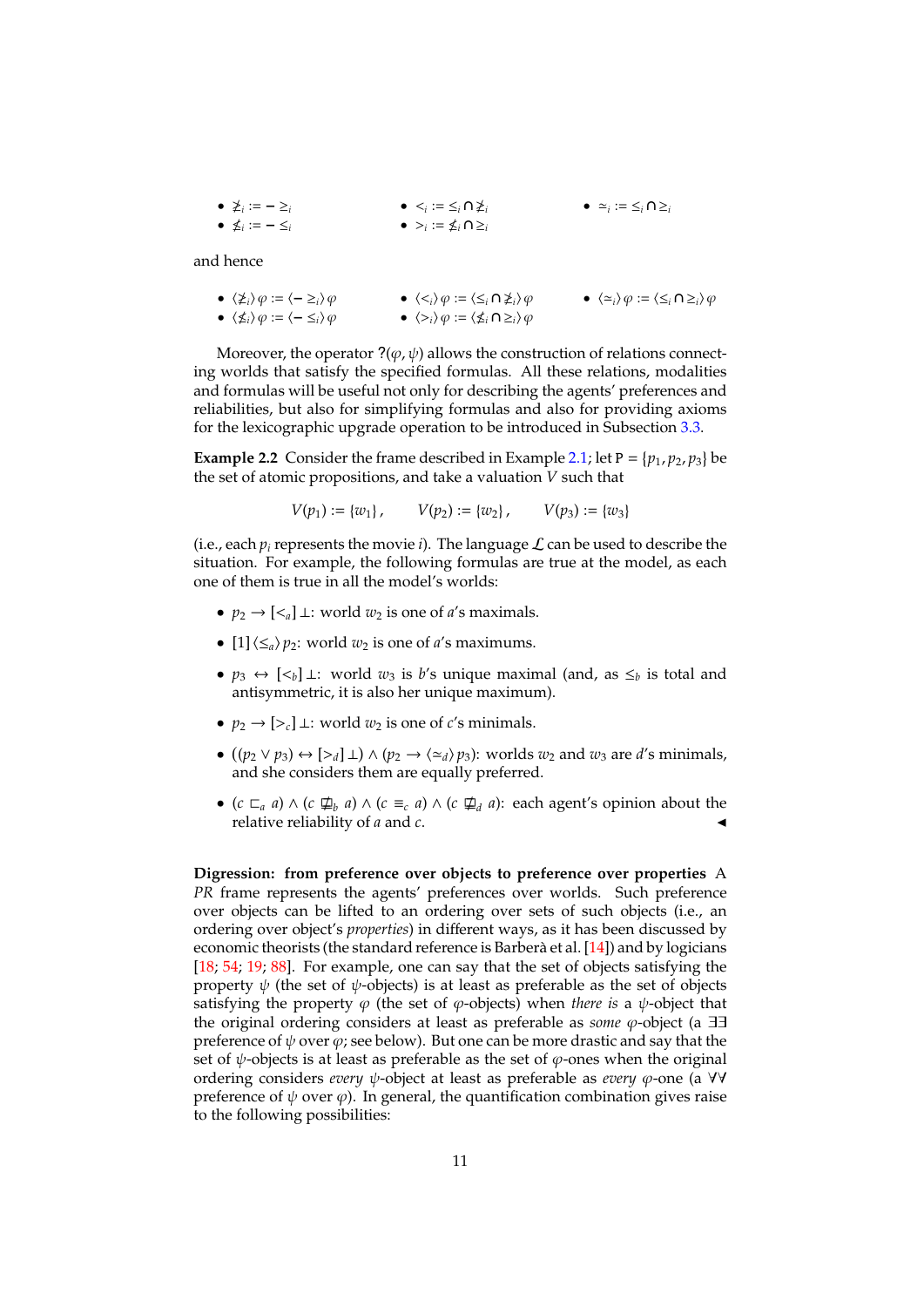$\varphi \leq^{\exists \exists} \psi$  iff<sub>def</sub> there is a  $\varphi$ -object  $w$  and there is a  $\psi$ -object  $u$  such that  $w \leq u$  $\varphi \leq^{\forall \exists} \psi$  iff<sub>def</sub> for every  $\varphi$ -object *w there is* a  $\psi$ -object *u* such that  $w \leq u$  $\varphi \leq^{\exists \forall} \psi$  iff<sub>def</sub> there is a  $\varphi$ -object w such that  $w \leq u$  for every  $\psi$ -object u  $\varphi \leq^{\forall \forall} \psi$  iff<sub>def</sub>  $w \leq u$  for every  $\varphi$ -object  $w$  and every  $\psi$ -object  $u$ 

which, by using a first-order language and indexing the original preference relation over objects, can be also defined as

$$
\varphi \leq_i^{\exists \exists} \psi \quad \text{iff}_{def} \quad \exists w. (\varphi(w) \land \exists u. (\psi(u) \land w \leq_i u))
$$
  

$$
\varphi \leq_i^{\forall \exists} \psi \quad \text{iff}_{def} \quad \forall w. (\varphi(w) \rightarrow \exists u. (\psi(u) \land w \leq_i u))
$$
  

$$
\varphi \leq_i^{\exists \forall} \psi \quad \text{iff}_{def} \quad \exists w. (\varphi(w) \land \forall u. (\psi(u) \rightarrow w \leq_i u))
$$
  

$$
\varphi \leq_i^{\forall \forall} \psi \quad \text{iff}_{def} \quad \forall w. (\varphi(w) \rightarrow \forall u. (\psi(u) \rightarrow w \leq_i u))
$$

The language  $\mathcal L$  is expressive enough to define formulas depicting such orderings. The first two cases, taken from the aforementioned references, are straightforward: besides the global modalities, they only require modalities for the agent's preference relation.

<span id="page-11-0"></span>**Proposition 2.1** *Let*  $M = \langle W, \{ \leq_i, \leq_i \} \rangle_{i \in A}$ ,  $V \rangle$  *be a PR model. Then,* 

- $[(\langle 1 \rangle (\varphi \wedge \langle \leq_i \rangle \psi)]^M = W$  *iff*  $\varphi \leq_i^{\exists \exists}$  $\frac{1}{i}$  $\frac{1}{i}$
- $[[1](\varphi \to \langle \leq_i \rangle \psi)]^M = W$  *iff*  $\varphi \leq_i^{\forall \exists}$  $i^{\text{H}}$   $\psi$

*Proof.* See the [Appendix](#page-34-1) (page [35\)](#page-34-1).

Thanks to the defined relational operators (in particular, thanks to the existence of modalities for  $\lt_i$  and  $\gt_i$ ), the remaining cases can be also expressed within  $\mathcal L$  with a caveat: both  $\varphi \leq_i^{\exists \forall}$  $\psi$  and  $\varphi \leq_i^{\forall \forall}$  $\psi_i^{\forall \forall}$   $\psi$  imply that the original preference over objects is *total*, as the first requires for *every* ψ-object to be ≤*i*reachable from the given  $\varphi$ -one, and the second requires for *every*  $\psi$ -object to be  $\leq_i$ -reachable from every  $\varphi$ -one. Thus, one possibility is simply to assume that indeed the given *PR* model is based on a frame in which every preference relation is total.

<span id="page-11-1"></span>**Proposition 2.2** *Let*  $M = \langle W, \{\leq_i, \leq_i\}_{i \in A}, V \rangle$  *be a PR model in which each*  $\leq_i$  *is a total preorder. Then,*

- $[(1)(\varphi \wedge [>_i] \neg \psi)]^M = W$  *iff*  $\varphi \leq_i^{\exists \forall}$  $\frac{1}{i}$ <sup>4</sup> ψ
- $[[1](\psi \rightarrow [\langle_i] \neg \varphi)]^M = W$  *iff*  $\varphi \leq_i^{\forall \forall}$  $\frac{i}{4}$  ψ

*Proof.* See the [Appendix](#page-34-2) (page [35\)](#page-34-2).

Another alternative is to modify the definitions of  $\leq_i^{\exists \forall}$  $\frac{d}{i}$  and  $\leq_i^{V}$  $\int_{i}^{y}$  to make them suitable for the more general case of non-total preference relations.

<span id="page-11-2"></span>**Proposition 2.3** *Let*  $M = \langle W, \{\leq_i, \leq_i\}_{i \in A}, V \rangle$  *be a PR model. Define* 

$$
\varphi \leq_i^{\exists V} \psi \qquad \text{iff}_{def} \qquad \exists w. (\varphi(w) \land \forall u. ((\psi(u) \land w \sim_i u) \to w \leq_i u))
$$
  

$$
\varphi \leq_i^{\forall V} \psi \qquad \text{iff}_{def} \qquad \forall w. (\varphi(w) \to \forall u. ((\psi(u) \land w \sim_i u) \to w \leq_i u))
$$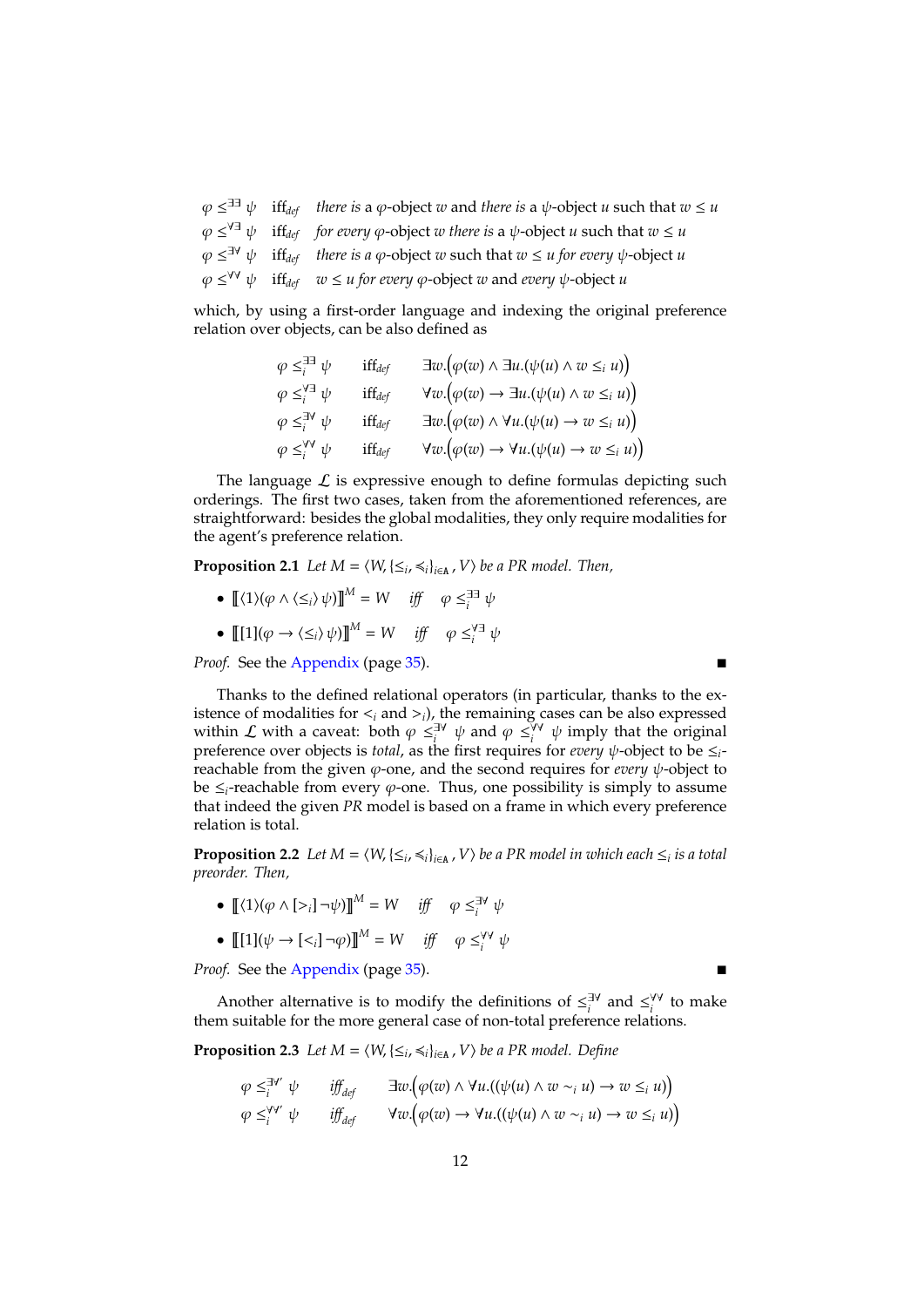<span id="page-12-1"></span>*Then,*

- $[(1)(\varphi \wedge [>_i] \neg \psi)]^M = W$  *iff*  $\varphi \leq_i^{3\forall'}$  $\frac{1}{i}$ <sup>4</sup> ψ
- $[[1](\psi \rightarrow [\langle i] \neg \varphi)]^M = W$  *iff*  $\varphi \leq_i^{\forall \forall \psi}$  $\frac{i}{i}$  ψ

*Proof.* See the [Appendix](#page-35-0) (page [36\)](#page-35-0).

**Axiom system** Here is an axiom system characterising formulas of  $\mathcal{L}$  valid in *PR* models [\[52\]](#page-43-4).

**Theorem 1** *Table [1](#page-12-0) provides a sound and complete axiom system (with i any agent and* π *any relational expression) for* L *with respect to PR models.*

*Proof.* The first five blocks of the table are known to be sound and complete for the fragment of the language they take care of: *(i)* axioms and rules in the first block take care of propositional validities; *(ii)* those in the second establish that every modality is normal; *(iii)* axioms in the third state that  $\leq_i$  is a reflexive and transitive relation; *(iv)* those in the fourth establish that  $\geq$ <sub>*i*</sub> is the converse of ≤*<sup>i</sup>* [\[96;](#page-47-6) [25\]](#page-41-6); *(v)* axioms and rules of the fifth characterise validities involving Boolean relational operations  $[50]$ , with  $(?)$  the axiom for the relational test operator [\[52\]](#page-43-4). Showing that axioms in the sixth block characterise reflexivity and transitivity for the relations  $\leq i$  is straightforward.

| $\theta$ for every propositional tautology $\varphi$                                                                                                                                                     |             | From $\vdash \varphi$ and $\vdash \varphi \rightarrow \psi$ infer $\vdash \psi$                           |                      |
|----------------------------------------------------------------------------------------------------------------------------------------------------------------------------------------------------------|-------------|-----------------------------------------------------------------------------------------------------------|----------------------|
| $\vdash [\pi](\varphi \rightarrow \psi) \rightarrow ([\pi]\varphi \rightarrow [\pi]\psi)$                                                                                                                | $(K_{\pi})$ | From $\vdash \varphi$ infer $\vdash [\pi] \varphi$                                                        | $(N_\pi)$            |
| $\vdash \varphi \rightarrow \langle \leq_i \rangle \varphi$                                                                                                                                              | $(T_<)$     | $\vdash \langle \leq_i \rangle \langle \leq_i \rangle \varphi \rightarrow \langle \leq_i \rangle \varphi$ | $(4_{<})$            |
| $\vdash \varphi \rightarrow [\leq_i] \langle \geq_i \rangle \varphi$                                                                                                                                     | $(Con1_<)$  | $\vdash \varphi \rightarrow [\geq_i] \langle \leq_i \rangle \varphi$                                      | (Con2 <sub>5</sub> ) |
| $\vdash \varphi \rightarrow \langle 1 \rangle \varphi$                                                                                                                                                   | $(T_E)$     | $+\langle 1\rangle\langle 1\rangle\varphi \rightarrow \langle 1\rangle\varphi$                            | $(4_F)$              |
| $\vdash \varphi \rightarrow [1]\langle 1 \rangle \varphi$                                                                                                                                                | $(5_F)$     |                                                                                                           |                      |
| $\vdash [1]\varphi \leftrightarrow ([\pi]\varphi \wedge [\overline{\pi}] \neg \varphi)$                                                                                                                  | $(1_1)$     | $\vdash$ $\overline{1}$ , $\top$                                                                          | $(1_{2})$            |
| $\vdash \langle ?(\psi_1,\psi_2)\rangle \varphi \leftrightarrow (\psi_1 \wedge \langle 1\rangle(\psi_2 \wedge \varphi))$                                                                                 |             |                                                                                                           | (?)                  |
| $\vdash [-\pi]\varphi \leftrightarrow \pi \neg \varphi$                                                                                                                                                  |             | $(-_1)$ $\qquad \vdash [\pi] \neg \varphi \leftrightarrow \neg \neg \pi \varphi$                          | $(-2)$               |
| $\vdash \langle \pi \mathsf{U} \sigma \rangle \varphi \leftrightarrow (\langle \pi \rangle \varphi \vee \langle \sigma \rangle \varphi)$                                                                 | (U)         | $\vdash \pi \cap \sigma \varphi \leftrightarrow (\pi \varphi \wedge \sigma \varphi)$                      | (n)                  |
| From $\vdash [\pi] \varphi \rightarrow ([\sigma] \varphi \rightarrow [\rho] \varphi)$ infer $\vdash [\pi] \varphi \rightarrow (\overline{\rho} \neg \varphi \rightarrow \overline{\sigma} \neg \varphi)$ |             |                                                                                                           | (BR)                 |
| $\vdash j \sqsubseteq_i j$ for every agent j                                                                                                                                                             |             |                                                                                                           | (reflexivity)        |
| $\vdash (i \sqsubseteq_i k \land k \sqsubseteq_i \ell) \rightarrow i \sqsubseteq_i \ell$ for all agents $i, k, \ell$<br>( <i>transitivity</i> )                                                          |             |                                                                                                           |                      |

<span id="page-12-0"></span>Table 1: Axiom system for L. w.r.t. *PR* models.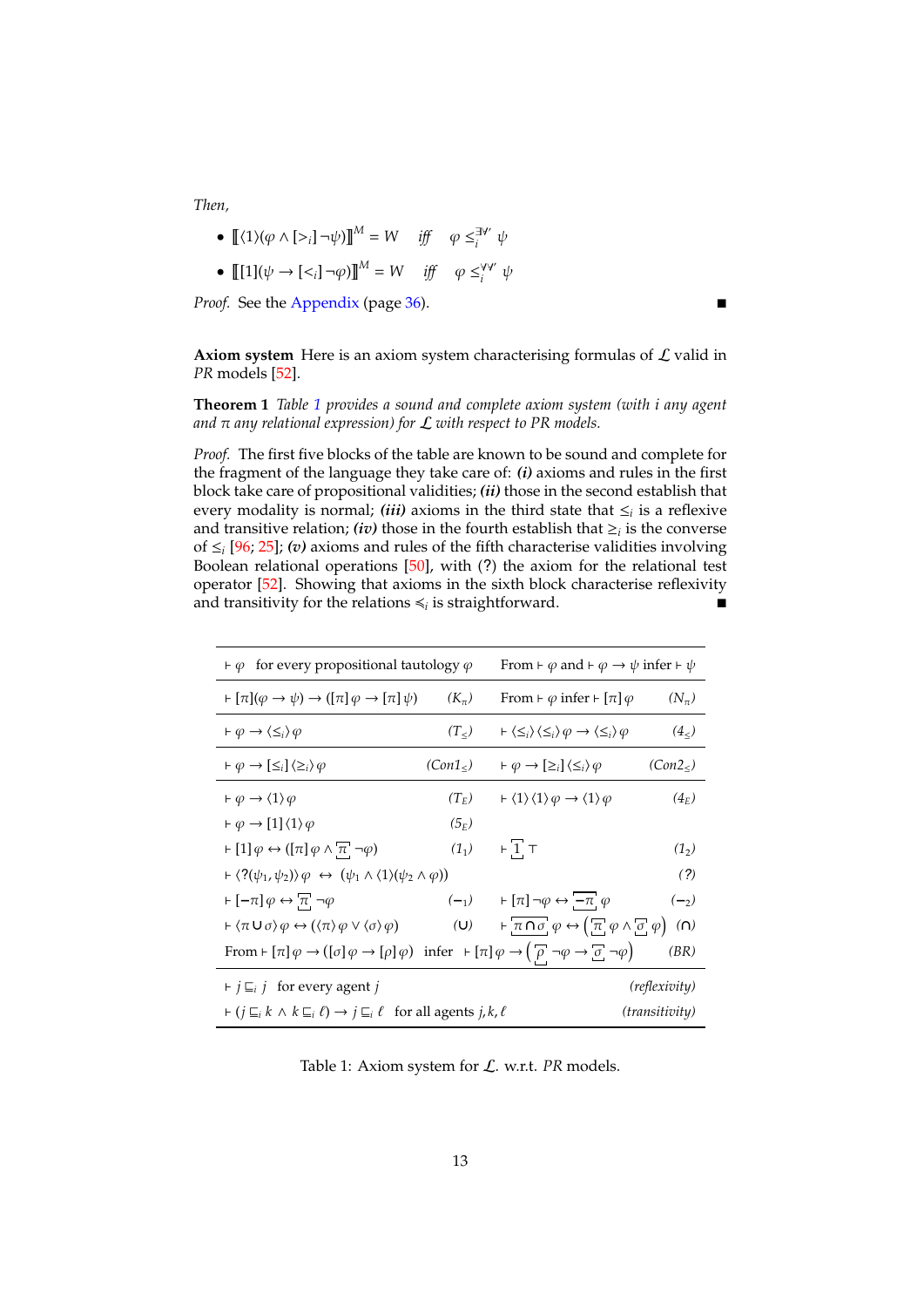# <span id="page-13-4"></span><span id="page-13-0"></span>**3 Preference dynamics via lexicographic upgrade**

In collective decision scenarios, a public announcement of the agents' individual preferences might induce each agent to change her own preferences according to what has been announced and the reliability ordering she assigns to the set of agents. As mentioned in the [Introduction,](#page-0-0) this section studies a particular method for performing this change: the *lexicographic* method. The study is carried out in different phases, according to the properties of the reliability ordering that defines the priority of the preferences to be aggregated.

### **3.1 Reliability as a total order**

Suppose the reliability relation, the one defining the priority of the preference orderings to be aggregated, is a total order (a total, reflexive, transitive and antisymmetric relation). In such cases, any preference orderings  $\leq'$  and  $\leq''$ can be compared, and one of them will be strictly more reliable than the other. In such cases, the result of the preferences' lexicographic aggregation can be defined in the following way.

<span id="page-13-2"></span>**Definition 3.1 (Lexicographic upgrade, total order version)** Let  $\{\leq_i\}_{i\in A}$  be a finite collection of binary preference orderings over a domain *W*; let  $\leq$  ⊆ (**A** × **A**) be a total order over A and recall that, in such cases,  $\leq$  has a unique minimum mn<sub>≼</sub>. The preference ordering  $\leq_{\leq}$  ⊆ (*W* × *W*) is defined as

$$
u \leq_{\leq} v \text{ iff } \underbrace{ \big( u \leq_{mn_{\leq}} v \ \wedge \ \bigwedge_{i \in A \setminus \{mn_{\leq}\}} u \simeq_{i} v \big) \ \vee \ \bigvee_{j \in A \setminus \{mn_{\leq}\}} \big( u <_{j} v \ \wedge \ \bigwedge_{k \in \{>\}(j)} u \simeq_{k} v \big) \ \wedge \ \big( \bigwedge_{j \in A \setminus \{mn_{\leq}\}} u \simeq_{j} v \big) \ \wedge \ \big( \bigwedge_{j \in A \setminus \{mn_{\leq}\}} u \simeq_{j} v \big) \ \wedge \ \big( \bigwedge_{j \in A \setminus \{mn_{\leq}\}} u \simeq_{j} v \big) \ \wedge \ \big( \bigwedge_{j \in A \setminus \{mn_{\leq}\}} u \simeq_{j} v \big) \ \wedge \ \big( \bigwedge_{j \in A \setminus \{mn_{\leq}\}} u \simeq_{j} v \big) \ \wedge \ \big( \bigwedge_{j \in A \setminus \{mn_{\leq}\}} u \simeq_{j} v \big) \ \wedge \ \big( \bigwedge_{j \in A \setminus \{mn_{\leq}\}} u \simeq_{j} v \big) \ \wedge \ \big( \bigwedge_{j \in A \setminus \{mn_{\leq}\}} u \simeq_{j} v \big) \ \wedge \ \big( \bigwedge_{j \in A \setminus \{mn_{\leq}\}} u \simeq_{j} v \big) \ \wedge \ \big( \bigwedge_{j \in A \setminus \{mn_{\leq}\}} u \simeq_{j} v \big) \ \wedge \ \big( \bigwedge_{j \in A \setminus \{mn_{\leq}\}} u \simeq_{j} v \big) \ \wedge \ \big( \bigwedge_{j \in A \setminus \{mn_{\leq}\}} u \simeq_{j} v \big) \ \wedge \ \big( \bigwedge_{j \in A \setminus \{mn_{\leq}\}} u \simeq_{j} v \big) \ \wedge \ \big( \bigwedge_{j \in A \setminus \{mn_{\leq}\}} u \simeq_{j} v \big) \ \wedge \ \big( \bigwedge_{j \in A \setminus \{mn_{\leq}\}} u \simeq_{j} v \big) \ \wedge \ \
$$

Thus,  $u \leq z$  *v* holds if this agrees with the least prioritised ordering  $(\leq_{mn} z)$  and for the rest of them *u* and *v* are equally preferred (part 1), or if there is an ordering ≤*<sup>j</sup>* with a strict preference for *v* over *u* and all orderings with strictly higher priority (those with indexes in  $\left[\langle\cdot\rangle(i)\right]$  see *u* and *v* as equally preferred  $(\text{part } 2).$ 

As the reliability ordering is a total order, the effect of a lexicographic upgrade can be summarised in a single sentence: the preference ordering with the highest priority is taken as the starting point, and the rest of the orderings are used, hierarchically, to 'break ties' between equally preferred worlds.

In Ghosh and Velázquez-Quesada [\[53\]](#page-43-3) the authors define a similar operation, called general lexicographic upgrade (*glu*), and used for situations in which the reliability relation is a total order. In a *glu*, both the preference orderings to be aggregated and the priority ordering with which the aggregation will take place are given by what is called a *lexicographic list*. Using such list allows the *glu* to represent other natural lexicographic upgrades, as those that arise when the preferences of some agents in A are not used for building up the new preference ordering.<sup>[12](#page-13-1)</sup> The just defined lexicographic upgrade is in fact an instance of this *glu* in which the lexicographic list is given directly by the agent's reliability relation.

<span id="page-13-3"></span><span id="page-13-1"></span><sup>&</sup>lt;sup>12</sup>One example is the mentioned situation in which the agent adopts directly the preference ordering of her most reliable agent. For other examples, see Definitions 7-10 of Ghosh and Velázquez-Quesada [\[53\]](#page-43-3). See also Subsection [4.1](#page-27-1) for such variations within this framework.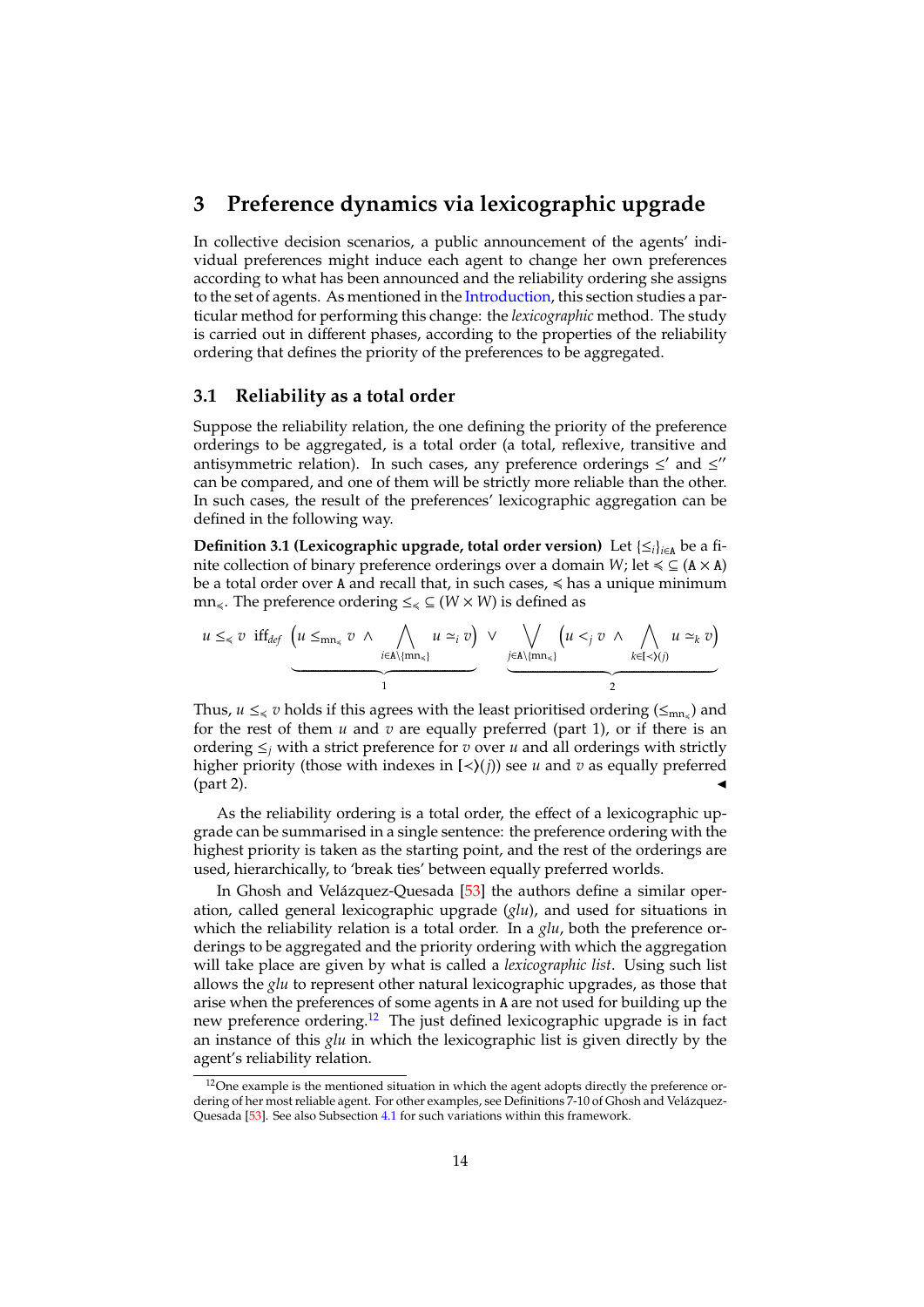<span id="page-14-3"></span>**Example 3.1** Consider the preference relations  $\leq_a$ ,  $\leq_b$  and  $\leq_c$  from Example [2.1](#page-5-3) (≤*<sup>a</sup>* slightly modified), shown below on the left, and consider the application of the lexicographic upgrade of Definition [3.1](#page-13-2) following the reliability ordering  $\leq$ shown below on the center.



The resulting preference ordering,  $\leq_{\leq}$ , appears above on the right. Following the discussion, it can be seen as the result of refining the preference ordering with the highest priority, ≤*<sup>c</sup>* , by using the preference ordering with the second highest priority,  $\leq_b$ . Since the use of the two topmost preference orderings already makes the resulting relation  $\leq_{\leq}$  antisymmetric, the preference ordering with the lowest priority,  $\leq_{a}$ , is never consulted.

### **3.2 Reliability as a partial order: lexicographic rule**

Suppose now that the reliability relation is a partial order (a reflexive, transitive and antisymmetric relation). In such cases, two given preference orderings might not be comparable, but if they are, one of them will be strictly more reliable than the other. In such cases, one can rely on the *lexicographic rule* of Andréka et al. [\[2\]](#page-40-4). Using this paper's notation, the rule is defined as follows.

<span id="page-14-2"></span>**Definition 3.2 (Lexicographic rule (cf. Andréka et al. [\[2\]](#page-40-4)))** Let  $\{\leq_i\}_{i\in A}$  be a finite collection of binary preference orderings over a domain  $W$ ; let  $\leq$  be a partial order over A.<sup>[13](#page-14-0)</sup> The preference ordering  $\leq^{\{r}{s} \subseteq (W \times W)$  is defined as

$$
u \leq^l_{\leq} v \qquad \text{iff}_{def} \qquad \bigwedge_{i \in \mathbf{A}} \left( u \leq_i v \vee \bigvee_{j \in [\prec \rangle(i)} u <_j v \right)
$$

Thus,  $u \leq_{\leq}^{lr} v$  holds if and only if every agent in A agrees with this, or else for every agent who does not agree there is an agent with both a higher priority and a strict preference for *v* over *u*.

This lexicographic rule, which requires for  $\leq$  to be a partial order, looks different from the lexicographic upgrade of Definition [3.1](#page-13-2) for cases in which  $\leq$  is a total order. Nevertheless, as Proposition [3.1](#page-14-1) below shows, the two are equivalent when the priority ordering is a *finite total* order.

<span id="page-14-1"></span>**Proposition 3.1** *Let* {≤*i*}*i*∈<sup>A</sup> *be a finite collection of binary preference orderings over a domain W; let*  $\leq$  *be a total order over A. Then, for all*  $u, v \in W$ *,* 

$$
u \leq_{\leq} v \qquad \text{iff} \qquad u \leq_{\leq}^{lr} v
$$

<span id="page-14-0"></span><sup>13</sup>While in Andréka et al. [\[2\]](#page-40-4) this definition (Definition 2.3 on page 18) allows the collection of preference orderings to be infinite, here the finite set A is used. Also, in Andréka et al. [\[2\]](#page-40-4) the orderings to be aggregated are not required to satisfy any property.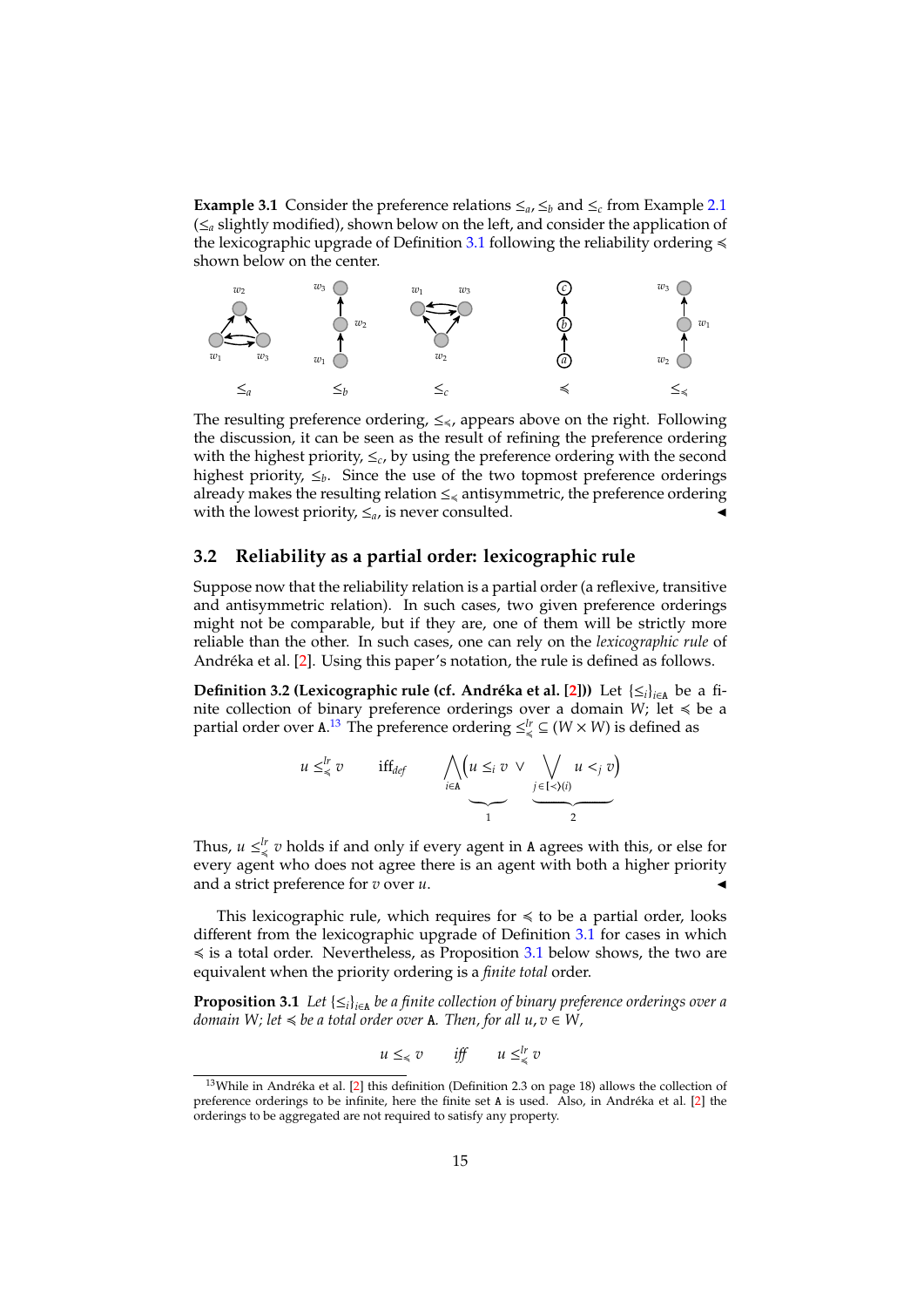Proof. Here is a sketch; for the formal proof, see the [Appendix](#page-35-1) (page [36\)](#page-35-1).

From left to right,  $u \leq x$  is given by a disjunction (Definition [3.1\)](#page-13-2). If the first disjunct holds, all agents in A consider *v* at least as preferable as *u*, and hence every element of A satisfies part 1 of Definition [3.2.](#page-14-2) If the second disjunct holds, there is *j* ∈ A with a strict preference for *v* over *u* and with all orderings with higher priority seeing *u* and *v* as equally preferred. Hence, while those elements of A lying ≺-below *j* satisfy part 2, *j* and those ≺-above it satisfy part 1. Since  $\le$  is a total order, the previous sentence deals with all elements of  $A$ , and hence  $u \leq^{lr}_{\leq} v$ .

From right to left, assume  $u \leq^{\text{lr}}_{\preccurlyeq} v$ . According to Definition [3.2,](#page-14-2) every agent either considers *v* at least as preferable as *u*, or else can ≺-see a more reliable agent with a strict preference of *v* over *u*. Suppose every agent considers *v* at least as preferable as *u*; if, additionally, every agent in  $A \setminus \{mn_{\leq}\}\$ considers *u* at least as preferable as *v* then, by part 1 of Definition [3.1,](#page-13-2)  $u \leq v$ . If the additional assumption fails, then there is at least an agent in  $A \setminus \{mn_{\preceq}\}$  who does not consider *u* at least as plausible as *v*. Given  $\bf{A}'$ s finiteness and  $\leq$ 's properties, among such agents there is a single one with the highest priority, and she satisfies the requirements in part 2 of Definition [3.1;](#page-13-2) hence,  $u \leq x$ . Suppose now otherwise, i.e., suppose  $u \leq_i v$  does not hold for all  $i \in A$ ; then there is at least one element in A which does not consider *v* as at least as plausible as *u*. Let *j* be, among such agents, the one with the highest priority, so agents ≺-above *j* consider *v* at least as plausible as *u*. From Definition [3.2,](#page-14-2) there should be at least one agent with higher priority that prefers *v* strictly over *u*; let *j* 0 be, among such agents, the one with the highest priority, so agents ≺-above *j* 0 do not prefer *v* strictly over *u*. But such agents are also ≺-above *j*; then, they consider *v* and *u* equally preferable, and therefore *j*' satisfies the requirements of part 2 of Definition [3.1;](#page-13-2) hence,  $u \leq \infty$ .

**Example 3.2** Consider the preference relations  $\leq_{a}$ ,  $\leq_{b}$  and  $\leq_{c}$  from Example [3.1,](#page-13-3) shown below on the left. Consider now the application of the lexicographic upgrade of Definition [3.2](#page-14-2) with the reliability ordering  $\leq$  shown below on the center.



The resulting preference ordering,  $\leq_{\leq}$ , appears above on the right. Note how there is an edge from  $w_1$  to  $w_3$  because all preference orderings agree with this (i.e.,  $w_1 \leq_a w_3$ ,  $w_1 \leq_b w_3$ ,  $w_1 \leq_c w_3$ ). On the other hand, there is an edge from  $w_1$  to  $w_2$  because *(i) a* agrees, *(ii) b* agrees and *(iii)* while *c* does not agree, there is someone with a strictly higher priority than that of *c* (namely, *a*) who places  $w_1$  strictly below  $w_2$ . There are no further edges (besides the reflexive ones) because either *a* or *b* does not agree with them, and none of them has someone with a strictly higher priority overruling her.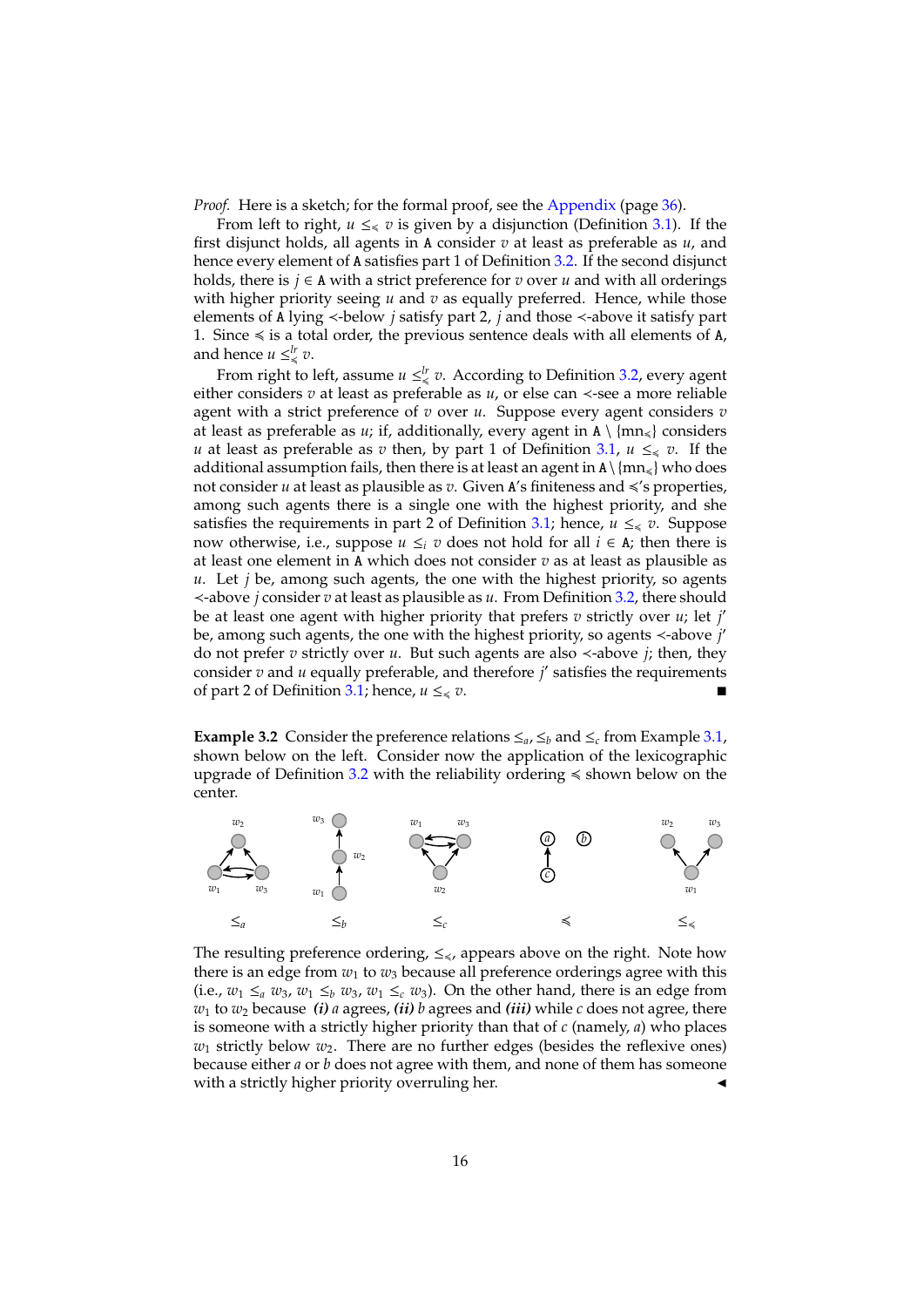### <span id="page-16-0"></span>**3.3 Reliability as a preorder**

In Definition [3.2,](#page-14-2) the priority ordering is assumed to be a partial order, i.e., a reflexive, transitive and antisymmetric relation. Thus, even though this allows for two different agents to be incomparable, it does not allow for them to have equal priority. Since the reliability relations in a *PR* frame allow equal reliability (as antisymmetry is not required), the main focus of the present work will be the following generalisation.

<span id="page-16-1"></span>**Definition 3.3 (Lexicographic upgrade, preorder version)** Let  $\{\leq_i\}_{i\in A}$  be a finite collection of binary preference orderings over a domain  $W$ ; let  $\leq$  be a preorder over A. The relation  $\leq_{\leq} \subseteq (W \times W)$  is defined as

$$
u \leq_{\leq} v \quad \text{iff}_{def} \quad \bigwedge_{i \in A} \left( u \leq_{i} v \quad \vee \quad \bigvee_{B \subseteq [-\diamondsuit(i)} \left( \bigwedge_{j_{1},j_{2} \in B} j_{2} \land \bigwedge_{k \in A \setminus B} \bigvee_{j \in B} j \notin k \land \bigwedge_{j \in B} u <_{j} v \right) \right)
$$

According to this definition,  $u \leq z$  *v* holds if and only if every agent in A agrees with this relative position between *u* and *v* (part 1), or else for every agent who does not agree there is a non-empty  $\leq$ -cluster B containing agents with higher priority for whom  $v$  is preferred over  $u$  (part 2).

The generalisation takes place in part 2. According to Definition [3.2,](#page-14-2) in order for *u* ≤<sup>*lr*</sup> *v* to hold, for every agent *i* who does not consider *v* at least as plausible as *u* there should be an agent *j* with higher priority ( $j \in [\langle \rangle(i)]$  for whom *v* is preferred over  $u$  ( $u \lt_i v$ ). But in Definition [3.3](#page-16-1) the reliability ordering is just a preorder, so besides incomparable agents there might be also sets containing different but equally reliable agents. Thus, in order for  $u \leq 0$  to hold, for every agent *i* who does not consider *v* at least as plausible as *u* there should be a *set of agents* **B**, with all its members equally reliable  $(i_1, i_2 \in B$  implies  $j_1 \approx i_2$ ; part 2.1) and no other equally reliable agent being left out (for every  $k \in A \setminus B$ there is a  $j \in B$  such that  $j \not\cong k$ , from which it also follows that B is non-empty; part 2.2) —that is, a *cluster*— such that all agents in B have higher priority than *i* (**B** ⊆  $\leq$   $\leq$   $\leq$   $\leq$   $\leq$   $\leq$  *o*)) and *all of them agree* in that *v* is preferred over *u* (*u* <*j v* for all *j* ∈ B; part 2.3). Of course, a different alternative for a generalisation is to stick with Definition [3.2,](#page-14-2) asking for the existence of just a single agent with higher priority who places *v* above *u*. This proposal's choice, to ask for the existence of a *cluster* with higher priority whose agents all place *v* above *u*, emphasises the fact that all agents in a cluster have the same priority, and thus in order for them to make a 'final' decision, they all should agree in their opinion.

This lexicographic upgrade for preorders is indeed a generalisation of the lexicographic rule (for partial orders): when  $\leq$  is antisymmetric, the cluster B is forced to have at most one element (part 2.1) and to be non-empty (part 2.2), and therefore Definition [3.3](#page-16-1) boils down to Definition [3.2.](#page-14-2) Formally,

<span id="page-16-2"></span>**Proposition 3.2** *Let*  $\{\leq_i\}_{i\in A}$  *be a finite collection of binary preference orderings over a domain W; let*  $\leq$  *be a partial order over* **A**. Then, for all  $u, v \in W$ ,

$$
u \leq^{\!lr}_{\leq} v \qquad \text{iff} \qquad u \leq_{\leq} v
$$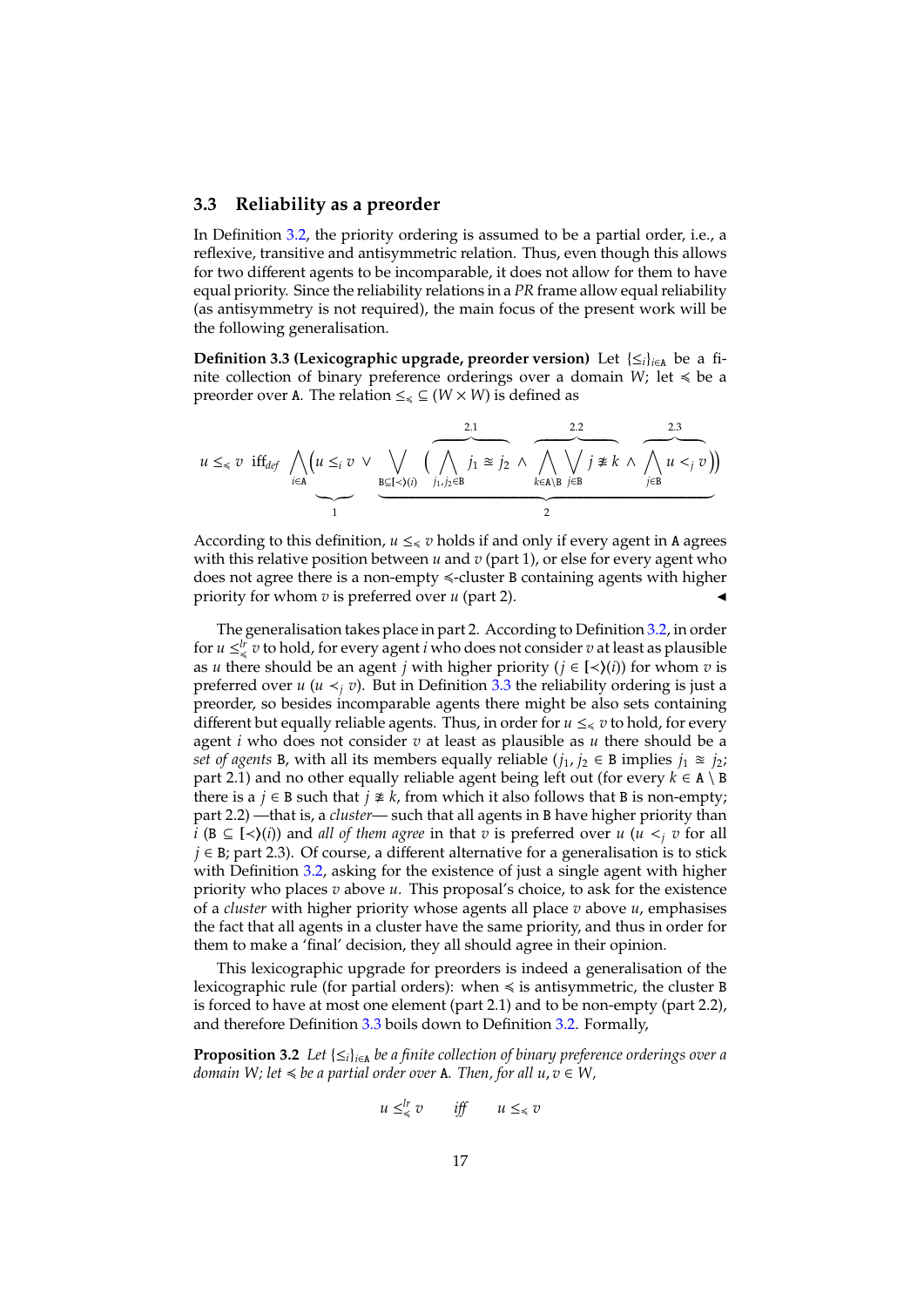*Proof.* From left to right, if *i* satisfies part 1 of Definition [3.2,](#page-14-2) then it satisfies part 1 of Definition [3.3,](#page-16-1) and if it satisfies part 2 of Definition [3.2,](#page-14-2) then the required *j* defines a set {*j*} which, by  $\leq$ 's reflexivity and antisymmetry, is a  $\leq$ -cluster satisfying part 2 of Definition [3.3.](#page-16-1) Hence, *u* ≤<sub>≼</sub> *v*. From right to left, if *i* satisfies part 1 of Definition [3.3,](#page-16-1) then it satisfies part 1 of Definition [3.2,](#page-14-2) and if it satisfies part 2 of Definition [3.3,](#page-16-1) then from  $\leq$ 's antisymmetry the required  $\leq$ -cluster B must be a singleton whose single element satisfies part 2 of Definition [3.2.](#page-14-2) Hence,  $u \leq^l_x v$ . For the formal details, see the [Appendix](#page-36-0) (page [37\)](#page-36-0).

**Example 3.3** Consider the preference relations  $\leq_{a}$ ,  $\leq_{b}$  and  $\leq_{c}$  from Example [3.1,](#page-13-3) shown below to the right. Consider the application of the lexicographic upgrade of Definition [3.3](#page-16-1) with the reliability ordering shown below to the left.



The resulting preference ordering,  $\leq$ , appears above on the right. Again, there is an edge from  $w_1$  to  $w_3$  because all preference orderings agree with this. On the other hand, there is an edge from  $w_2$  to  $w_3$  because *b* and *c* agree with this and, moreover, the fact that *a* does not agree is overruled by the opinion of all the members of the  $\le$ -cluster {*b*, *c*}, which lies  $\le$ -above *a*.

**Some properties** Here are some interesting properties of this lexicographic upgrade (and thus all the others it generalises). The first is that it respects unanimity about the relative position of any pair of worlds.

<span id="page-17-1"></span>**Proposition 3.3** *Let* {≤*i*}*i*∈<sup>A</sup> *be a finite collection of binary preference orderings over a domain W, and let*  $\leq$  *be a preorder over* A. Take any  $u, v$  *in W.* 

- *(i) If*  $u \simeq_i v$  *for all*  $i \in A$ *, then*  $u \simeq \infty v$ *.*
- *(ii) If*  $u \leq v$  *for all*  $i \in A$ *, then*  $u \leq v$ *.*
- *(iii) If*  $u \nleftrightarrow_i v$  *for all*  $i \in A$ *, then*  $u \nleftrightarrow_{\leq} v$ *.*

On the other hand, unanimity on the 'comparability' relation ∼ is not preserved: even if *u* and *v* are comparable for all agents in A, the reliability ordering  $\leq$  might divide A into two disconnected regions with different opinions with respect to *u* and *v*'s relative position (e.g., one of them a singleton whose element prefers *u* over *v*, and the other a singleton whose element prefers *v* over *u*). In such case, neither  $u \leq \infty$  *v* nor  $v \leq \infty$  *u* will hold. Still, comparability can be preserved when the reliability ordering satisfies extra requirements, as shown below when discussing the preservation of totality.

<span id="page-17-0"></span>More important for this paper's purposes, the lexicographic upgrade preserves reflexivity and transitivity from the preference orderings.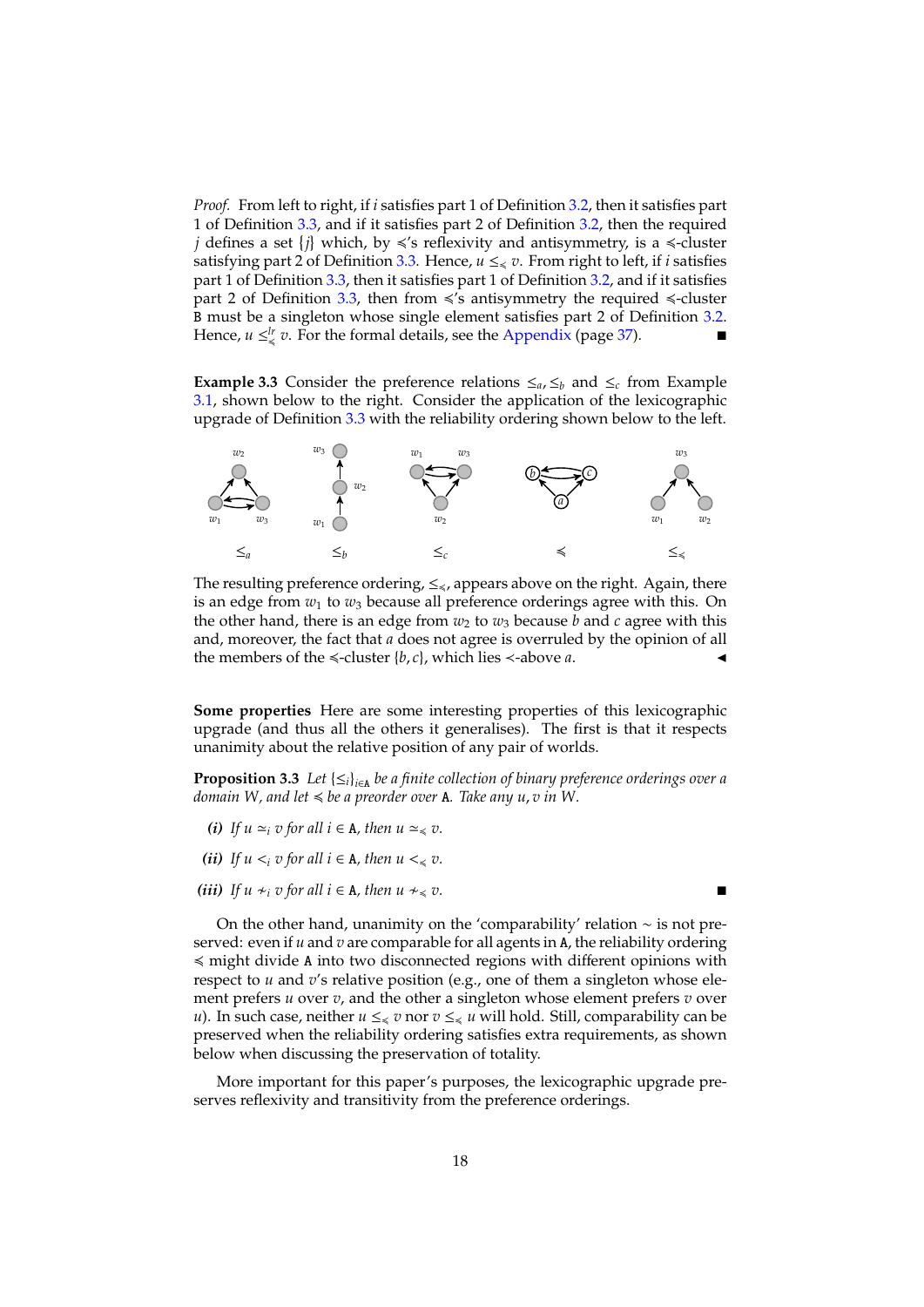<span id="page-18-2"></span>**Proposition 3.4** *Let* {≤*i*}*i*∈<sup>A</sup> *be a finite collection of binary preference orderings over a domain W; let* 4 *be a preorder over* A*. If every* ≤*<sup>i</sup> is reflexive (transitive), then so is* ≤4*.*

What about antisymmetry and totality, the two other properties typically required for relations representing orderings? For antisymmetry, the answer is straightforward: thanks to A's finiteness, such property is indeed preserved.

### <span id="page-18-1"></span>**Proposition 3.5** *Let* {≤*i*}*i*∈<sup>A</sup> *be a finite collection of binary preference orderings over a domain W; let*  $\leq$  *be a preorder over* A. If every  $\leq_i$  is antisymmetric, then so is  $\leq_{\leq}$ .  $\blacksquare$

The fact that antisymmetry is preserved relies on A's converse well-foundedness, a consequence of its finiteness: if an infinite ≺-ascending chain of 4-clusters were possible (e.g., *i*<sup>1</sup> ≺ *i*<sup>2</sup> ≺ . . .), then while for every *i* ∈ A with *u* <*i v* there might be an *i*' strictly ≺-above *i* such that *v* <*<sub>i'</sub> u*, for every *i*' ∈ A with  $v <_{i'} u$  there might be an *i* strictly  $\lt$ -above *i*' such that  $u <_{i} v$  (e.g.,  $u <_{i_{\ell}} v$ for  $\ell$  odd, and  $v <_{i_\ell} u$  for  $\ell$  even). In such case,  $u \leq \ell v$  and  $v \leq \ell u$  would both hold, even if *u* and *v* are different.

For totality, the answer is more elaborate. First, as it has been mentioned, the lexicographic upgrade does not respect unanimity on comparability; thus, it does not preserve totality. Moreover, assuming that  $\leq$  is a *total* preorder is not enough. Take any pair *u*, *v*, and suppose not only that the single element of every singleton cluster considers *u* and *v* equally preferable, but also that all remaining (i.e. all non-singleton) clusters are 'not unanimous', i.e., each contains at least one element preferring *u* over *v* and one preferring *v* over *u*. If there is at least one non-singleton cluster, then neither  $u \leq \sqrt{v}$  nor  $v \leq \sqrt{u}$  holds: there is at least one agent  $i \in A$  (in the non-singleton cluster) for which  $u \nleq i$  *v* and there is no cluster whose elements all agree on  $u < v$ , so  $u \nleq_{\leq} v$ , and there is at least one agent *i* ∈ A (in the non-singleton cluster) for which  $v \nleq i$  *u* and there is no cluster whose elements all agree on  $v < u$ , so  $v \nleq_{\leq} u$ .

When looking for conditions guaranteeing that totality is preserved, the work of Andréka et al. [\[2\]](#page-40-4) is helpful once again: as it is shown in its Theorem 4.1, the lexicographic rule of Definition [3.2](#page-14-2) preserves totality when the reliability 'priority' relation is also total. Hence, as such upgrade is the particular case of the lexicographic upgrade in which  $\leq$  is antisymmetric (Proposition [3.2\)](#page-16-2), it follows that the lexicographic upgrade of Definition [3.3](#page-16-1) preserves totality when  $\leq$  is *both total and antisymmetric*. Indeed, when  $\leq$  is antisymmetric, every cluster is a singleton, and therefore it has a single 'unanimous' opinion about *u* and *v*'s relative position. This forbids situations as those described in the previous paragraph, as if the single element of every singleton cluster (i.e., every agent) considers *u* and *v* equally preferable, there is unanimity on both  $u \le v$  and *v*  $\leq$  *u*, and thus both *u*  $\leq$  *v* and *v*  $\leq$  *v u* hold. If, on the other hand, there is a cluster whose element prefers either *u* or else *v* above the other, simply pick, among such clusters, the one with the highest priority (which exists, as  $\leq$  is both total and antisymmetric): its single element will make the final decision if unanimity fails, making then either  $u \leq x$  or else  $v \leq x$  *u* true.

<span id="page-18-0"></span>Finally, below there is a slightly different (but clearly equivalent) alternative for formulating the definition of the lexicographic upgrade for preorders; it will be useful when providing an axiom system for the operation's associated dynamic modality. First, a couple of useful abbreviations.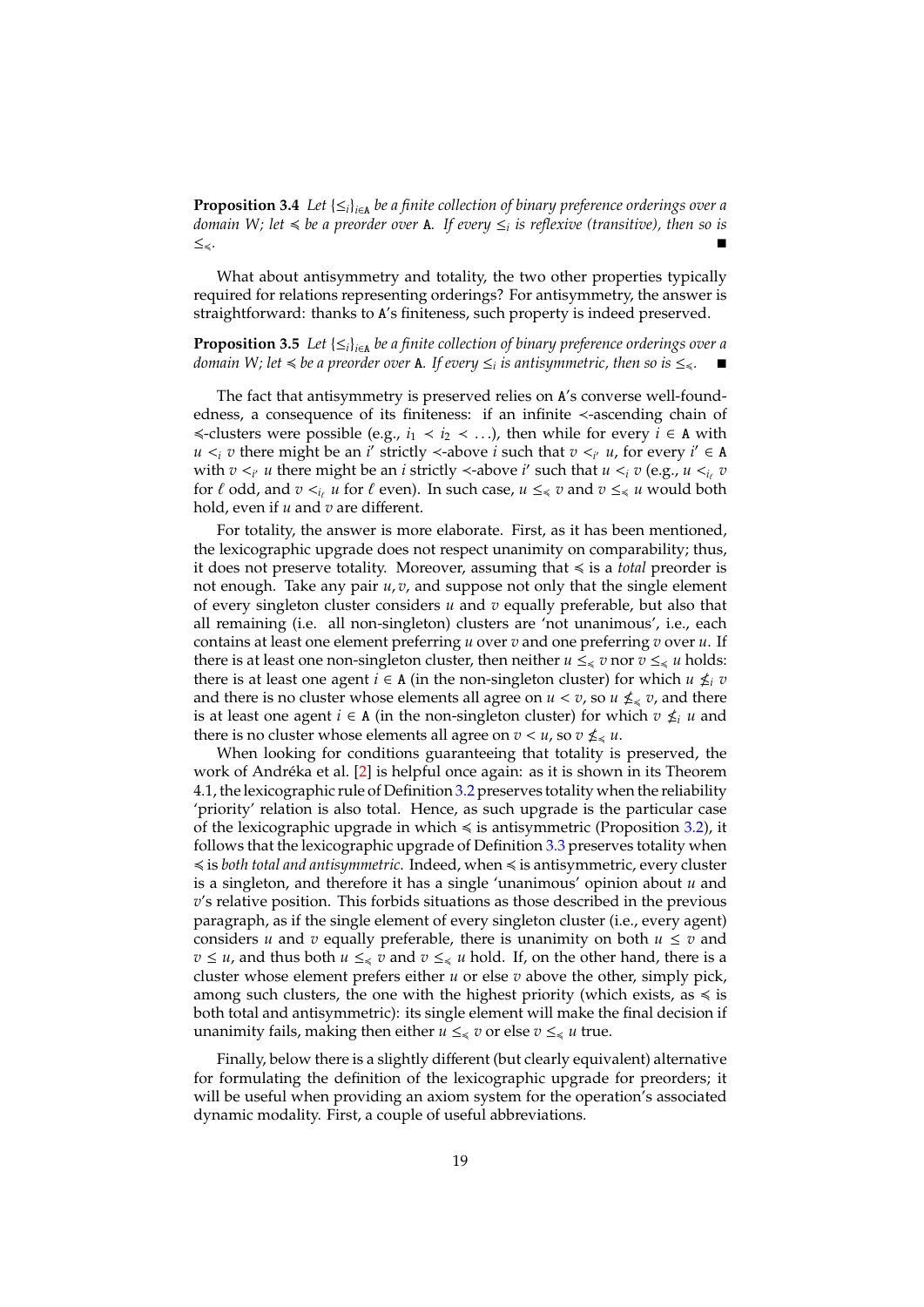**Definition 3.4** Let  $\{\leq_i\}_{i \in A}$  be a finite collection of binary preference orderings over a domain *W*; let  $\leq$  be a preorder over A and take  $B \subseteq A$ .

• The set  $C^i_{\le}$  contains those non-empty  $\le$ -clusters in A that lie  $\le$ -above  $i \in A$ :

$$
C^i_{\leq} := \{ B \subseteq A \mid B \text{ is a } \leq \text{-cluster with } B \neq \emptyset \text{ and } j \in B \text{ implies } i < j \}
$$

• The relation  $\lt_{B} \subseteq (W \times W)$  is the intersection of all the relations  $\lt_{j}$  with *j* ∈ B:

$$
\mathord{<_{\mathrm{B}}}\mathrel{:=}\bigcap_{j\in\mathtt{B}}\mathord{<_{j}}
$$

Note how this is *not* equivalent to define  $\leq_{\text{B}}$  as  $\bigcap_{j\in\text{B}}\leq_j$  and then, following Definition [2.3,](#page-5-4) define  $\lt$ <sub>B</sub> as  $\leq_B \cap \not\geq_B$ .<sup>14</sup>  $14$ 

Then, the definition.

<span id="page-19-2"></span>**Definition 3.5 (Lexicographic upgrade, alternative definition)** Let  $\{\leq_i\}_{i\in A}$  be a finite collection of binary preference orderings over a domain  $W$ ; let  $\leq$  be a preorder over A. The relation  $\leq_{\leq} \subseteq (W \times W)$  is defined as

$$
\leq_{\preccurlyeq} := \bigcap_{i \in A} \left( \leq_i \cup \bigcup_{B \in C_{\preccurlyeq}^i} <_{B} \right)
$$

**Frame and model operations** When the reliability ordering  $\leq$  is a preorder and the preference orderings in  $\{\leq_i\}_{i\in A}$  are preorders, the resulting (preference) ordering ≤<sup>4</sup> is also a preorder (Proposition [3.4\)](#page-17-0). Thus, consider any *PR* frame h*W*, {≤*<sup>i</sup>* ,4*i*}*i*∈<sup>A</sup> i: if each agent *i* upgrades her own preference ordering ≤*<sup>i</sup>* using her own reliability ordering  $\leq i$ , the resulting structure  $\langle W, {\{\leq'_i>, \leq_i\}}_{i\in A} \rangle$ , with each  $\lt'$ *i* given by  $\leq_{\leq i}$ , is a *PR* frame too, as both its reliability and its preference relations are preorders. Here is the formal definition of the new structure.

<span id="page-19-1"></span>**Definition 3.6 (Frame and model operations)** Let  $F = \langle W, \{\leq_i, \leq_i\}_{i \in A} \rangle$  be a PR frame; let  $M = \langle F, V \rangle$  be a *PR* model. The *PR* frame  $F_{\text{lx}}$ , differing from *F* only in the agents' preference relations, is the result of upgrading the preferences of *all* agents according to the lexicographic upgrade (Definition [3.3\)](#page-16-1) and each agent's reliability relation. Formally,  $F_{1x} = \langle W, \{ \leq'_i, \leq_i \}_{i \in \mathbb{A}} \rangle$  is such that, for every  $i \in \mathbb{A}$ ,

$$
\leq'_i \; := \; \leq_{\preccurlyeq_i}
$$

Accordingly, the model  $M_{1x}$  is formally defined as  $M_{1x} = \langle F_{1x}, V \rangle$ .

Naturally, it is also possible to define frame/model operation in which the lexicographic upgrade is applied to the preference ordering of a single given agent (but see Subsection [4.1](#page-27-1) for an alternative representation of such situations).

<span id="page-19-0"></span><sup>&</sup>lt;sup>14</sup>For a simple counterexample, suppose the described definitions and take  $W := \{w, u\}$  with  $\leq_1 := W \times W$  and  $\leq_2 := \leq_1 \setminus \{(u,w)\}\)$ . Then,  $\lt_1 = \emptyset$  and  $\lt_2 = \{(w,u)\}\)$ , and therefore  $\lt_1 \cap \lt_2 = \emptyset$ , but nevertheless  $\leq_1 \cap \leq_2 = \leq_2$  and thus  $(\leq_1 \cap \leq_2)'$ s strict relation is  $\leq_2$ , that is,  $\{(w, u)\}.$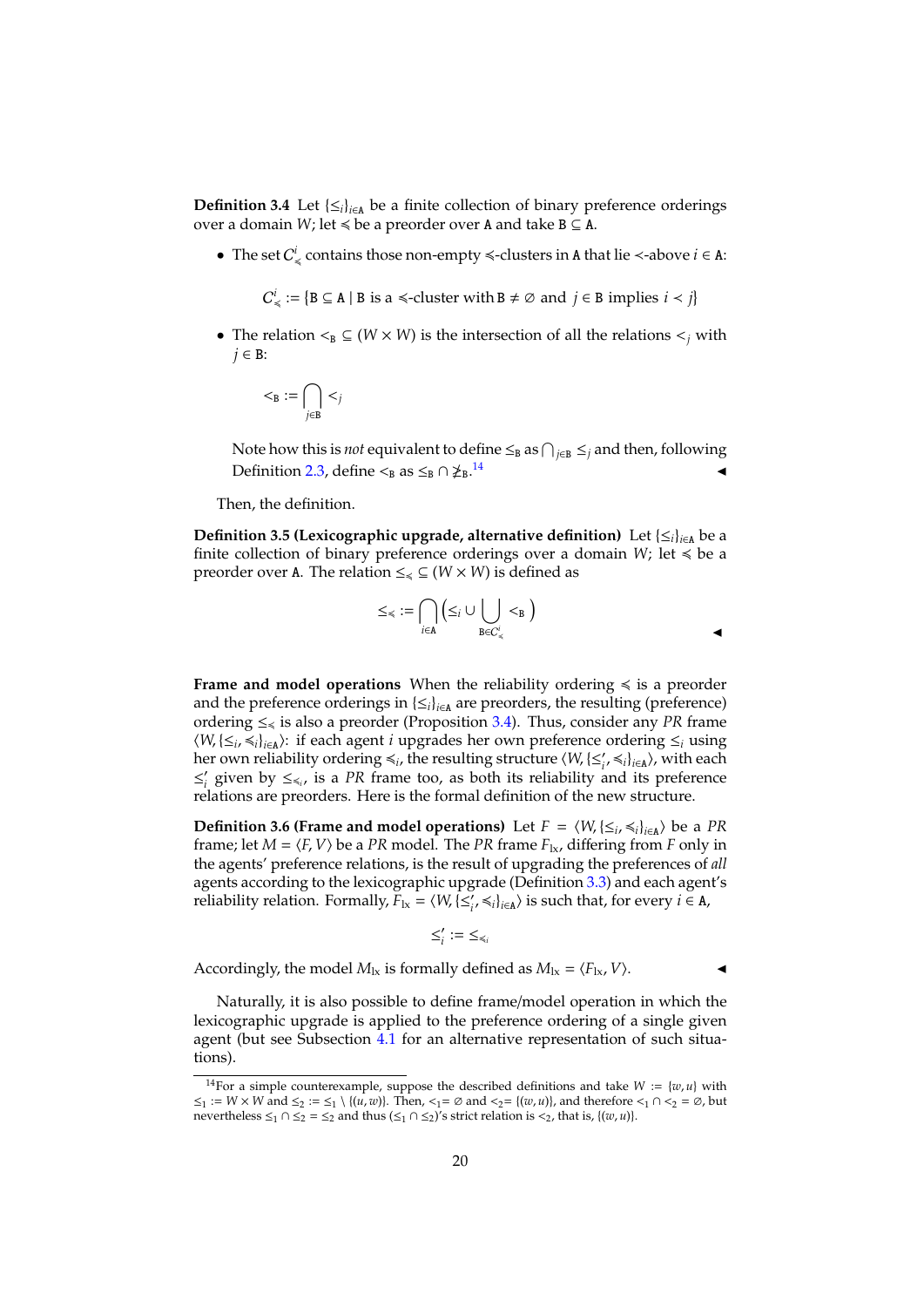<span id="page-20-0"></span>**Caveat** The lexicographic policy is not the only 'reasonable' policy an agent can use for upgrading her preferences. For example, an agent *a* can upgrade her preferences by placing her most reliable agent's most preferred worlds above the rest, then using her old ordering within each zone. This upgrade, called *lexicographic* in Rott [\[98\]](#page-47-7); van Benthem [\[15\]](#page-41-11) and *conservative* in Ghosh and Velázquez-Quesada [\[52\]](#page-43-4), has been shown in Ghosh and Velázquez-Quesada [\[53\]](#page-43-3) *not* to be an instance of their *glu* (which is 'equivalent' to the lexicographic upgrade of Definition [3.1](#page-13-2) for totally ordered reliability relations), as there are cases in which the output of the former cannot be reproduced by any instance of the latter. The example below shows how this conservative upgrade is neither an instance of the more general lexicographic upgrade (Definition [3.3\)](#page-16-1) that is central to this proposal.

**Example 3.4** Suppose agent *a* is agent *b*'s most reliable agent,  $b \prec_b a$ , and their individual preferences are as below (reflexive and transitive arrows omitted).



A conservative upgrade on *b*'s preferences will create two zones, the upper one with  $a'$ s most preferred worlds ( $w_3$  and  $w_4$ ), and the lower one with the remaining worlds  $(w_1 \text{ and } w_2)$ . Within each zone, *b's* old preferences will apply, thus placing  $w_4$  strictly above  $w_4$  and  $w_2$  strictly above  $w_2$ . The resulting ordering  $\leq^{\prime}_{k}$  $_{b}^{\prime}$  is, then,

$$
w_1 \bigcirc \rightarrow \bigcirc \rightarrow \bigcirc \rightarrow \bigcirc w_4
$$
  

$$
\leq'_b
$$

Clearly, a direct application of the lexicographic upgrade will produce a different outcome, as  $w_2 \leq_{\leq_b} w_1$  because not only  $w_2 \leq_a w_1$  but also the  $\leq_b$ cluster {*a*} lies  $\lt_b$ -above *b* and satisfies  $w_2 \lt_a w_1$ . Moreover,  $\le'$  cannot be recreated, even if the reliability ordering changes: *(i)* both  $a \not\approx_b b$  and  $a \approx_b b$  fail as, in such case,  $w_1 \nleq_{\leq_b} w_2$  because agent *a* is such that  $w_1 \nleq_a w_2$  and there are no cluster of agents  $\lt_b$ -above *a*; (*ii*) *a*  $\lt_b$  *b* fails as, in such case,  $w_4 \leq_{\lt_b} w_1$  because not only there is a  $\leq_b$ -cluster {*b*} lying  $\leq_b$ -above *a* and satisfying  $w_4 \leq_b w_1$ , but also  $w_4 \leq_b w_1$ .

The conservative upgrade is not lexicographic: it does not create a preference ordering following a priority list of orderings. Instead, it uses a partition of the domain to create an ordered collection of 'clusters', using then a default ordering to sort the worlds within each 'cluster'. When working with preference relations that are total preorders and reliability relations that are total orders, this conservative upgrade and the *glu* are shown to be instances of the *general layered upgrade* [\[52\]](#page-43-4). Nevertheless, such operation lacks some desirable properties, the most important one being the preservation of unanimous preferences. Thus, under such upgrade policy, a reached 'full agreement' can be broken when 'further discussion' is allowed.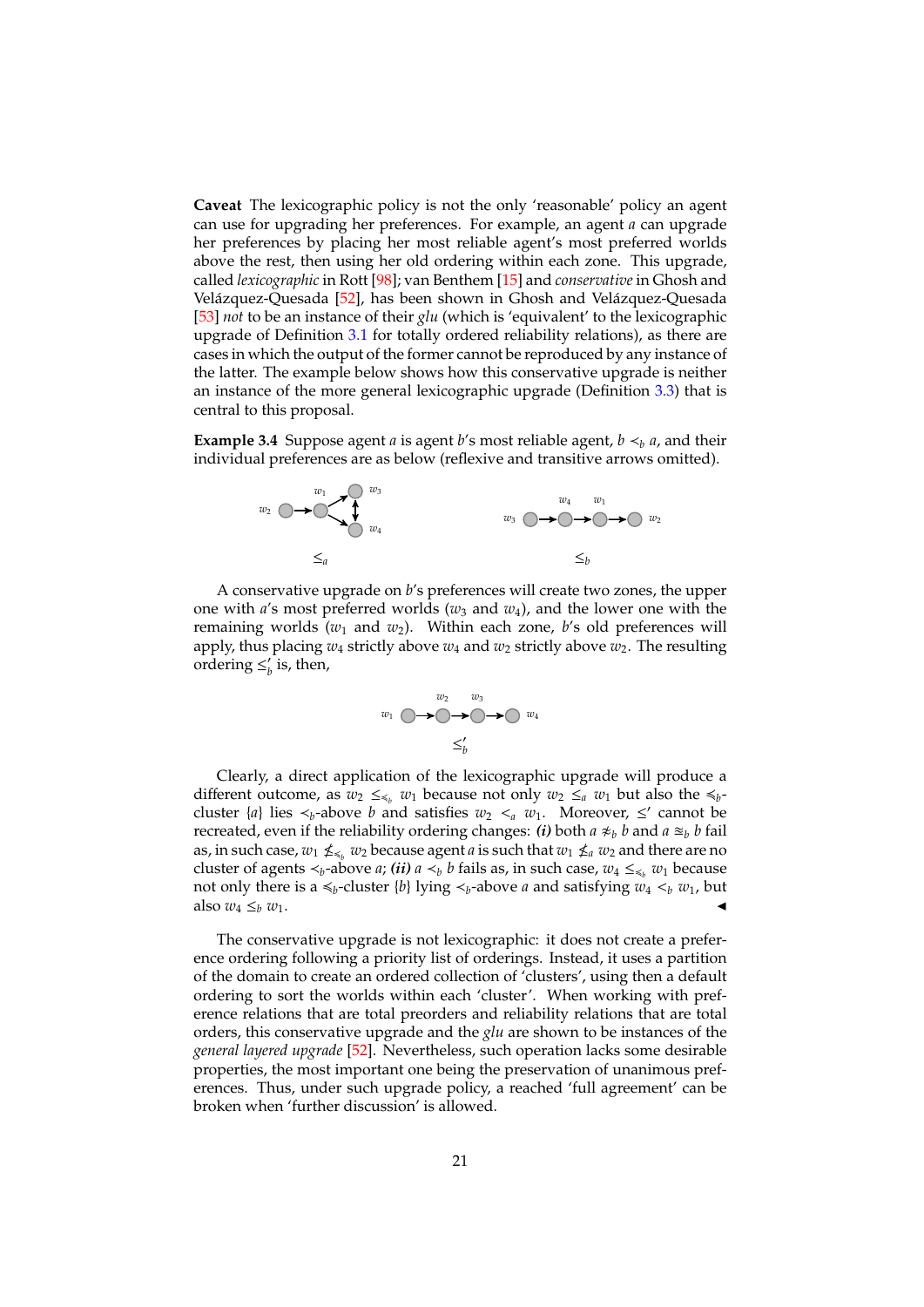### **3.4 Coda: reliability as a total preorder**

For the sake of completeness, this subsection provides an alternative definition of the lexicographic upgrade for those cases in which the reliability ordering is a *total* preorder (i.e., a total, reflexive and transitive relation), and thus although there might be different agents with the same priority, each one of them is comparable to any other.

<span id="page-21-0"></span>**Proposition 3.6** *Let* {≤*i*}*i*∈<sup>A</sup> *be a finite collection of binary preference orderings over a domain W; let* ≤ *be a* total preorder *over* A. Define the sets

$$
C_{\preccurlyeq} := \{ \mathbf{B} \subseteq \mathbf{A} \mid \mathbf{B} \text{ is a } \preccurlyeq\text{-cluster with } \mathbf{B} \neq \emptyset \}
$$
\n
$$
C_{\preccurlyeq}^{\mathbf{B}} := \{ \mathbf{B}' \in C_{\preccurlyeq} \mid \text{for all } j \in \mathbf{B} \text{ and } j' \in \mathbf{B}', j < j' \}
$$

so  $C_$  *is the set of non-empty*  $\leq$ -clusters in **A** and, given **B**  $\subseteq$  **A**,  $C_$  *is the set of all* 4*-clusters in* A *lying* ≺*-above all elements of* B*. Then,*

$$
u \leq_{\leq} v \quad \text{iff} \quad \underset{1}{\underbrace{\bigwedge_{i \in A} u \leq_i v}} \vee \underbrace{\bigvee_{B \in C_{\leq}} \Big(\bigwedge_{j \in B} u <_j v \ \wedge \ \bigwedge_{B' \in C_{\leq}^B} \bigwedge_{j' \in B'} u \leq_{j'} v\Big)}_{2}
$$

*Proof.* The statement says that  $u \leq 0$  if and only if either all agents in A consider *v* at least as preferable as *u*, or else there is a non-empty cluster of agents B whose elements place *v* above *u*, with every element of every cluster with higher priority considering *v* at least as preferable as *u*. From left to right, if all agents satisfy part 1 of  $\leq_{\preccurlyeq}$ 's definition, then part 1 of the statement's righthand side holds. Otherwise, for each *i* with  $u \nleq i$  v there is a non-empty  $\leq$ -cluster lying ≺-above *i* whose agents put all *v* above *u*. Since ≤ is total and A is finite, among all such clusters it is possible to select the one with higher priority, B, which satisfies the requirements on part 2 of the statement's right-hand side. From right to left, if part 1 holds, then clearly,  $u \leq x$ . Otherwise, part 2 holds; let B be such  $\le$ -cluster, and consider any agent *i* ∈ A. If *i* is in B or in a cluster above B, then it is satisfies part 1 of  $\leq$  's definition; otherwise, it is in a cluster below B, but then B itself is the needed  $\leq$ -cluster required by part 2 of  $\leq \leq$ 's definition. Thus,  $u \leq z$  *v*. For the formal details, see the [Appendix](#page-39-1) (page [40\)](#page-39-1). ■

The advantage of this definition is that it is not given as a disjunction that each agent in A should satisfy, but rather as a disjunction that asks for either unanimity or otherwise the existence of a cluster that, when there is no unanimity, has the 'last word'.

**Addendum** If the reader started by looking at the definition of the lexicographic upgrade for the total order case (Definition [3.1\)](#page-13-2), and then asked to provide a definition for the total preorder case, she/he might have suggested the following:

$$
\underbrace{\left(\bigwedge_{i\in \mathsf{Mnm}_\prec} u \leq_i v \wedge \bigwedge_{i\in \mathsf{A}\backslash \mathsf{Mnm}_\prec} u \simeq_i v\right)}_{1} \vee \underbrace{\bigvee_{\mathsf{B}\in C_\prec^{\mathsf{Mnm}_\prec}} \left(\bigwedge_{j\in \mathsf{B}} u <_j v \wedge \bigwedge_{\mathsf{B}'\in C_\prec^{\mathsf{B}}}\bigwedge_{j'\in \mathsf{B}'} u \simeq_{j'} v\right)}_{2}
$$

This alternative asks for either all non-minimum agents to consider *u* and *v* equally preferred and all minimum agents to consider *v* at least as preferred as *u*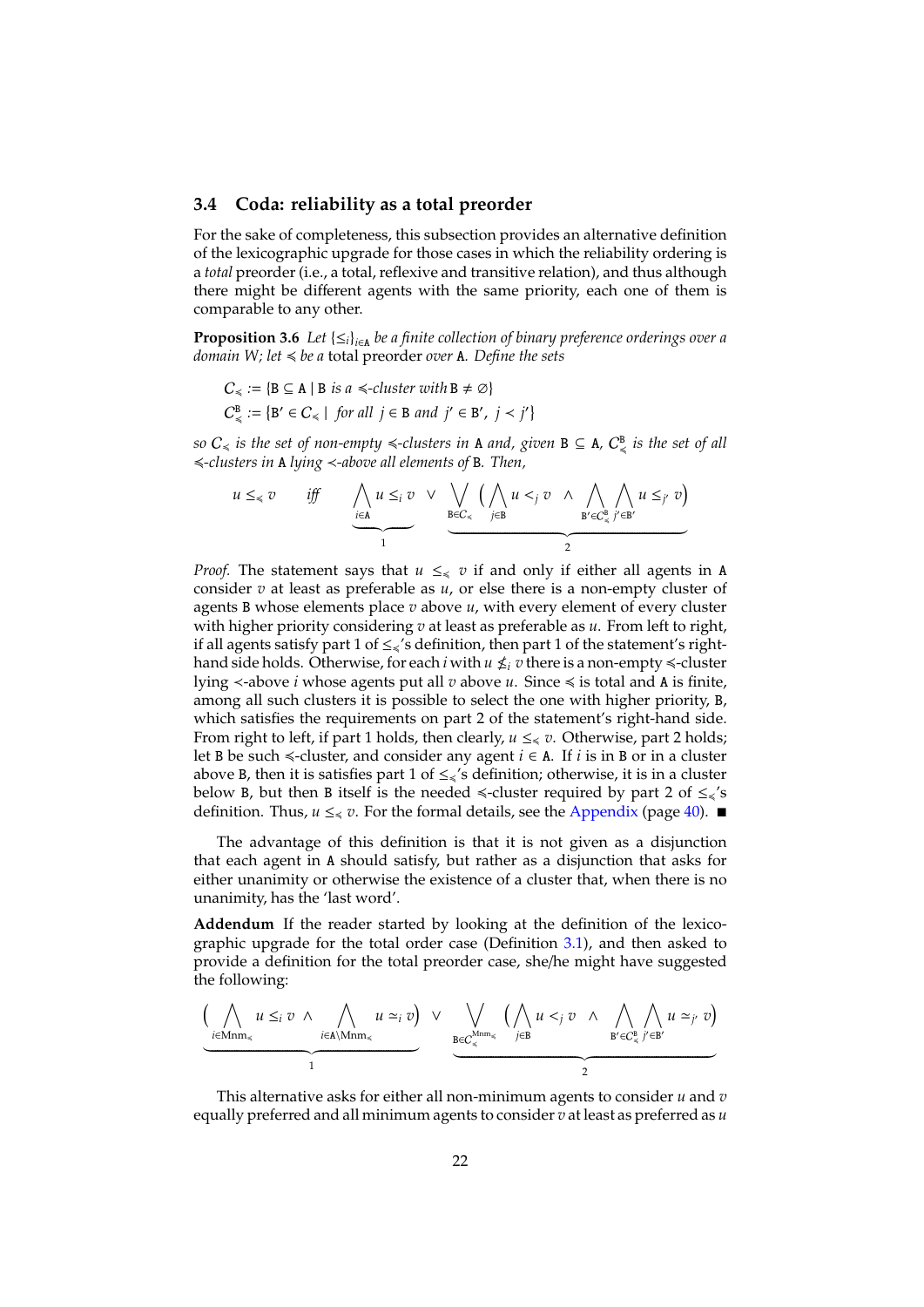(part 1), or else the existence of a cluster above the bottom whose elements have strict preference for *v* over *u*, and with all agents above such cluster seeing both worlds as equally preferred. This alternative indeed is closer to the definition for the total order case, but nevertheless it is not equivalent to the definition for the total preorder case provided above (Proposition [3.6\)](#page-21-0).

**Fact 3.1** *Consider three agents, a (total preorder) reliability ordering and two worlds u*, *v such that*



*Under the equivalence stated in Proposition* [3.6,](#page-21-0)  $u \leq 0$  *is the case, as*  $u \leq v$  *holds for all agents, and therefore part 1 holds. However, under the alternative provided just* above,  $u \nleq_{\leq} v$ : part 1 fails because  $u \simeq v$  is not the case for all non-minimum agents *(in particular, it is not the case for c), and part 2 fails because the unique cluster whose elements all agree on*  $u < v$ *, {a}, is not above the bottom.* 

In order to confirm that Proposition [3.6](#page-21-0) truly provides the total preorder version of the lexicographic upgrades that have been defined so far, the following proposition shows how, when the reliability ordering is a total order, the 'definition' on Proposition [3.6](#page-21-0) (*TP*) and Definition [3.1](#page-13-2) (*TO*) are, indeed, equivalent.

**Proposition 3.7** *Let* {≤*i*}*i*∈<sup>A</sup> *be a finite collection of binary preference orderings over a domain W. Let* 4 *be a* total order *over* A *and thus, by Propositions [3.2](#page-16-2) (equivalence for the partial order case) and [3.1](#page-14-1) (equivalence for the total order case), take* ≤<sup>4</sup> *as in Definition [3.1.](#page-13-2) Then,*

$$
u \leq_{\leq} v \quad \text{iff} \quad \underset{TP-1}{\underbrace{\bigwedge_{i \in A} u \leq_i v}} \vee \underbrace{\bigvee_{B \in C_{\leq}} \Big(\bigwedge_{j \in B} u <_{j} v \ \wedge \ \bigwedge_{B' \in C_{\leq}^{B}} \bigwedge_{j' \in B'} u \leq_{j'} v\Big)}_{TP-2}
$$

*Proof.* From right to left. Suppose *TP-1* holds, so all agents are such that  $u \le v$ . If, additionally, all agents are such that  $v \leq u$ , then all agents are such that  $u \approx v$ , and hence part 1 of Definition [3.1](#page-13-2) (*TO-1*) holds. Otherwise, let *j* be the  $\le$ -maximum (recall:  $\le$  is a total order) among those elements in A with  $v \nleq u$ , so all elements above *j* are such that  $v \leq u$ , and hence  $u \approx v$ . If *j* is also the 4-minimum, then *TO-1* holds; if it is above the minimum, part 2 of Definition [3.1](#page-13-2) (*TO-2*) holds. Now suppose *TP-2* holds, so there is at least one cluster B whose elements all have  $u < v$ , and every element above B has  $u \le v$ . Let B' be, among such clusters, the  $\leq$ -maximum one, and as  $\leq$  is a total order, let B' = {*j'* }. Since  $\tilde{j}'$  is the  $\leq$ -maximum with  $u < v$ , all elements above are such that  $u \nleq v$ , but as all in **A** satisfy  $u \leq v$ , all elements above *j* are such that  $u \approx v$ . Again, if *j* is the minimum, *TO-1* holds; otherwise, *TO-2* holds.

From left to right. Suppose *TO-1* holds; then clearly *TP-1* holds. Now suppose *TO-2* holds; then, as  $\leq$  is a total order, the witness *j* is such that the set  $\{j\}$  is a cluster whose members satisfy all  $u < v$ , and all elements above clearly satisfy  $u \le v$ . Hence, *TP*-2 holds.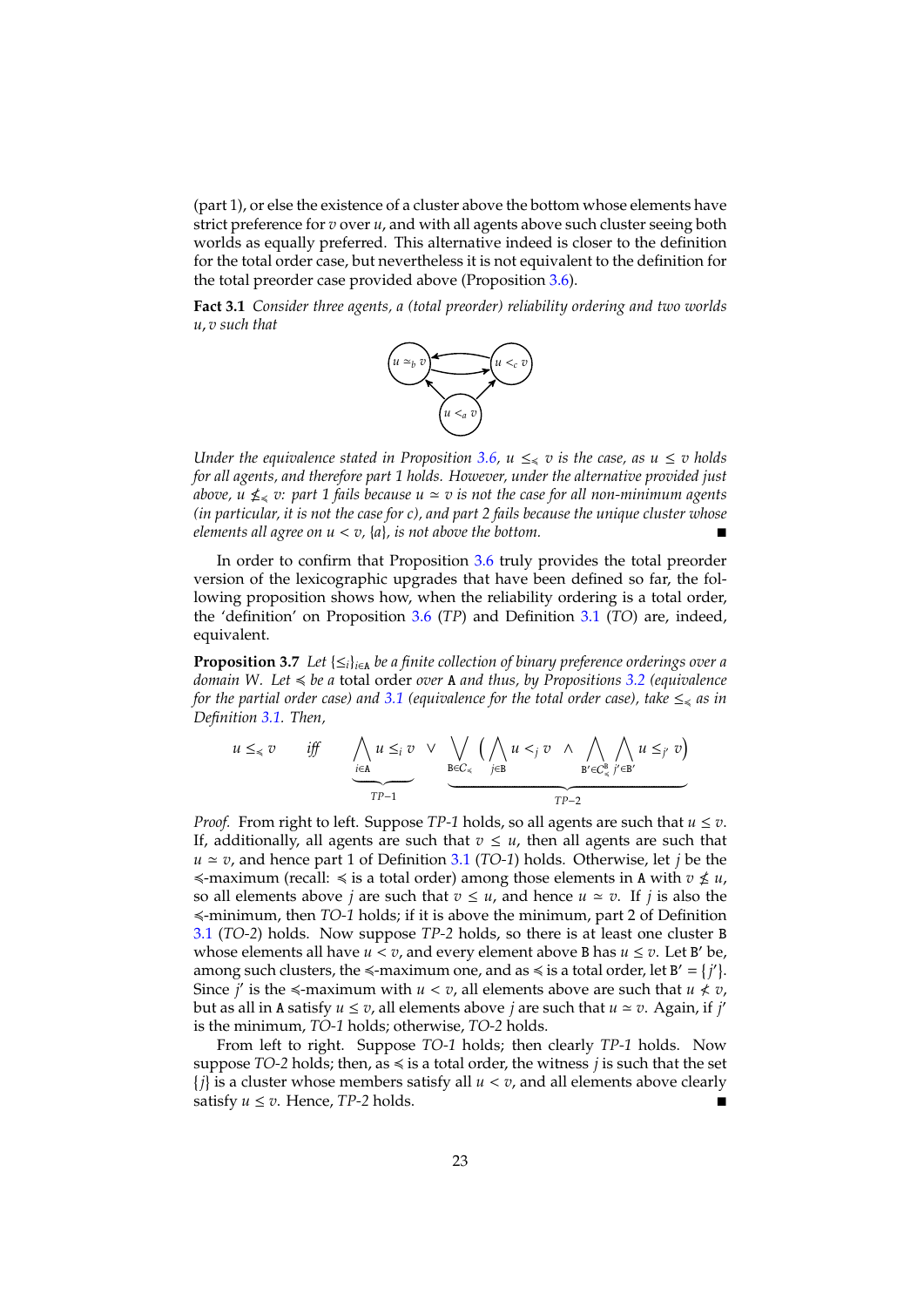### <span id="page-23-2"></span>**3.5 The formal language**

In order to describe the changes the lexicographic upgrade operation brings about, the language is extended in the following way.

<span id="page-23-1"></span>**Definition 3.7** The language  $\mathcal{L}_{\{lx\}}$  extends  $\mathcal{L}$  with the modality  $\langle lx \rangle$ . Accordingly, given a PR model M, the function  $\llbracket \cdot \rrbracket^M$  of Definition [2.6](#page-8-0) is extended with the clause

$$
\llbracket \langle \mathbf{l} \mathbf{x} \rangle \varphi \rrbracket^M := \llbracket \varphi \rrbracket^{M_{\mathrm{lx}}}
$$

thus stating that the worlds in the *PR* model *M* where  $\langle \text{lx} \rangle \varphi$  holds are exactly those worlds in the *PR* model  $M_{1x}$  (Definition [3.6\)](#page-19-1) where  $\varphi$  holds.

Since the lexicographic upgrade on models is a total function and the semantic interpretation of its correspondent modality lacks a precondition (the agents can upgrade their preferences without any requirement), the set of worlds in *M* where the dual modality [lx]  $\varphi := \neg \langle \text{lx} \rangle \neg \varphi$  holds is also given by  $\llbracket \varphi \rrbracket^{M_{\text{lx}}}.$ Hence,  $\langle$ lx $\rangle$  $\varphi \leftrightarrow$  [lx] $\varphi$  is valid.

With the modality  $\langle \text{lx} \rangle$  it is possible to express the effect of the simultaneous application of the lexicographic upgrade to every agent's preferences, with each agent using her own reliability ordering. Indeed, formulas of the form  $\langle x \rangle$   $\varphi$  express that after *every* agent performs a lexicographic upgrade,  $\varphi$  will be the case. If the reader is interested in a modality describing the effect of a lexicographic upgrade over the preferences of a *single* agent, it is enough to define such modality using the single-agent upgrade model operation sketched below Definition [3.6.](#page-19-1) (See also the variations of Section [4.](#page-27-0))

**Axiom system** When looking for an axiom system for a modality describing the effect of a model operation (a *dynamic* modality), a useful *dynamic epistemic logic* [\[36;](#page-42-12) [16\]](#page-41-12) strategy is to provide *recursion axioms*: valid formulas and validitypreserving rules indicating how to translate a formula with occurrences of the model-changing modality (a formula in the 'dynamic' language) into a provably equivalent one without them (a formula in the 'basic' 'static' language). Then, while soundness follows from the validity and validity-preserving properties of the new axioms and rules (so a formula and its translation are semantically equivalent), completeness follows from the completeness of the axiom system for the basic language, as the recursion axioms define a recursive validitypreserving translation from the 'dynamic' language into the 'basic' one. The reader is referred to Chapter 7 of van Ditmarsch et al. [\[36\]](#page-42-12) (cf. Wang and Cao [\[103\]](#page-47-8)) for an extensive explanation of this technique. Note that the existence of such recursion axioms (and hence of such translation) indicates that the 'basic' language is expressive enough to describe the changes the model operation induces: any formula in the 'dynamic' language (potentially expressing what happens after the model operation) is equivalent to a formula in the 'static' language (allowed to talk only about the current model).

In this proposal's case, the goal is then to provide recursion axioms defining a (validity-preserving) translation that takes a formula of the form  $\langle x \rangle \varphi$  with  $\varphi$  in  $\mathcal{L}$ , and returns a formula  $t(\langle 1x \rangle \varphi)$  in  $\mathcal{L}^{15}$  $\mathcal{L}^{15}$  $\mathcal{L}^{15}$  This is typically done in an inductive way, providing a recursion axiom for each possible  $\varphi$ .

<span id="page-23-0"></span><sup>&</sup>lt;sup>15</sup>Cases with nested occurrences of the dynamic modality, as  $\langle \text{lx} \rangle \langle \text{lx} \rangle p$ , can be dealt with in a deepest-first fashion, as one can work with the subformula containing the deepest occurrence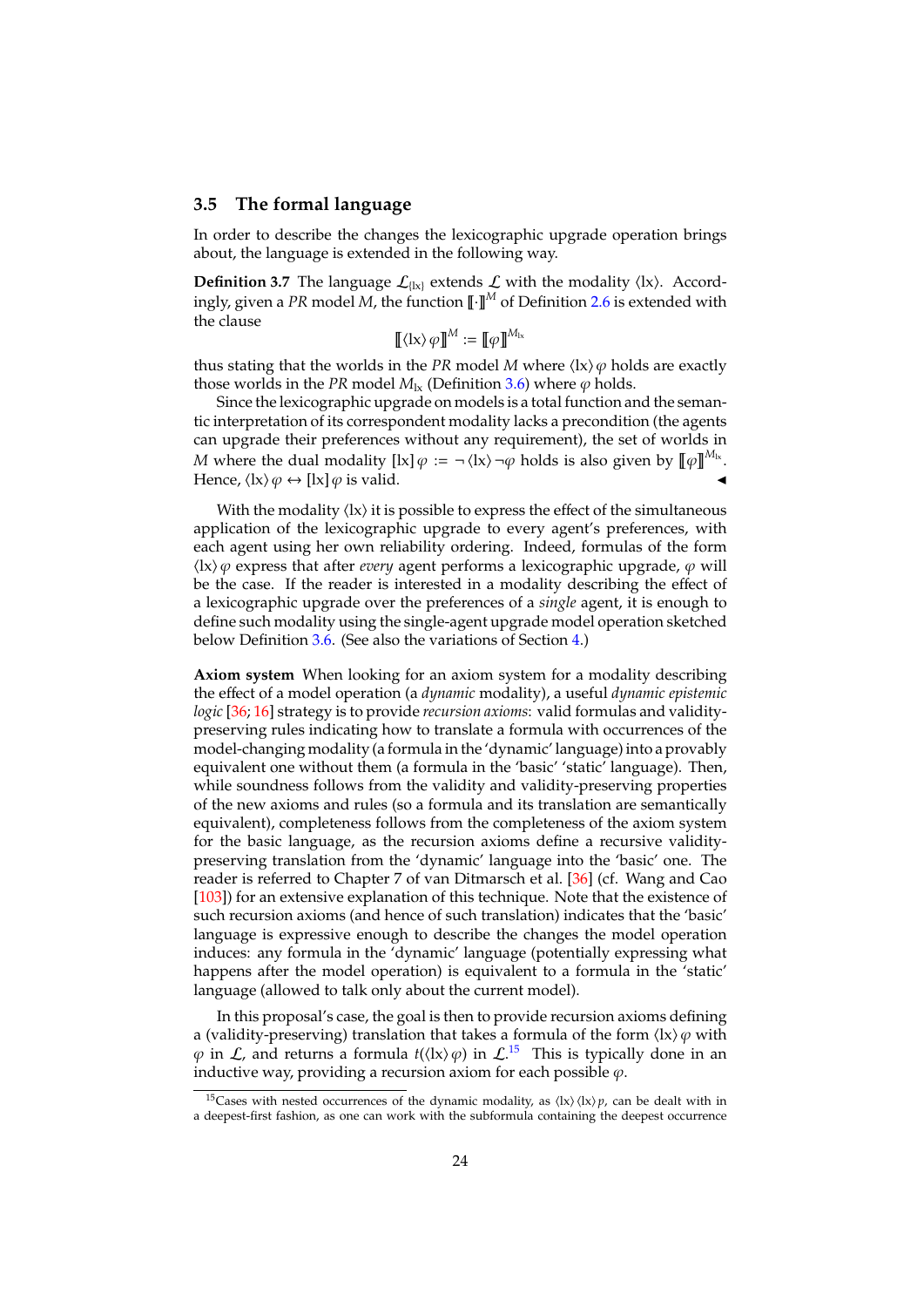<span id="page-24-2"></span>The language  $\mathcal L$  is based on the always true formula  $\tau$ , atomic propositions *p* and formulas describing the agents' reliability relations  $j \sqsubseteq_i k$ , and it is closed under negations ¬, disjunctions  $\vee$  and modal operators of the form  $\langle \pi \rangle$  with  $\pi$  a relational expression. Hence, each one of these components requires an appropriate recursion axiom. For an operation as the lexicographic upgrade, a total function without precondition that affects neither atomic propositions nor reliability, the recursion axioms for  $\top$ , *p*, *i*  $\sqsubseteq$ <sub>i</sub> *k*,  $\neg$  and  $\vee$  are standard (see Table [2\)](#page-26-0). The interesting case is the one for modal operators  $\langle \pi \rangle$ : since  $\pi$  is an arbitrary relational expression, an appropriate translation must be presented in each case. In order to do this, it will be useful to have another translation: one taking a relational expression representing a relation in the upgraded model *M*lx, and returning a relational expression representing a 'matching' relation in the original model*M*. The *relational transformer* defined below, similar in spirit to the program transformer of van Benthem et al. [\[17\]](#page-41-13) for providing recursion axioms for regular *PDL*-expressions [\[69\]](#page-45-9) (in their case, after action-model updates; Baltag et al.  $[8]$ , captures this. In order to simplify the presentation, here are some useful abbreviations.

<span id="page-24-1"></span>**Definition 3.8** Take any  $a \in A$  and any  $B \subseteq A$ .

• The formula nec<sup>B</sup>  $\in \mathcal{L}^f$ , expressing the fact that B is a non-empty  $\leq a$ cluster, is defined as

$$
\text{nec}_a^B := \bigwedge_{j_1,j_2 \in B} j_1 \equiv_a j_2 \quad \land \quad \bigwedge_{k \in (\mathbf{A} \setminus \mathbf{B})} \bigvee_{j \in B} k \not\equiv_a j
$$

• The formula abv $v_a^{\mathbf{B},i} \in \mathcal{L}^f$ , expressing the fact that the elements of B are all ≺*a*-above a given *i* ∈ A, is defined as

$$
\mathrm{abv}_a^{\mathrm{B},i} := \bigwedge_{j \in \mathrm{B}} i \sqsubset_a j
$$

• The formula neca $a_i^{B,i} \in \mathcal{L}^f$  is the conjunction of the two previous formulas:

$$
neca_a^{B,i} := nec_a^B \wedge abv_a^{B,i}
$$

• The sets  $C_a^i$ ,  $C_a$  and  $C_a^B$  are as in Definition [3.4](#page-18-0) and Proposition [3.6,](#page-21-0) with *a* the subindex of the involved reliability relation (that is,  $C_a^i := C_{\leq a}^i$  $C_a := C_{\leq_a}$  and  $C_a^B := C_{\leq_a}^B$ .

Finally, here is the proper definition.

<span id="page-24-0"></span>**Definition 3.9 (Relational transformer)** Define, for *a* ∈ A, B ⊆ A and *i* ∈ A, the relational expressions

$$
\tau_a^{\mathtt{B},i} := ?(\text{neca}_a^{\mathtt{B},i}, \text{neca}_a^{\mathtt{B},i}) \cap \langle \mathtt{B} \text{ and } \tau_a^{\mathtt{B},i} := ?(\text{neca}_a^{\mathtt{B},i}, \text{neca}_a^{\mathtt{B},i}) \cap \rangle_{\mathtt{B}}
$$

of  $\langle$ lx $\rangle$  (in the example,  $\langle$ lx $\rangle$ *p*), and afterwards (i.e., once such occurrence has been 'eliminated') proceed with the following one. Of course, for this to be allowed, the axiom system must include the rule of substitution of provably equivalents.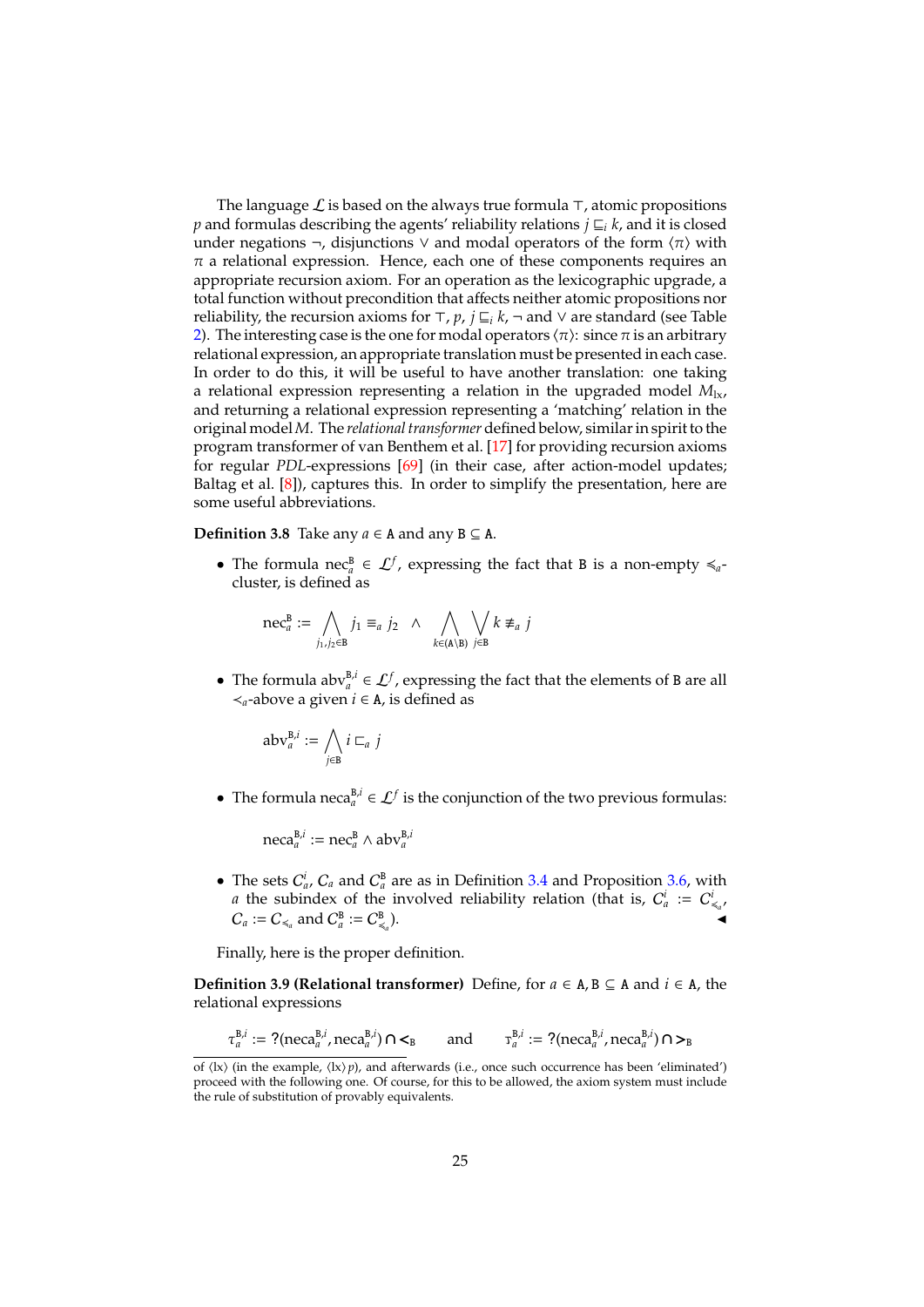$$
\mathbf{\leq}_B := \bigcap_{j \in B} \mathbf{\leq}_j \qquad \text{ and } \qquad \mathbf{\mathbf{\geq}}_B := \bigcap_{j \in B} \mathbf{\geq}_j
$$

A *relational transformer*  $Tx: \mathcal{L}^r \to \mathcal{L}^r$  is a function from relational expressions to relational expressions defined inductively as follows.

$$
Tx(\leq_a) := \bigcap_{i \in A} (\leq_i \cup \bigcup_{B \subseteq A} \tau_a^{B,i}) \qquad Tx(-\pi) := -Tx(\pi)
$$
  

$$
Tx(\geq_a) := \bigcap_{i \in A} (\geq_i \cup \bigcup_{B \subseteq A} \tau_a^{B,i}) \qquad Tx(\pi \cup \sigma) := Tx(\pi) \cup Tx(\sigma)
$$
  

$$
Tx(1) := 1 \qquad Tx(\pi \cap \sigma) := Tx(\pi) \cap Tx(\sigma)
$$

J

$$
Tx(?(\varphi,\psi)) := ?(\langle\mathrm{lx}\rangle\varphi,\langle\mathrm{lx}\rangle\psi)
$$

A relational transformer *Tx* takes a relational expression representing a relation in a model  $M_{1x}$  and returns a relational expression describing the same relation *in the original model M*. The cases for the basic relational expressions  $\leq_a$ and  $\geq_a$  are the important ones; thanks to the expressivity of the 'static' language *L*, they use Definition [3.5](#page-19-2) almost literally in order to indicate, first, that  $≤_a$  in  $M_{\text{lx}}$  corresponds to  $\leq_{\leq a}$ , the result of applying the lexicographic upgrade in *M* using  $\leq a$  as the priority ordering among the preferences  $\leq i\leq h_{\text{rel}}$ , and second, that the relation  $\geq_a$  in  $M_{1x}$  is simply the converse of  $\leq_a$  in the same model, and hence the converse of  $\leq_{\leq_{a}}$  in *M*. The remaining cases take care of the constant 1, the relational test and the complement, union and intersection of relations.<sup>[16](#page-25-0)</sup> The crucial property of the relational transformer is the following one.

<span id="page-25-1"></span>**Theorem 2** *Let*  $M = \langle W, \{ \leq_i, \leq_i \} \rangle_{i \in A}$ ,  $V \rangle$  *be a PR model. Then, for every relational*  $expression \tau \in \mathcal{L}_r$ 

$$
\langle\!\!\!\langle \pi \rangle\!\!\!\rangle^{M_{\rm lx}} = \langle\!\!\!\langle T x(\pi) \rangle\!\!\!\rangle^{M}
$$

*Proof.* The proof proceeds by induction on  $\pi$ 's structure. Here, only the case for  $\leq_a$  is discussed; for the rest, see the [Appendix](#page-39-2) (page [40\)](#page-39-2).

It will be shown that hh≤*a*ii*<sup>M</sup>*lx = hh*Tx*(≤*a*)ii*<sup>M</sup>*. By hh·ii's and *M*lx's definitions,  $\langle \! \langle \leq_{a} \rangle \! \rangle^{M_{\rm lx}} = \, \leq_{\preccurlyeq_{a}}$ , so the goal is to prove  $\leq_{\preccurlyeq_{a}}$  =  $\langle \! \langle Tx(\leq_{a}) \rangle \! \rangle^{M}$ . Now, for the left-hand side (Definition [3.5\)](#page-19-2),

$$
\leq_{\preccurlyeq_a} \ = \ \bigcap_{i \in A} \Big( \leq_i \cup \bigcup_{B \in C_a^i} \lt_B \Big)
$$

and, for the right-hand side,

$$
\langle \!\langle Tx(\leq_a) \rangle \!\rangle^M = \langle \!\langle \bigcap_{i \in A} \left( \leq_i \cup \bigcup_{B \subseteq A} \tau_a^{B,i} \right) \rangle \!\rangle^M = \bigcap_{i \in A} \langle \!\langle \leq_i \cup \bigcup_{B \subseteq A} \tau_a^{B,i} \rangle \!\rangle^M
$$

$$
= \bigcap_{i \in A} \left( \leq_i \cup \langle \bigcup_{B \subseteq A} \tau_a^{B,i} \rangle \!\rangle^M \right)
$$

<span id="page-25-2"></span>with

<span id="page-25-0"></span><sup>&</sup>lt;sup>16</sup>The relational transformers presented here are more complex than those presented in Ghosh and Velázquez-Quesada [\[53\]](#page-43-3), as they require not only reliability formulas to describe properties of sets of agents, but also the test operator? to relate potentially disconnected worlds.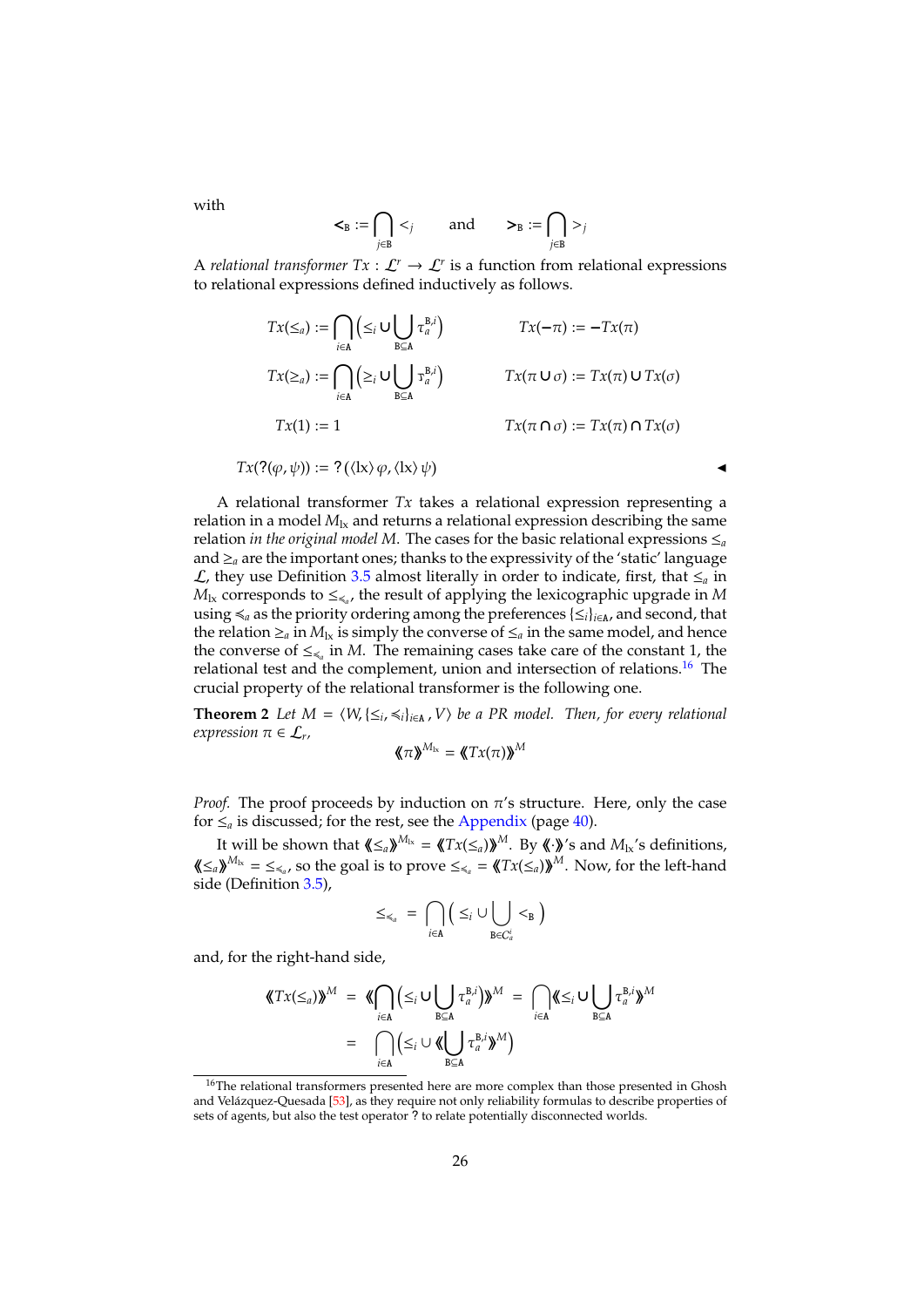Then, it is enough to show show that  $\bigcup_{B \in C_a^i} <_{B}$  and  $\langle \bigcup_{B \subseteq A} \tau_a^{B,i} \rangle$ <sup>M</sup> are the same. For this, consider the second,  $\langle \bigcup_{B \subseteq A} \tau_a^{B,i} \rangle^M$ : it contains the union of all  $\tau_a^{B,i}$  for  $B \subseteq A$ , with  $\tau_a^{B,i} = ?(\text{neca}_a^{B,i}, \text{neca}_a^{B,i}) \cap \langle B \rangle$ . But recall that the formula neca $a_a^{B,i}$ expresses the fact that B is a non-empty  $\leq_a$ -cluster that lies  $\leq_a$ -above *i*, that is, that  $B \in C_a^i$ . Moreover, the formula only talks about the reliability relation, so it is either globally true or else globally false. Hence,

 $B \in C_a^i$  implies  $[\text{neca}_a^{B,i}]\!]^M = W$  and  $B \notin C$  $\lim_{a}$  implies  $\left[\text{neca}_{a}^{\mathbf{B},i}\right]\right]^M = \emptyset$ 

and therefore

 $B \in C_a^i$  implies  $\langle \!\langle \mathcal{O} \rangle \rangle$ (neca $a_a^{B,i}$ , neca $a_a^{B,i}$ )))<sup>*M*</sup> = *W* × *W*  $B \notin C_a^i$  implies  $\langle \!\langle \mathcal{P}(\text{neca}_a^{B,i}, \text{neca}_a^{B,i}) \rangle \!\rangle^M = \emptyset$ 

Then, as  $\langle \langle \tau_a^{\mathbf{B},i} \rangle \rangle^M = \langle \langle \langle \langle \langle \langle \langle \rangle \rangle \rangle \rangle^M \rangle^M \cap \langle \langle \langle \langle \rangle \rangle \rangle^M \rangle^M$ 

$$
\langle \!\!\langle \tau_a^{B,i} \rangle\!\!\rangle^M = \begin{cases} \langle \!\!\langle \prec_B \rangle\!\!\rangle^M & \text{if } B \in C_a^i \\ \varnothing & \text{if } B \notin C_a^i \end{cases}
$$

Thus,  $\pi_{a}^{B,i}$   $\mathcal{F}_{a}^{B,i}$   $\mathcal{F}_{a}^{M}$  =  $\bigcup_{B \in C_{a}^{i}} \langle \mathbf{K}_{B} \rangle^{M}$ . Finally, since  $\mathbf{K}_{B} = \bigcap_{j \in B} \langle j, j \rangle$  it follows that  $(\mathbf{K}_{\mathbf{B}})^M = \langle \mathbf{B}^{\cdot} \rangle$ ; thus,  $(\mathbf{U}_{\mathbf{B} \subseteq \mathbf{A}} \tau_a^{\mathbf{B},i})^M = \bigcup_{\mathbf{B} \in C_a^i} \langle \mathbf{B}^{\cdot}, \mathbf{A} \rangle$  and the proof is complete.

With *Tx* defined, here are the recursion axioms.

| $\vdash$ $\langle$ $\downarrow$ $\chi$ $\rangle$ $\top$ $\leftrightarrow$ $\top$                                                            | $\vdash \langle \text{lx} \rangle \neg \varphi \leftrightarrow \neg \langle \text{lx} \rangle \varphi$                                                                                                                                               |
|---------------------------------------------------------------------------------------------------------------------------------------------|------------------------------------------------------------------------------------------------------------------------------------------------------------------------------------------------------------------------------------------------------|
| $\vdash \langle \mathbf{I} \mathbf{x} \rangle p \leftrightarrow p$                                                                          | $+ \langle x \rangle (\varphi \vee \psi) \leftrightarrow (\langle x \rangle \varphi \vee \langle x \rangle \psi)$                                                                                                                                    |
| $\vdash \langle \mathbf{l} \mathbf{x} \rangle \, \mathbf{i} \sqsubseteq_i \mathbf{j}' \leftrightarrow \mathbf{j} \sqsubseteq_i \mathbf{j}'$ | $+ \langle x \rangle \langle \pi \rangle \varphi \leftrightarrow \langle Tx(\pi) \rangle \langle x \rangle \varphi$                                                                                                                                  |
| From $\vdash \varphi$ infer $\vdash$ [lx] $\varphi$                                                                                         | From $\vdash \psi_1 \leftrightarrow \psi_2$ infer $\vdash \varphi \leftrightarrow \varphi[\psi_2/\psi_1]$ , with $\varphi[\psi_2/\psi_1]$<br>any formula obtained by replacing one or more oc-<br>currences of $\psi_1$ in $\varphi$ with $\psi_2$ . |

<span id="page-26-0"></span>Table 2: Recursion axioms for  $\mathcal{L}_{\{lx\}}$  w.r.t. *PR* models.

**Theorem 3** *The axioms and rules on Table [1](#page-12-0) together with those on Table [2](#page-26-0) provide a sound and complete axiom system (with* π *any relational expression) for* L{lx} *with respect to PR models.*

*Proof. (Sketch)* Soundness follows from the validity and validity-preserving properties of the new axioms and rules. Here only the validity of the recursion axiom for relational expressions is discussed. Let  $M = \langle W, {\{\leq_i, \leq_i\}}_{i \in A}, V \rangle$  be a *PR* model, and take any  $w \in W$  such that  $w \in \llbracket \langle \text{lx} \rangle \langle \pi \rangle \varphi \rrbracket^M$ . Then, from  $\llbracket \cdot \rrbracket'$ s definition,  $w\in \llbracket(\pi)\,\varphi\rrbracket^{M_{\mathrm{lx}}}$  and therefore  $\langle\!\!\!\langle \pi\rangle\!\!\rangle_{w}^{M_{\mathrm{lx}}}\cap\llbracket\!\!\!\langle \varphi\rrbracket^{M_{\mathrm{lx}}}\neq\varnothing.$  But then, by Theorem [2](#page-25-1) and Definition [3.7,](#page-23-1)  $\langle \! \! \langle Tx(\pi)\rangle \! \rangle_{w}^{M} \cap [\![\langle \text{lx}\rangle\, \varphi\!]^{M} \neq \varnothing$ , that is,  $w\in [\![\langle Tx(\pi)\rangle\, \langle \text{lx}\rangle\, \varphi\!]^{M}.$ The other direction is similar; then,  $\llbracket \langle \text{lx} \rangle \langle \pi \rangle \varphi \rrbracket^M = \llbracket \langle Tx(\pi) \rangle \langle \text{lx} \rangle \varphi \rrbracket^M$ , that is,

$$
\llbracket \langle \mathbf{lx} \rangle \langle \pi \rangle \varphi \leftrightarrow \langle Tx(\pi) \rangle \langle \mathbf{lx} \rangle \varphi \rrbracket^M = W
$$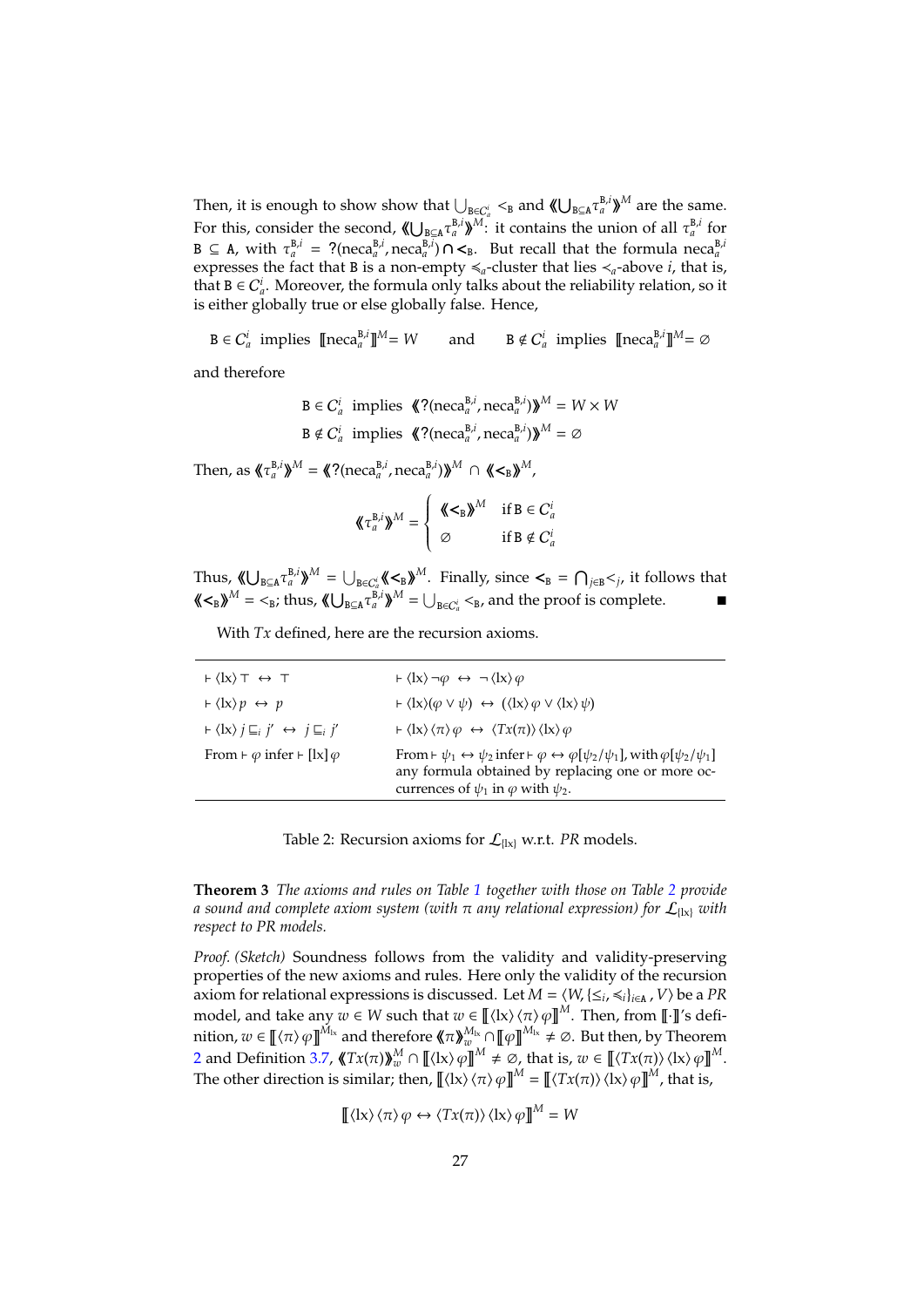Since *M* is an arbitrary model,  $\langle \vert x \rangle \langle \pi \rangle \varphi \leftrightarrow \langle Tx(\pi) \rangle \langle \vert x \rangle \varphi$  is valid.

Completeness follows from the completeness of the basic system, as valid axioms and validity-preserving rules of Table [2](#page-26-0) define a validity-preserving translation from formulas in  $\mathcal{L}_{\text{\tiny{[1x]}}}$  into formulas in  $\mathcal{L}$ . [17](#page-27-2)

If the reader is interested in a modality describing the effect of a lexicographic upgrade over the preferences of a *single* given agent *a*, notice how such modality is also axiomatised by the presented system as long as the cases for  $\leq_a$  and  $\geq_a$ in the definition of the relational transformer *Tx* (Definition [3.9\)](#page-24-0) are as they are *only for the given agent a,* with  $Tx(\leq_i) := \leq_i$  and  $Tx(\geq_i) := \geq_i$  for any other agent *i*.

# <span id="page-27-0"></span>**4 An exploration of 'non-public' variations**

The lexicographic upgrade represents the effect of a *public* announcement of the agents' individual preferences, leading each individual agent to upgrade her own preferences according to what has been announced and the reliability ordering she assigns to the set of agents. The 'public' aspect of this announcement is reflected in the fact that ≤4's definition uses *all* agents in A (indicating that every agent can 'hear' every other agent), and the definition is the same for *every* pair of worlds *u*, *v* in the domain (indicating not only that every agent announces her full preference ordering, but also that every agent pays attention to every other agent's full preferences).

Of course, the communication among agents might not be always perfect. This section explores alternative definitions of the lexicographic upgrade for such cases.

### <span id="page-27-1"></span>**4.1 Each agent can only 'hear' a subset of them**

With respect to ≤<sub>≤a</sub>'s definition, this variation is straightforward, as it simply amounts to restrict the agents that are involved, from the full set A, to the subset of agents the given *a* can actually 'hear', A*a*. Still, this is an interesting and useful case: as it has been mentioned, it allows the representation of natural upgrades that arise when the preferences of some agents in A are not used for building up the new preference ordering.

<span id="page-27-3"></span>**Definition 4.1 (Lexicographic upgrade, var 1)** Let  $M = \langle W, \{\leq_i, \leq_i\}_{i \in A}, V \rangle$  be a *PR* model; let *a* ∈ **A** be an agent, and let **A**<sub>*a*</sub> ⊆ **A** be a non-empty subset of agents. The relation  $\leq'_{\preccurlyeq_a} \subseteq (W \times W)$  is defined as

$$
\le'_{\preceq_a} := \bigcap_{i \in A_a} \Big( \le_i \cup \bigcup_{B \in C_a^i(A_a)} <_B \Big)
$$

with  $C_a^i$ (A<sub>*a*</sub>)</sub> given by

 $C_a^i(\mathbf{A}_a) := \{ \mathbf{B} \subseteq \mathbf{A}_a \mid \mathbf{B} \text{ is a } \leq_a \text{-cluster w.r.t. } \mathbf{A}_a \text{ s.t. } \mathbf{B} \neq \emptyset \text{ and } j \in \mathbf{B} \text{ implies } i \leq_a j \}$ 

The only difference between this definition and Definition [3.5,](#page-19-2) besides the explicit use of agent  $a$ 's reliability ordering  $\leq a$ , is that here A has been replaced

<span id="page-27-2"></span><sup>&</sup>lt;sup>17</sup>The rule of substitution of logical equivalents, at the bottom right of the table, takes care of formulas with more than one occurrence of  $\langle \text{lx} \rangle$ , as one can work with the deepest occurrence of such modality and, once it is eliminated, proceed with the following one.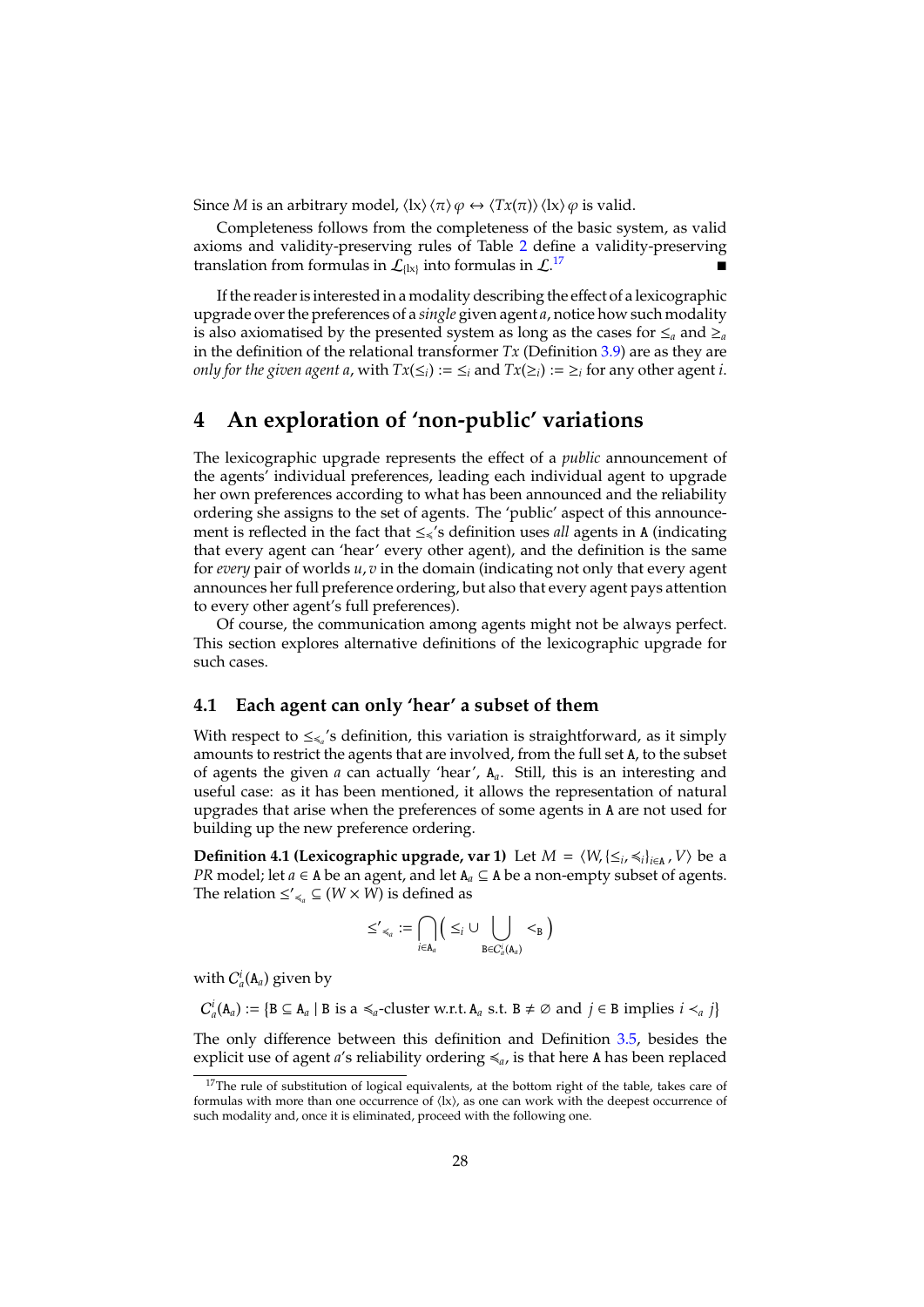by A*a*: only the preferences of agents in such set are involved in the definition of *a's* new preference ordering.

After providing the upgrade's definition, two questions arise. First, does this upgrade preserve *PR* models? Second, is there a relational transformer for it, and thus a valid recursion axiom for its associated modality? The answer for the first is yes: the new definition is a simple variation of Definition [3.5](#page-19-2) that uses A*<sup>a</sup>* as the domain, and thus it preserves reflexivity and transitivity.

The answer for the second is also yes for those cases in which there is a formula characterising the set  $A_a$ , that is, a formula ist<sup>*i*</sup> in  $\mathcal{L}^f$  such that, for every *PR* model *M* and agent  $i \in A$ ,  $i \in A$ <sub>*a*</sub> implies  $\llbracket \text{ist}_{a}^{\dagger} \rrbracket^{M} = W$  and  $i \notin A$ implies  $\llbracket \text{ist}_{a}^i \rrbracket^M = \varnothing$ . In such cases, after extending  $\text{ist}_{a}^i$  to  $\text{ist}_{a}^B$  in the natural way  $(\text{ist}_a^B := \bigwedge_{j \in B} \text{ist}_a^j)$ , it is possible to define the formulas

$$
\widehat{\text{nec}}_a^B := \text{ist}_a^B \wedge \bigwedge_{j_1, j_2 \in B} j_1 \equiv_a j_2 \wedge \bigwedge_{k \in (\mathbf{A} \setminus \mathbf{B})} (\text{ist}_a^k \to \bigvee_{j \in \mathbf{B}} k \neq_a j)
$$
  

$$
\widehat{\text{nec}}_a^{B,i} := \widehat{\text{nec}}_a^B \wedge \text{aby}_a^{B,i}
$$

with the first expressing that B is a non-empty  $\leq a$ -cluster with respect to  $A_a$  (cf. with the definition of nec<sup>B</sup><sub>*a*</sub> in Definition  $3.8$ ) and the second expressing that, additionally, all elements of B are ≺*a*-above *i*. Then, it is possible to define the relational expression

$$
\widehat{\tau}_{a}^{\mathbf{B},i} := ?(\widehat{\text{neca}}_{a}^{\mathbf{B},i}, \widehat{\text{neca}}_{a}^{\mathbf{B},i}) \cap <_{\mathbf{B}}
$$

Now, note how

- if  $B \in C_a^i(A_a)$  then  $[\widehat{\text{meca}}_a^{B,i}]^M = W$ , thus  $\langle (A^{\widehat{\text{meca}}_a^{B,i}}, \widehat{\text{meca}}_a^{B,i}) \rangle^M = W \times W$  and hence  $\left(\widehat{\tau}_{a}^{\mathbf{B},i}\right)^{M}=\boldsymbol{\le}_{\mathbf{B}}$ , and
- if  $B \notin C_a^i(A_a)$  then  $[\widehat{\text{preca}}_a^{B,i}]^M = \emptyset$ , thus  $\langle (\widehat{\text{preca}}_a^{B,i}, \widehat{\text{preca}}_a^{B,i}) \rangle^M = \emptyset$  and hence  $\left\langle \widehat{\tau}_{a}^{\mathbf{B},i}\right\rangle ^{M}=\varnothing.$

Therefore,

$$
\langle \widehat{\tau}_a^{B,i} \rangle \!\!\!\!\rangle^M = \begin{cases} \langle \!\!\!\langle \prec_B \rangle \!\!\!\rangle^M & \text{if } B \in C_a^i(A_a) \\ \varnothing & \text{if } B \notin C_a^i(A_a) \end{cases}
$$

and thus  $\langle \bigcup_{B \in A} \tilde{\mathcal{T}}_a^{B,i} \rangle M = \bigcup_{B \in C_a^i(A_a)} \langle \bigotimes_{B} \rangle M$ . Moreover, it is also possible to define the relational expression

$$
\widehat{\varsigma}_a^{\mathbf{B},i} := \left(\leq_i \cup \bigcup_{\mathbf{B}\subseteq \mathbf{A}} \widehat{\tau}_a^{\mathbf{B},i}\right) \cup ?(\neg \mathrm{ist}_{a'}^i, \neg \mathrm{ist}_{a}^i)
$$

Again, note how

- if  $i \in A_a$ , then  $\llbracket \text{ist}_a^i \rrbracket^M = W$  so  $\llbracket -\text{ist}_a^i \rrbracket^M = \emptyset$ , hence  $\langle \mathcal{R}(\neg \text{ist}_a^i, \neg \text{ist}_a^i) \rangle^M = \emptyset$ and therefore  $\langle \widehat{\zeta}_a^{B,i} \rangle^M = \langle \underline{\zeta}_i \cup \bigcup_{B \subseteq I} \zeta_a$  $\bigcup_{B \subseteq A} \widehat{\tau}^{B,i}_a \}_{a}^{M}$
- if  $i \notin A_a$  then  $[\![\mathbf{list}_a^i]\!]^M = \emptyset$  so  $[\![\neg \mathbf{ist}_a^i]\!]^M = W$ , hence  $(\!(\neg \mathbf{ist}_a^i, \neg \mathbf{ist}_a^i)\!)^M = W \times W$ and therefore  $\langle \widehat{\zeta}_a^{B,i} \rangle\!\!\!\rangle^M = W \times W$ .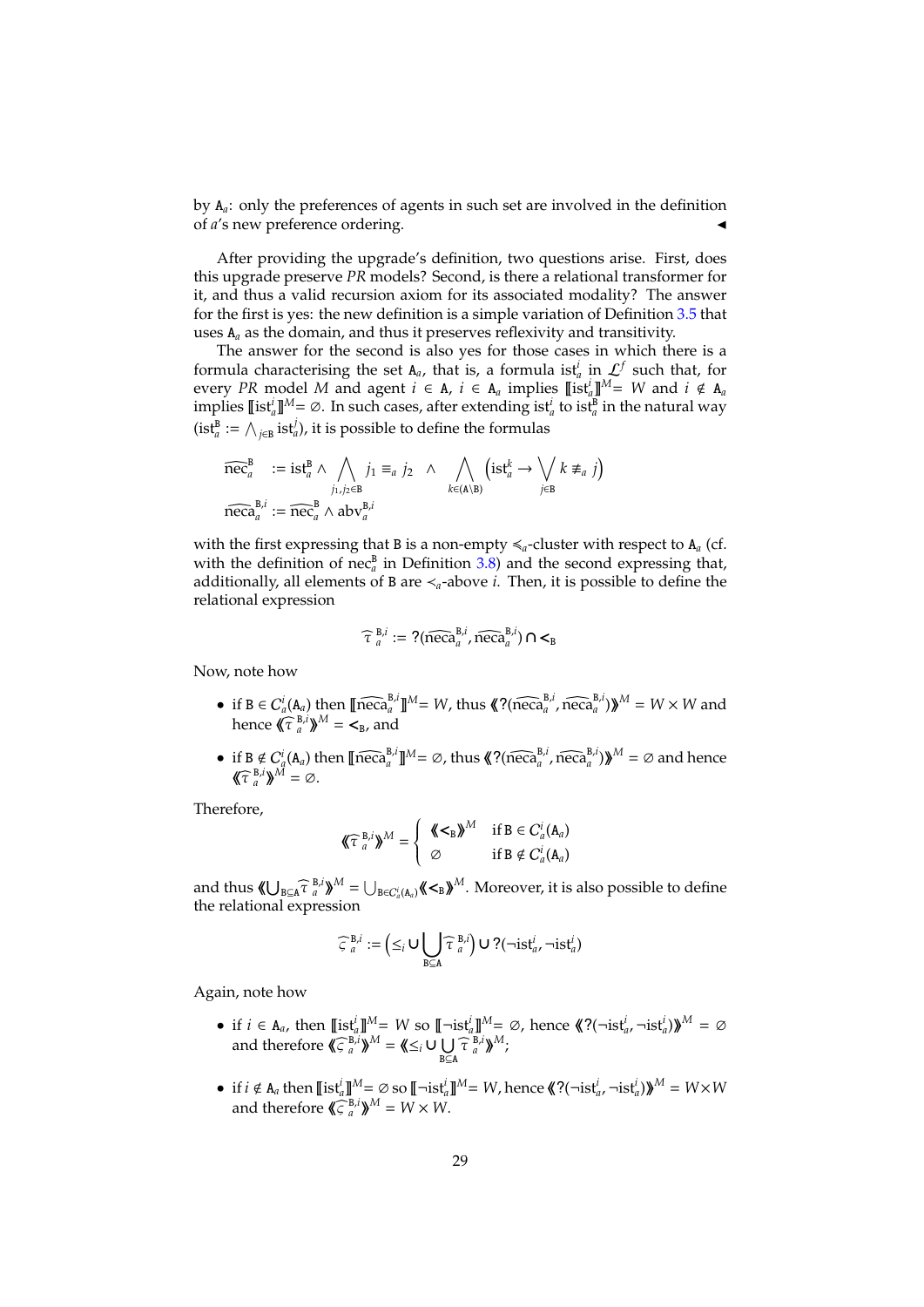Therefore,

$$
\langle \!\langle \widehat{\zeta}_a^{\mathbf{B},i} \rangle\!\rangle^M = \begin{cases} \langle \!\langle \leq_i \cup \bigcup_{\mathbf{B} \subseteq \mathbf{A}} \widehat{\tau}_a^{\mathbf{B},i} \rangle\!\rangle^M & \text{if } i \in \mathbf{A}_a \\ W \times W & \text{if } i \notin \mathbf{A}_a \end{cases}
$$

and thus  $\mathcal{M} \bigcap_{i \in A} \widehat{\varsigma}_a^{-B,i} \mathcal{Y}^M = \bigcap_{i \in A_a} \mathcal{K} \leq_i \cup \bigcup_{B \subseteq B}$  $\bigcup_{B \subseteq A} \widehat{\tau}^{B,i}_{a} \mathcal{V}^{M}$ . With these abbreviations, the relational transformer for  $\leq_a$  can be redefined simply as

$$
Tx'(\leq_a) := \bigcap_{i \in A} \widehat{\varsigma}_a^{B,i} = \bigcap_{i \in A} \left( \left( \leq_i \cup \bigcup_{B \subseteq A} \widehat{\tau}_a^{B,i} \right) \cup ?(\neg \text{ist}_{a'}^i, \neg \text{ist}_{a}^i) \right)
$$

As a simple example, if agent *a* only listen to her most reliable agents, then it is enough to define  $\text{is}_{a}^{i} := \bigwedge_{k \in A} \neg(i \sqsubset_{a} k)$ . Interestingly, by defining  $A_{i} = \{i, a\}$  for all *i* ∈ A and a fixed *a*, the operation of Definition [4.1](#page-27-3) allows the representation of situations in which only one agent (the fixed *a*) announces her preferences, and all of them update their own based on the relative reliability they assign to the one announcing her preferences (*a*) and themselves. This allows the representation of some form of *sequential* announcement of the individual preferences.

# **4.2 Each agent only 'pays attention' to part of the announced preferences**

Suppose agent *a* only cares about a subset *U<sup>a</sup>* of the given domain *W*, indicating thus that she will keep her own ordering among those elements in  $W \setminus U_a$ .

<span id="page-29-2"></span>**Definition 4.2 (Lexicographic upgrade, var 2)** Let  $M = \langle W, \{\leq_i, \leq_i\}_{i \in A}, V \rangle$  be a *PR* model; let *a* ∈ A be an agent, and let *U<sup>a</sup>* ⊆ *W* be a subset of the domain. The relation  $\le'_{\preccurlyeq_a} \subseteq (W \times W)$  is defined as

$$
\leq'_{\preccurlyeq_a} := \Big(\bigcap_{i \in A} (\leq_i \cup \bigcup_{B \in C_a^i} \lt_b) \cap (U_a \times U_a)\Big) \cup \Big(\leq_a \cap \overline{U_a \times U_a}\Big)
$$

with  $\overline{U_a\times U_a}:=(W\times W)\setminus (U_a\times U_a)$ , as usual. Thus,  $\leq'_{\preccurlyeq_a}$  is as in Definition [3.5](#page-19-2) for those pairs in  $U_a \times U_a$ , and simply as  $\leq_a$  for the rest.

Although this operation preserves reflexivity, it does not preserve transitivity. An edge between two given worlds might exists for two different reasons (both worlds are in *U<sup>a</sup>* and they satisfy Definition [3.5,](#page-19-2) or one of them is not in *U<sub>a</sub>* and they are related by  $\leq_a$ ), and if the reason for an edge from a given *u* to a given *v* is different from the one for an edge from *v* to a given *w*, then there might be no reason for an edge from *u* to *w*. [18](#page-29-0) This does not imply that the given definition is of not use: it only makes the properties of the set  $U_a$  important.<sup>[19](#page-29-1)</sup> A study of the conditions for  $U_a$  under which the operation preserves transitivity is left for future work.

<span id="page-29-0"></span><sup>&</sup>lt;sup>18</sup>Consider agents *a*, *b*, with their (reflexive and transitive) preferences over  $W = {u, v, w}$  given by  $\leq_a := \text{Id}_W \cup \{(v, w)\}\$ and  $\leq_b := \text{Id}_W \cup \{(u, v)\}\$ . If  $U_a := \{u, v\}$  and  $a \prec_a b$ , then  $u \leq_{\leq_a} v$  (as  $u, v \in U_a$ and, while  $u \leq_b v$ ,  $a \leq_a$ -sees a more reliable cluster  $\{b\}$  with  $u \leq_b v$ ) and  $v \leq_{\leq_a} w$  (as  $w \notin U_a$  but  $v \leq_a w$ ) but nevertheless  $u \nleq_{a} w$  (as  $w \notin U_a$  and  $u \nleq_a w$ ).

<span id="page-29-1"></span><sup>&</sup>lt;sup>19</sup>For example, if the set  $\hat{U}_a$  is the full domain *W* or the empty set  $\varnothing$ , then reflexivity and transitivity are clearly preserved.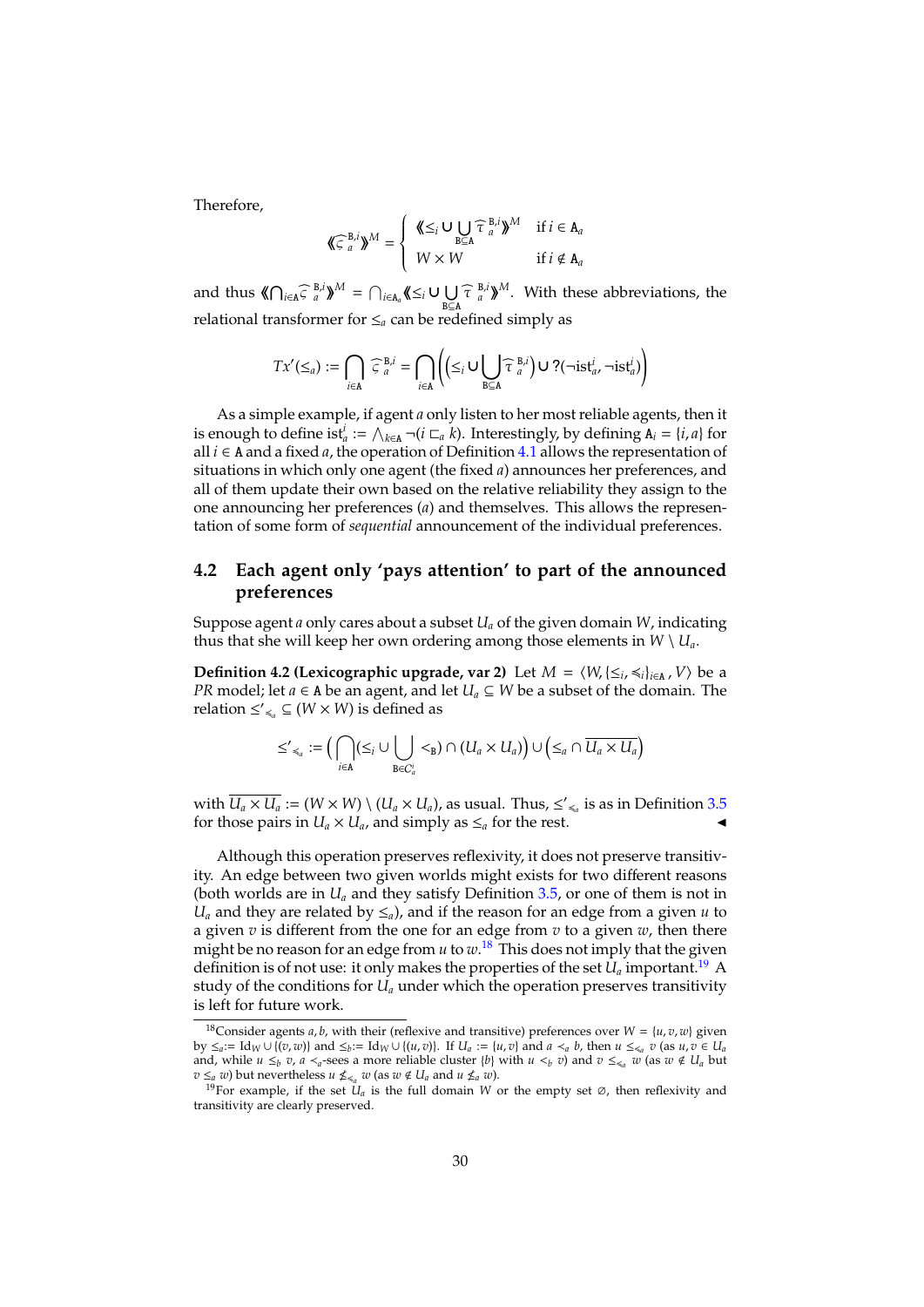With respect to an axiom system, the definition of a proper relational transformer is straightforward. If the formula  $\chi_a$  characterises the set  $U_a$  (that is, for  $\mathbf{P}(\mathbf{P}(\mathbf{P}) = \mathbf{P}(\mathbf{P}(\mathbf{P})) = \mathbf{P}(\mathbf{P}(\mathbf{P}(\mathbf{P}(\mathbf{P}(\mathbf{P}(\mathbf{P}(\mathbf{P}(\mathbf{P}(\mathbf{P}(\mathbf{P}(\mathbf{P}(\mathbf{P}(\mathbf{P}(\mathbf{P}(\mathbf{P}(\mathbf{P}(\mathbf{P}(\mathbf{P}(\mathbf{P}(\mathbf{P}(\mathbf{P}(\mathbf{P}(\mathbf{P}(\mathbf{P}(\mathbf{P}(\mathbf{P}(\mathbf{P}(\mathbf{P}(\mathbf{P}(\math$ 

$$
Tx'(\leq_a) := (Tx(\leq_a) \cap ?(\chi_a, \chi_a)) \cup (\leq_a \cap ?(\top, \neg \chi_a)) \cup (\leq_a \cap ?(\neg \chi_a, \top))
$$

with *Tx* the original relational transformer of Definition [3.9.](#page-24-0)

It is worthwhile to notice how this variation, which allows agents to focus on subsets of the domain, also allows the representation of a different scenario: one in which agents either perform the lexicographic upgrade over the full domain, or else do nothing. Indeed, situations in which only agents in B ⊆ A upgrade their preferences fully with the rest of them keeping theirs as before can be represented simply by taking *W* as the 'relevant set' for all agents *i* ∈ B (so they will upgrade their full preferences by means of the lexicographic upgrade) and ∅ as the 'relevant set' for agents *i* < B (so they will keep their old preference ordering). Interestingly, both reflexivity and transitivity are preserved with such definitions for the relevant sets.

### **4.3 Each agent can only 'announce' part of her preferences**

Suppose each agent *i* can only announce her preferences about a subset *U<sup>i</sup>* of the domain. In such case, the lexicographic uprgade can be defined as follows.

**Definition 4.3 (Lexicographic upgrade, var 3)** Let  $M = \langle W, \{\leq_i, \leq_i\}_{i \in A}, V \rangle$  be a *PR* model; let *a* ∈ A be an agent, and let  ${U_i}_{i \in A}$  be a collection of set of worlds, one for every agent *i* ∈ **A**. The relation  $\le'_{\le a}$  ⊆ ( $W \times W$ ) is defined as

$$
\leq'_{\preccurlyeq_a} := \bigcap_{i \in A} \Biggl( \biggl( \leq_i \cap (U_i \times U_i) \biggr) \cup \bigcup_{B \in C_a^i} \bigcap_{j \in B} \Bigl( <_j \cap (U_j \times U_j) \Bigr) \Biggr)
$$

Thus, the use of each preference ordering  $\leq_i$  is restricted to those pairs in  $U_i \times U_i$ , indicating that only what agent *i* can announce is relevant. (If agent *a* will use her own ordering  $\leq_a$  for those pairs not in  $U_i \times U_i$ , it is enough to add an expression of the form  $\leq_a \cap \overline{U_i \times U_i}$  in the appropriate place, analogous to the definition of the previous variation, Definition [4.2.](#page-29-2))

Just as in the case of Definition [4.2,](#page-29-2) this variation does not preserve transitiv-ity;<sup>[20](#page-30-0)</sup> again, additional conditions over {U<sub>*i*</sub>}<sub>*i*∈A</sub> that make the operation preserve *PR* models is left for future work. An appropriate relational transformer can be defined along the lines of the previous ones:

$$
Tx'(\leq_a) := \bigcap_{i \in A} \left( \left( \leq_i \cap ?(\chi_i, \chi_i) \right) \cup \bigcup_{B \in A} \widehat{\tau}_a^{B,i} \right)
$$

with

$$
\widehat{\tau}_{a}^{\mathtt{B},i}:=?(\mathrm{neca}_{a}^{\mathtt{B},i},\mathrm{neca}_{a}^{\mathtt{B},i})\cap\bigcap_{j\in\mathtt{B}}\left(\lt_{j}\cap ?(\chi_{j},\chi_{j})\right)
$$

and each χ*<sup>i</sup>* characterising its corresponding set *U<sup>i</sup>* .

<span id="page-30-0"></span><sup>20</sup>It does not even preserve reflexivity, as the sets *U<sup>i</sup>* are not required to be collectively exhaustive.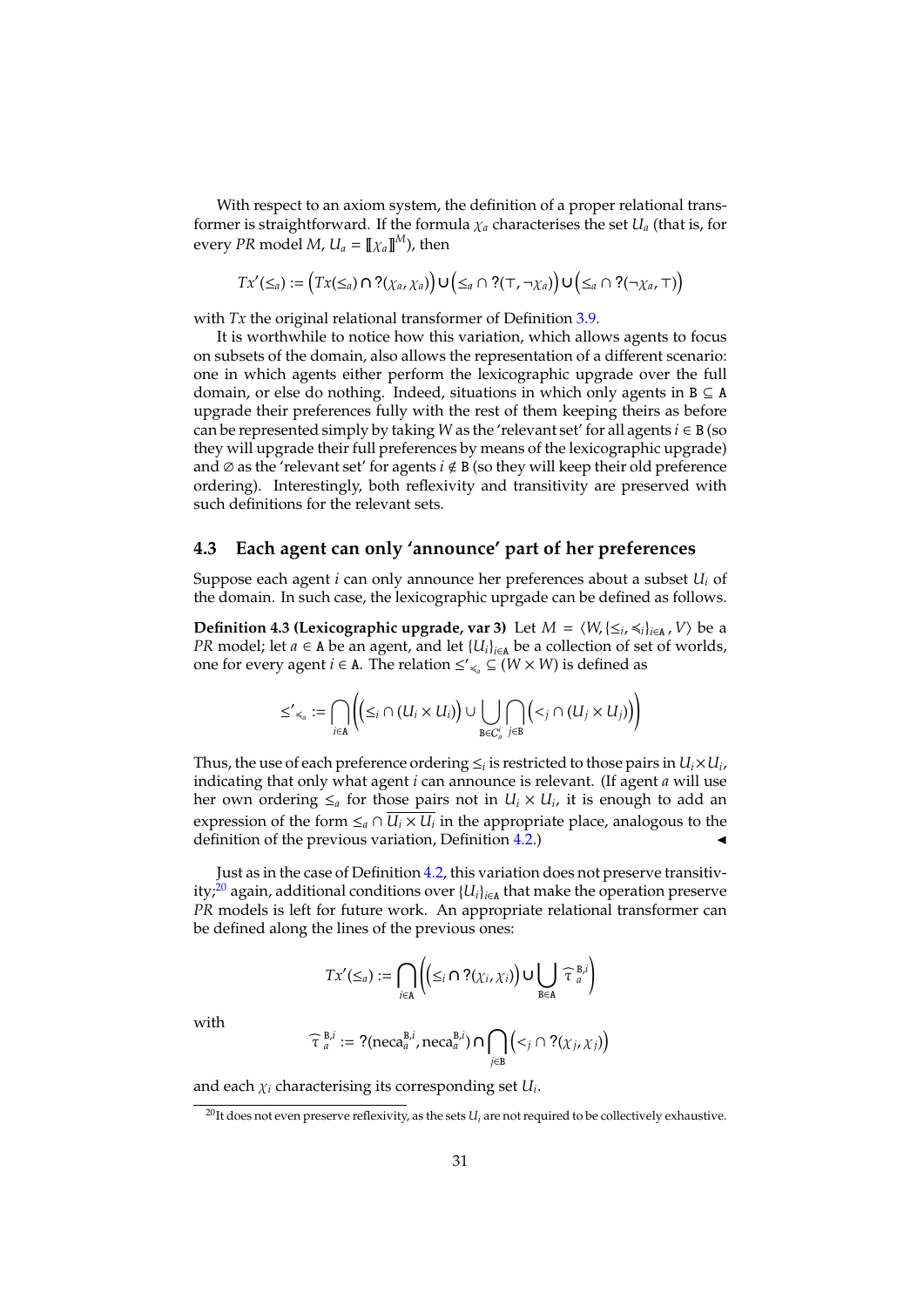# <span id="page-31-2"></span><span id="page-31-0"></span>**5 Related work**

As mentioned in the introduction, the present proposal recreates collective decision making scenarios but, instead of aligning itself with either the *aggregation* or else the *deliberative* alternatives discussed already in the introduction, it combines ideas of both with some 'real life' limitations, producing a framework whose behaviour is closer to social psychology situations (opinion and information flow) in which the preferences/beliefs/behaviour of a group of agents influence the individual's preferences/beliefs/behaviour of an individual.

The usual approach to study this social dynamics phenomena is to use statistical modelling, and such studies can be traced back to French [\[48\]](#page-43-11). A classic proposal in this tradition is that of DeGroot [\[31\]](#page-42-7) on reaching a consensus, which considers a set of individuals, each one with both a probability distribution (for the value of a given parameter) and a weight for the probability distribution of each individual. It proposes a model through which agents change their probability distribution after being informed of the probability distribution of one another's, the crucial part being the definition of each individual's revised distribution as a linear combination of the distributions of the group's members. The present proposal can indeed be understood as a qualitative version of DeGroot [\[31\]](#page-42-7)'s proposal, with the preference relation playing the role of the probability distribution, and the reliability relation playing the role of the weight individuals assigns to one another. Also similar is the proposal presented in Lehrer and Wagner [\[82\]](#page-45-10), where each agent has again both a probability distribution and a weight assignment over each member of the group (including herself), and in which each agent's distribution at a stage *t* + 1 is the linear combination of the distributions at stage *t*. One remarkable difference is that the latter is more extensively discussed. $^{21}$  $^{21}$  $^{21}$  However, the most important one is that it also studies a setting in which the weights agents assign to one another might change through time, thus allowing a re-evaluation of people by one another at different stages (and even proposing a method for this re-evaluation).

On the other hand, in recent years there have been several proposals studying the way agents influence one another from a logical perspective. Such approaches use qualitative tools instead of quantitative ones, and instead of looking at 'complex' data describing influence behaviour, they rely on relatively 'simple' models, using then formal languages to describe general 'complex' patterns about the system's behaviour. One of such proposals is the study of threshold model dynamics [\[60\]](#page-44-11) from a logical perspective carried out in Baltag et al.  $[10]$ , which considers a set of agents, a behaviour  $p$  (or a set of them) that agents might or might not have, and a *friendship* relation among the agents themselves. In this setting, each agent will adopt behaviour *p* if and only if the *proportion* of her *p*-friends is *at least* the given threshold θ. The proposal of this paper differs from threshold models in that what matters for an agent is not *how many* people has a given preference, but rather the preferences of *certain* people (namely, those she considers the most reliable ones). Still, Baltag et al. [\[10\]](#page-40-6) goes one step further, as it also incorporates an epistemic component, then

<span id="page-31-1"></span> $21$ On the conceptual side, Lehrer and Wagner [\[82\]](#page-45-10) applies its proposal to philosophical problems concerning democracy, justice, science and language. On the technical side, it also explores its axiomatic representation, showing how it satisfies certain conditions of rational consensus.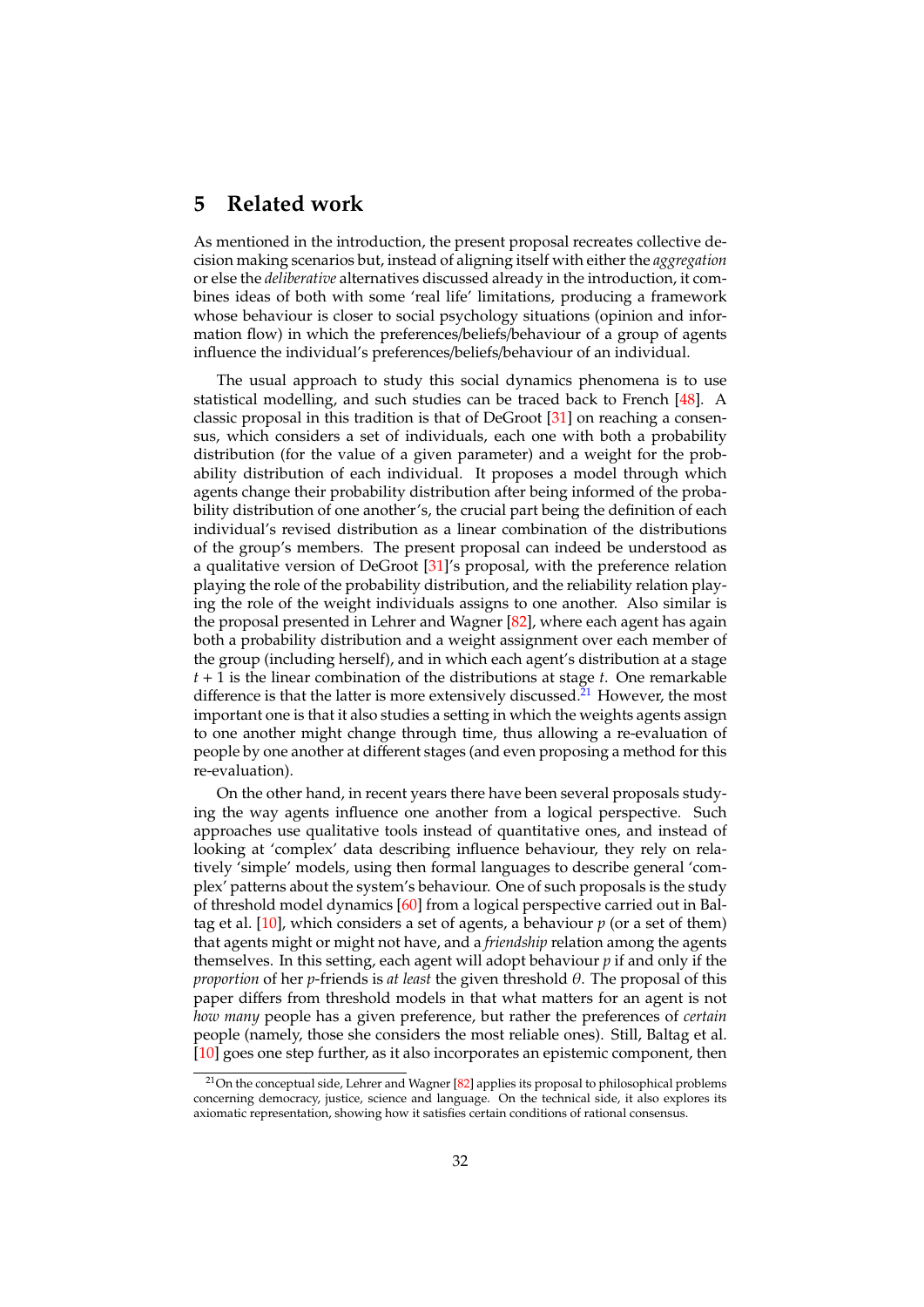<span id="page-32-1"></span>making an agent's behaviour dependent not on other agents' behaviour, but rather on what she *knows* about other agents' behaviour.

Another related logical approach is the dynamics of peer pressure of Zhen and Seligman [\[106\]](#page-47-9), whose setting consists on a set of individuals, each one with a preference relation, and a *friendship* relation. The proposal defines two preference-changing operations, one for making a given formula  $\psi$  at least as preferable as a given formula  $\varphi$ ,  $[\varphi \leq \psi]$ , and another for making  $\psi$  strictly more preferred than  $\varphi$ , [ $\varphi$  <  $\psi$ ]. Then it proposes a 'suggestion' dynamics through which an agent will upgrade her preferences with  $\left[\varphi < \psi\right] / \left[\varphi \leq \psi\right]$  if and only if her friends have a strong/weak preference for  $\psi$  over  $\varphi$ . Interestingly, the proposal presents an automata describing the way an agent's relative preferences about  $\varphi$  and  $\psi$  evolve, and it uses it to characterise those situations in which the iteration of such dynamics will lead to stabilisation (i.e., from some moment on the agents' relative preferences about two given formulas do not change anymore). The main difference between this approach and the proposal of the current paper, besides the reliability relation that defines a hierarchy among an agent's friends, is that while the preference dynamics of the former are about changing the agent's *relative preferences* about two given formulas, the lexicographic upgrade presented here is a 'more semantic' operation that aggregates preference relations. In that sense, this approach is closer to the belief merge of Baltag and Smets [\[7\]](#page-40-7), which is also about aggregating the full individual preferences (though such approach is rather based on *sequential* communication, with "the order of the speaker" playing the role of this work's reliability relation). Other related logical frameworks are Baltag et al. [\[9\]](#page-40-8) and Christoff and Hansen [\[29\]](#page-42-13).

As the reader might have noticed, most of these frameworks rely on a (irreflexive and symmetric) friendship relation, which determines the set of agents that will affect a given agent's future state (her behaviour, her beliefs or her preferences). The general framework presented here does not rely on such relation, as all agents might play a role when determining each agent's new preferences. Nevertheless, such extra component would be useful for the 'nonpublic' variations explored in Section [4](#page-27-0) (in particular, the one of Subsection [4.1\)](#page-27-1), as this friendship relation would provide a semantic (and, by extending the language in the appropriate way, also a syntactic) criteria for characterising the set of agents that will affect the new preferences of a given one. It is also worthwhile to emphasise that none of the frameworks using a friendship relation provides an ordering among such friends, and thus all friends are 'equally important'. Contrastingly, the reliability ordering of this proposal allows to describe not only such situations (by considering all agents equally reliable), but also those in which some agents are more influential than others.<sup>[22](#page-32-0)</sup>

Also related, albeit in a different setting, are the works in the field of belief merging [\[74;](#page-45-11) [75;](#page-45-0) [77\]](#page-45-2), belief combination [\[12;](#page-40-9) [13\]](#page-40-10) and judgement aggregation [\[87;](#page-46-11) [62\]](#page-44-12), focussing on the aggregation of several independent and potentially conflicting (but equally reliable) sources of information into a consistent one.

<span id="page-32-0"></span> $22$ Such 'ranked' influence is informally discussed in Liu et al. [\[89\]](#page-46-12), with the proposed language relying on modalities *F<sup>i</sup>* for 'accessing' friends of a given rank *i*; this is different from the rather *hybrid* approach [\[3\]](#page-40-11) used here for formulas describing the reliability relation. Another interesting difference is that, in such proposal, this 'ranking' provides an ordering among friends, thus excluding the agent herself (recall: such friendship relation is asked to be irreflexive). On the other hand, in the setting presented here, each agent should also rank herself.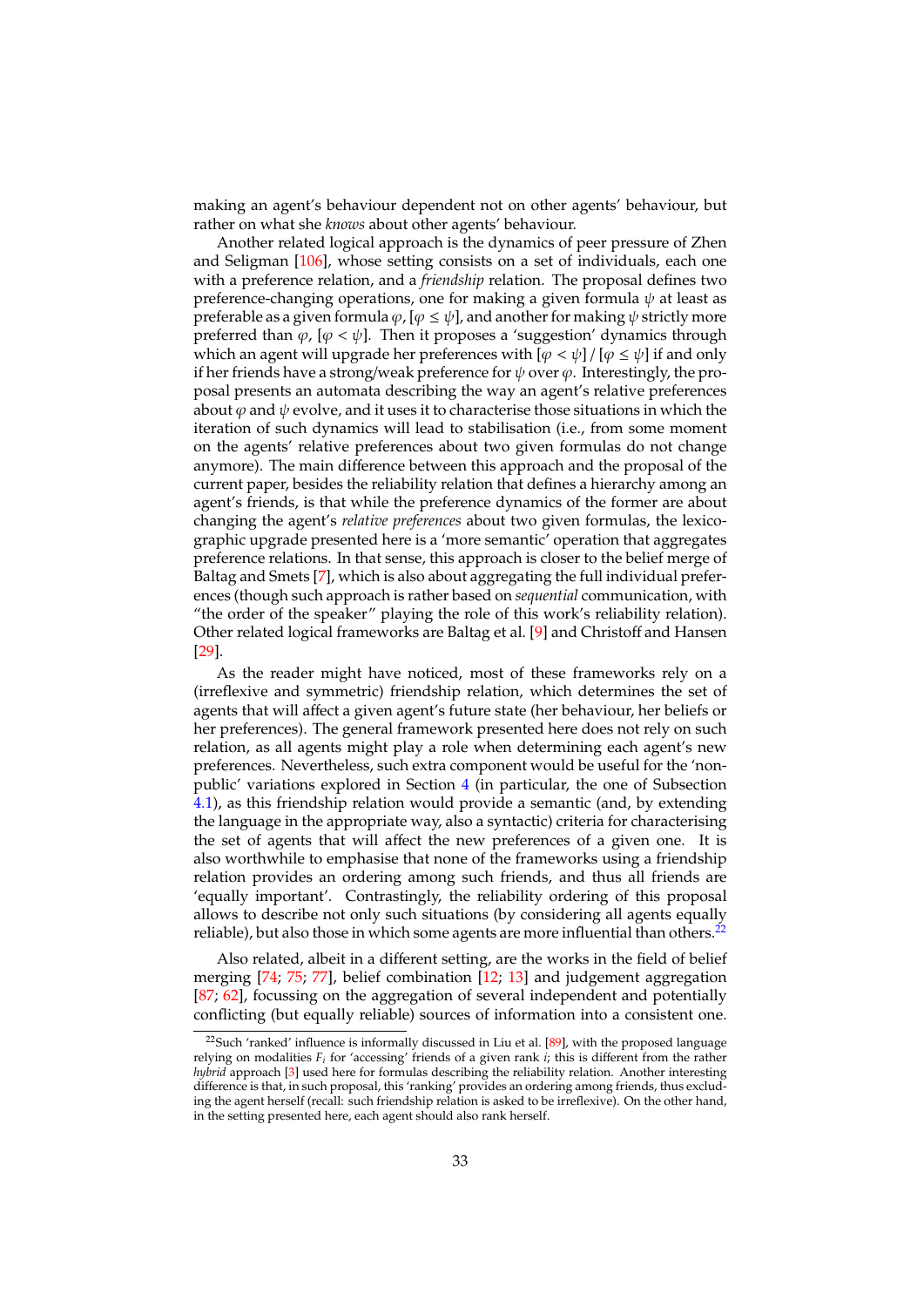The main difference between the approaches discussed in previous paragraphs and these ones is that in the latter the information to be aggregated is typically given syntactically, as a set of propositional formulas, different from the semantic approach in which full preference orderings are combined.

# <span id="page-33-0"></span>**6 Conclusions and ongoing**/**further work**

This work studies collective decision making scenarios in which agents share publicly and simultaneously their preferences, and then upgrade them according to both what has been announced and the reliability ordering each one of them assigns to the involved agents. The proposal starts by introducing a framework for representing both the agents' preferences about objects and the relative reliability they assign to one another, together with a rich formal language for describing such structures as well as a sound and complete axiom system characterising its validities. Then, after recalling two priority-based aggregation procedures for the cases in which priority relations are, respectively, total orders and partial orders, it introduces a generalisation for preorder priority relations, then using it in order to upgrade individual preferences, presenting not only a formal language for describing the effects of such upgrades but also a recursion-axiom based axiom system for it that takes advantage of the 'static' language's expressivity.

As it has been discussed, this approach uses ideas from both the *aggregation* and the *deliberative* traditions (the procedure for generating the revised preferences for the former, the acknowledgement that preferences can be influenced by others from the latter). Still, given the limitations it imposes in the process (announcing preferences but not their justifications, and different agents influencing different individuals in different ways), the resulting phenomena is closer to the non-completely rational situations that arise when an individual's thoughts, opinions, feelings, and behaviours are influenced by (the actual, imagined or implied presence of) others. This makes the approach interesting not only for computer science (the combination of conflicting sensors' information received by an agent, the aggregation of multiple databases to build an expert system) but also for economics (strategic interaction in networks) and, of course, social and behavioural sciences (the study of the different ways humans influence one another).

Several questions are still open, some of them specific to the introduced framework. For example, *(i)* although there has been a brief exploration to some 'non-public' versions of the lexicographic upgrade, a deeper study of the discussed cases as well as similar ones will allow a better understanding of this procedure in the more general setting in which the agents' information is only partially shared. *(ii)* Similarly, an ongoing research work is the study of the long-term effect of the lexicographic upgrade. Can we characterise (syntactically, by extending the formal language; semantically, by describing preference and reliability's initial conditions) those situations in which the repetition of the lexicographic upgrade will lead to full preference unanimity among all agents? What about 'weaker' forms of preference unanimity, as unanimity among a subset of agents about the relative position of a subset of the given options?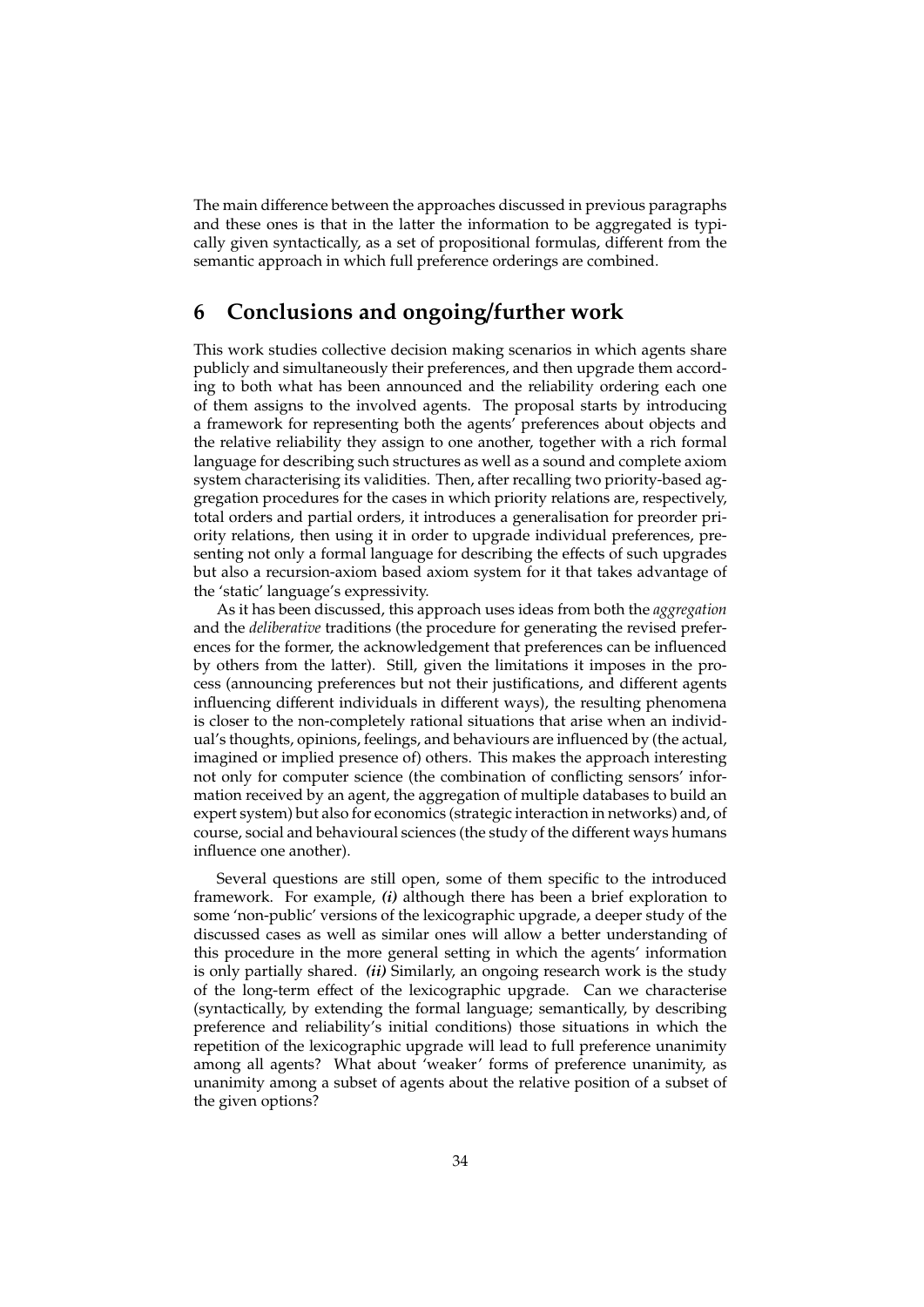<span id="page-34-3"></span>Then, the introduced framework can be extended in interesting ways. *(i)* So far it only represents the agents' preferences and reliability, but it leaves out epistemic notions. A further extension dealing with the knowledge/beliefs agents have about one another's preferences and reliability would allow the study not only of knowledge-dependent dynamics ("if *I know* the preferences of my most reliable agent, I will upgrade mine accordingly") but also of strategic behaviour ("if *I know* how the rest of the agents will behave, I will behave in a different way") therefore rising the issue of manipulation (e.g., can an agent manipulate the preferences she announces at each stage in order to make her originally most preferred situation also the most preferred one for some set of agents? *(ii)* Equally interesting, and as it has been pointed out by some people (and in fact studied in [\[82\]](#page-45-10) in its probabilistic setting), the announcement of the individual preferences might trigger not only a change in preferences but also a change on reliability. Indeed, after preferences are announced, an agent might actually decide that her formerly most reliable agent should not be the most reliable anymore, either because their preferences are too different, or because there is someone else with 'more similar' preferences (cf. Jirakunkanok et al. [\[72\]](#page-45-12)). It is worthwhile to explore not only policies and model operations representing such change, but also how they work in tandem with the reliability-based preference dynamics proposed here.

Finally, there is the main idea underlying the framework of this proposal: a combination of deliberation and aggregation for collective decision making. One interesting direction here is to focus not on those particular situations in which the repetition of the presented preference upgrade leads to unanimity, but rather at the properties of the individual preference relations that arise, in general, from such repetitive applications. Some of these properties might allow/facilitate the use of aggregation procedures that suffer from impossibility results in the general case. But, more generally, proposals combining these two strategies will benefit from both, as reasonable combinations of deliberation and aggregation perspectives will provide a more realistic model for group decision making.

**Funding** The research leading to these results has been partially funded by the European Research Council under the European Community's Seventh Framework Programme (FP7/2007-2013)/ERC Grant agreement no. 283963.

# <span id="page-34-0"></span>**Appendix**

### <span id="page-34-1"></span>**Proof of Proposition [2.1](#page-11-0)**

For the first, the formula  $\langle 1 \rangle(\varphi \wedge \langle \leq i \rangle \psi)$  indicates the existence of a  $\varphi$ -world from which there is a  $\leq_i$ -reachable  $\psi$ -world, exactly what  $\varphi \leq_i^{\exists \exists}$  $\psi$  states. For the second, the formula  $[1](\varphi \rightarrow \langle \leq_i \rangle \psi)$  indicates that every  $\varphi$ -world in the model can  $\leq_i$ -reach a  $\psi$ -world, exactly what  $\varphi \leq_i^{\forall \exists}$  $\int_{i}^{\forall \exists} \psi$  states.

### <span id="page-34-2"></span>**Proof of Proposition [2.2](#page-11-1)**

For the first.  $(\Rightarrow)$  The formula  $\langle 1 \rangle (\varphi \wedge [>i] \neg \psi)$  indicates the existence of a  $\varphi$ -world *w* from which all >*i*-reachable worlds satisfy  $\neg \psi$ . Let such *w* be the  $\varphi$ -world required by the  $\leq^{\exists \forall}_{i}$  $\frac{d}{dt}$  statement, and consider any  $\psi$ -world *u*. By totality,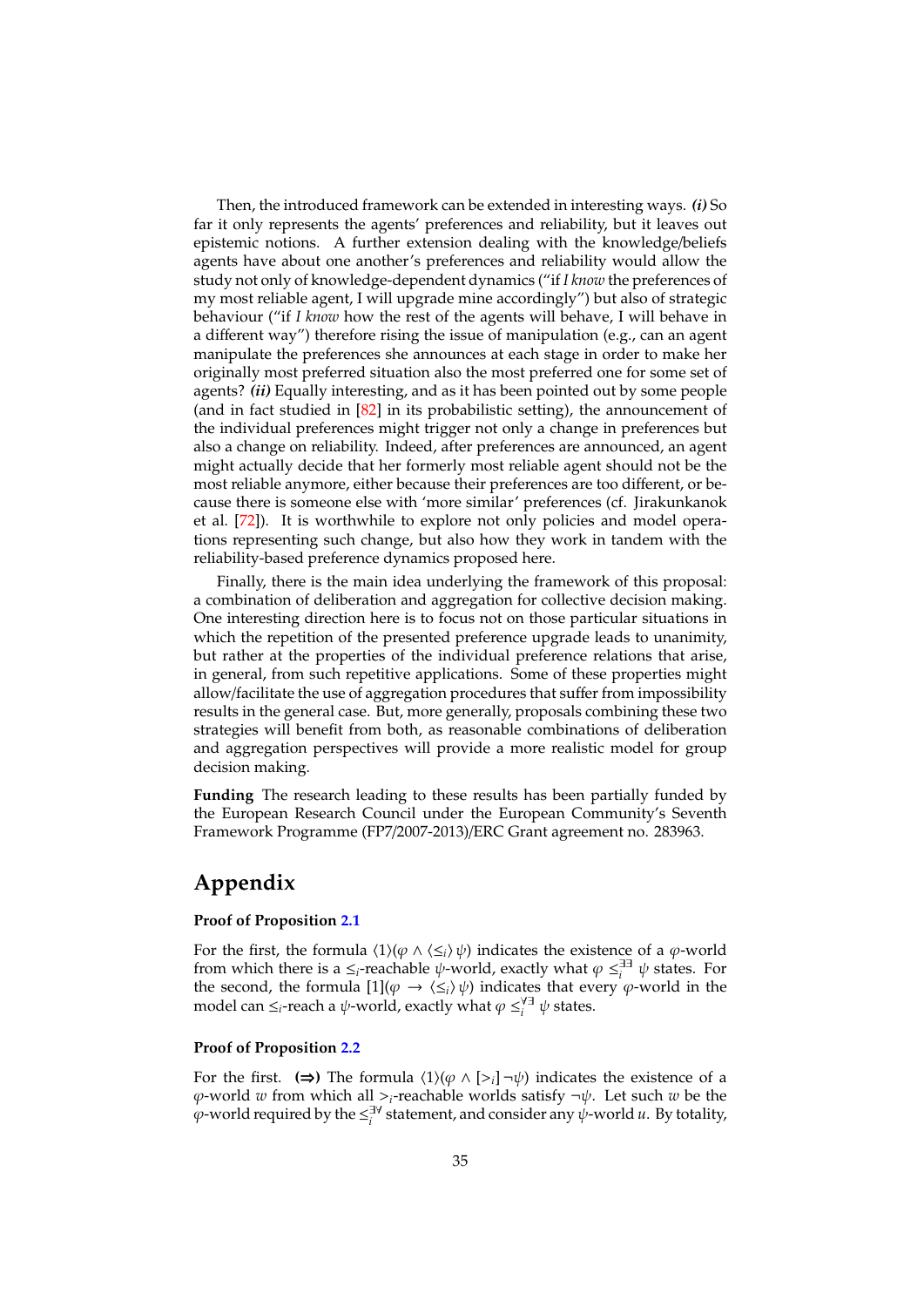there are only three possibilities,  $w *i*$   $u, w \approx i$  *u* or  $u *i*$   $w$ , but the third cannot be the case: if *u* is strictly below *w*, then *u* would satisfy  $\neg \psi$ . In the two remaining alternatives, the required  $w \leq u$  is the case.  $(\Leftarrow)$  The statement indicates the existence of a  $\varphi$ -world *w* that can  $\leq_i$ -reach every  $\psi$ -world. Let such *w* be the  $\varphi$ world required by the formula, and consider any world *u* that can be >*i*-reached from *w*. It cannot satisfy  $\psi$ , as otherwise the conditions of the  $\leq_i^{\exists \forall}$  $\frac{d}{i}^{\text{H}}$  statement would be satisfied, so there would be an ≤*<sup>i</sup>* arrow from *w* to *u* and thus *u* would not be reachable from *w* via >*<sup>i</sup>* . Hence, *u* must satisfy ¬ψ.

For the second.  $(\Rightarrow)$  The formula  $[1](\psi \rightarrow [\langle \cdot, \cdot \rangle] \rightarrow \varphi)$  indicates that every  $\psi$ world can  $\lt_{i}$ -reach only  $\neg \varphi$ -worlds. Take any  $\varphi$ -world *w* and any  $\psi$ -world *u*. By totality, there are only three possibilities,  $w \leq_i u$ ,  $w \approx_i u$  or  $u \leq_i w$ , but the third cannot be the case: if *u* is strictly below *w*, then *w* would satisfy  $\neg \varphi$ . In the two remaining alternatives, the required  $w \leq i$  *u* is the case. ( $\Leftarrow$ ) The statement indicates that every  $\varphi$ -world  $w$  can  $\leq_i$ -reach every  $\psi$ -world. Take any  $\psi$ -world *u*, and consider any world *w* that is  $\lt_i$ -reachable from *u*. It cannot satisfy  $\varphi$ , as otherwise the conditions of the  $\leq_i^{\forall \forall'}$  $\sum_{i=1}^{V}$  statement would be satisfied, so there would be an ≤*i*-arrow from *w* to *u* and thus *w* would not be reachable from *u* via  $\lt_i$ . Hence, *w* must satisfy  $\neg \varphi$ .

#### <span id="page-35-0"></span>**Proof of Proposition [2.3](#page-11-2)**

For the first.  $(\Rightarrow)$  The formula  $\langle 1 \rangle (\varphi \wedge [z_i] \neg \psi)$  indicates the existence of a ϕ-world *w* from which all >*i*-reachable worlds satisfy ¬ψ. Let such *w* be the  $\varphi$ -world required by the  $\leq_i^{\exists \Psi'}$  $\frac{1}{i}$  statement, and consider any *ψ*-world *u* that is  $\sim$ <sub>*i*</sub>-related to *w*. There are only three possibilities, *w*  $\lt_i$  *u*, *w*  $\approx$  *µ u* or *u*  $\lt_i$  *w*, but the third cannot be the case: if  $u$  is strictly below  $w$ , then  $u$  would satisfy  $\neg \psi$ . In the two remaining alternatives, the required  $w \leq i$  *u* is the case.  $(\Leftarrow)$ The statement indicates the existence of a  $\varphi$ -world *w* that can  $\leq_i$ -reach every ψ-world to which it is ∼*i*-connected to. Let such *w* be the ϕ-world required by the formula, and consider any world *u* that can be >*i*-reached from *w*. It cannot satisfy  $\psi$ , as otherwise the conditions of the  $\leq_i^{\exists \forall'}$ <sup>IV</sup> statement would be satisfied, so there would be an  $\leq_i$  arrow from *w* to *u* and thus *u* would not be reachable from *w* via  $>_i$ . Hence, *u* must satisfy  $\neg \psi$ .

For the second.  $(\Rightarrow)$  The formula  $[1](\psi \rightarrow [\langle \cdot, \cdot] \neg \varphi)$  indicates that every ψ-world can <*i*-reach only ¬ϕ-worlds. Take any ϕ-world *w* and any ψ-world *u* that is ∼*i*-related to *w*. There are only three possibilities, *w* <*i u*, *w* ≃*i u* or  $u \lt_i w$ , but the third cannot be the case: if *u* is strictly below *w*, then *w* would satisfy  $\neg \varphi$ . In the two remaining alternatives, the required  $w \leq_i u$  is the case. **(**⇐**)** The statement indicates that every ϕ-world *w* can ≤*i*-reach every ψ-world to which it is ∼*i*-connected to. Take any ψ-world *u*, and consider any world *w* that is  $\langle$ -reachable from *u*. It cannot satisfy  $\varphi$ , as otherwise the conditions of the  $\leq_i^{\forall\forall'}$ <sup>*vv*</sup> statement would be satisfied, so there would be an  $\leq$ <sub>*i*</sub> arrow from *w* to *u* and thus *w* would not be reachable from *u* via <*<sup>i</sup>* . Hence, *w* must satisfy ¬ϕ.

#### <span id="page-35-1"></span>**Proof of Proposition [3.1](#page-14-1)**

Note, first, how the proof makes no assumption about the properties of the preference orderings, and second, how the role played by A's finiteness can be also represented by  $\leq$  if such relation is asked to be conversely well-founded.<sup>[23](#page-35-2)</sup>

<span id="page-35-2"></span><sup>&</sup>lt;sup>23</sup>There is no infinite ascending  $\lt$ -chain of elements in A.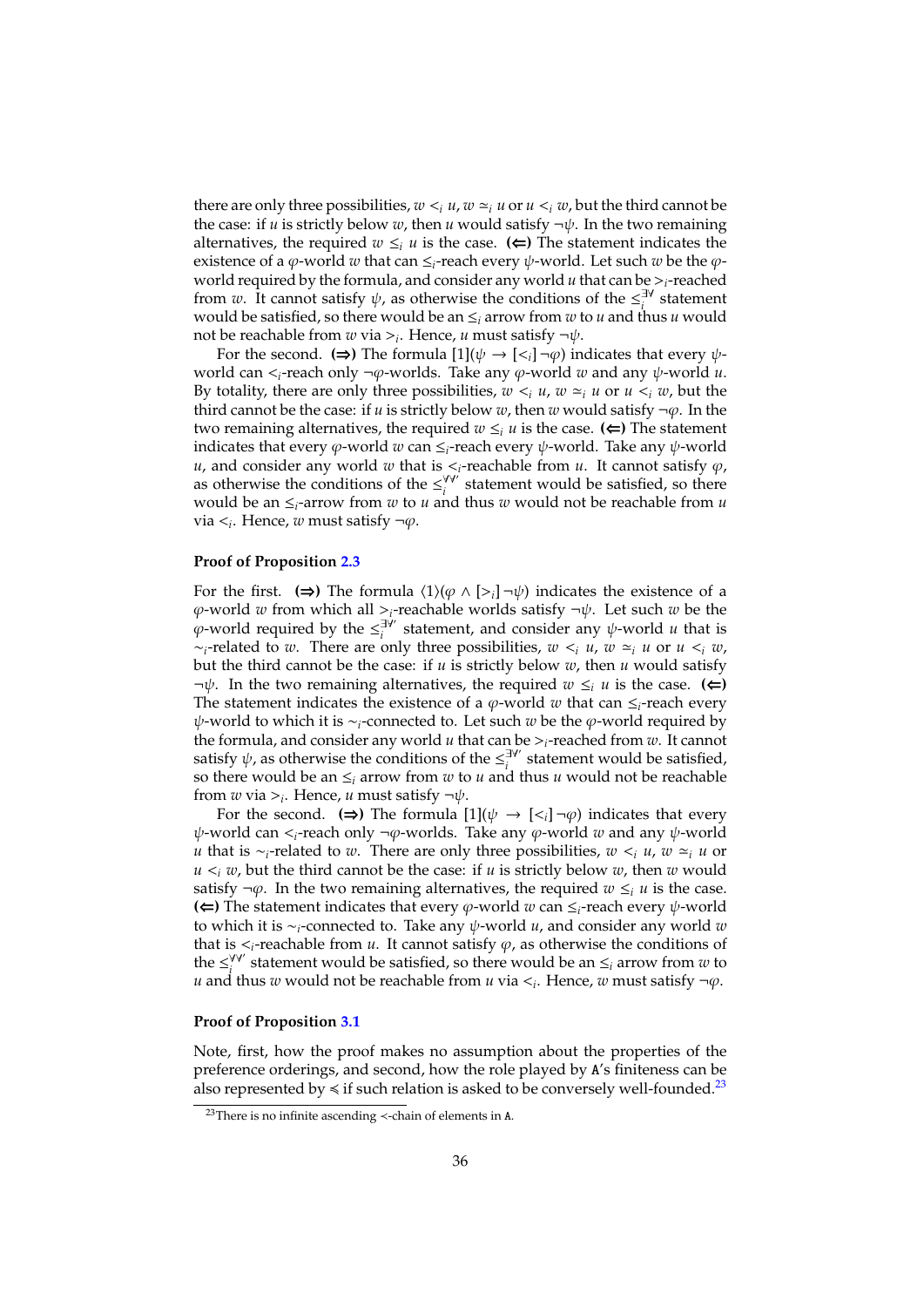(⇒) Assume *u*  $\leq_{\leq} v$ . From Definition [3.1,](#page-13-2) either (1) *u*  $\leq_{mn} v$  and, for all *i* ∈ **A** \ {mn<sub>≤</sub>}, *u*  $\simeq$ <sub>*i*</sub> *v*, or else (2) there is *j* ∈ **A** \ {mn<sub>≤</sub>} such that *u* <*<sub>j</sub> v* and, for all *k* ∈  $[*i*)(*j*)$ , *u*  $\approx$ <sub>*k*</sub> *v*. If (1) is the case, then *u*  $\leq$ <sub>*i*</sub> *v* holds for all *i* ∈ A, and therefore every element of A satisfies part 1 of Definition [3.2,](#page-14-2) so  $u \leq \int_{\leq}^{lr} v$ . Otherwise, (2) is the case, and hence while all elements of  $A \setminus [m]$  satisfy part 2 of Definition [3.2](#page-14-2) (since ≤ is a total order,  $k \notin \{(\le)(j) \text{ implies } k \lt j$ , and thus every such  $k$  has *j*, with higher priority, satisfying  $u \lt_i v$ ), all elements of  $\lfloor \lt \frac{y}{i} \rfloor$  satisfy part 1 (as *u* '*<sup>k</sup> v* for all *k* ∈ **[**≺i(*j*), and thus *u* ≤*<sup>k</sup> v* for all such *k*), as it does *j* itself (*u* <*<sup>j</sup> v* implies *u* ≤*j v*). Since ≤ is total, **A** = (**A** \ **[**≤**)**(*j*)) ∪ **[**≺**)**(*j*) ∪ {*j*} for any *j*, and then all elements of **A** satisfy at least one disjunct in Definition [3.2;](#page-14-2) therefore,  $u \leq^h_{\leq v} v$ .

**(←)** Assume  $u \leq_{\leq}^{lr} v$ . According to Definition [3.2,](#page-14-2) for all  $i \in A$ , **(1)**  $u \leq_{i} v$  or *(2)* there is *j* ∈  $[*i*)(*i*)$  such that *u* <*<sub><i>j*</sub>  $v$ . Here is a deconstruction of the possible scenarios.

- *(i)* Suppose *u* ≤*<sub><i>i</sub> v* for all *i* ∈ A. If, additionally, *v* ≤*<sub><i>i*</sub> *u* is the case for all</sub> *j* ∈ **A** \ {mn<sub>≤</sub>} then, *u*  $\simeq$  *j v* for all such *j*. Since *u*  $\leq$ <sub>mn<sub>4</sub></sub> *v*, part 1 of Definition [3.1](#page-13-2) implies  $u \leq \infty$ . Otherwise, there is at least one element of  $A \setminus \{mn_{\leq}\}\$ who does not consider *u* at least as plausible as *v*. Let *j* be, among such elements, the single one with the highest priority (it exists, as A is finite and  $\le$  is total and antisymmetric); then  $v \nleq j$  *u* so  $u \lt_{j} u$  (recall the assumption: *u* ≤*i v* for all *i* ∈ A) and, moreover, *v* ≤*k u* for all  $k \in \{\\\langle i \rangle(i)$ . Hence,  $u \approx_k v$ for all such *k* and therefore, by part 2 of Definition [3.1,](#page-13-2)  $u \leq \infty$ .
- *(ii)* Suppose otherwise, i.e., there is at least one element in A for who does not consider *v* as at least as plausible as *u*. Let *j* be, among such elements, the one with the highest priority, so  $u \nleq_i v$  and, for all  $k \in \{(\cdot)(j), u \leq_k v\}$ . From Definition [3.2,](#page-14-2) there should be at least one element of A with higher priority than *j* that prefers *v* over *u*; let *j'* be, among such elements, again the one with the highest priority, so  $j \lt j'$ ,  $u \lt_{j'} v$  and, for all  $k \in [\lt{j(j')}$ , *u* ≮*k v*. Consider now the elements of  $[≤)(j')$ : for each such *k*, *u* ≮*k v* and thus either  $u \nleq_k v$  or else  $v \leq_k u$ . But the first disjunct fails for all of them: *k* ∈  $[$  < $\rangle$ (*j*<sup> $\prime$ </sup>) implies *j* < *k* and then, since *j* < *j'*, transitivity implies *j* < *k* so  $k \in \{\\\langle \rangle(i) \rangle$  and hence  $u \leq_k v$ . Then, for all such k, both  $u \leq_k v$  (as they have higher priority than *j*) and  $v \leq_k u$  (as they have higher priority than *j*<sup> $\prime$ </sup>), so  $u \approx k$  *v*. Thus, there is *j*' in **A** \ {mn<sub> $\le$ </sub>} (as *j*' is strictly above *j*) such that  $u <sub>j</sub>$   $v$  and every  $k \in [\prec)(j')$  is such that  $u \simeq_k v$ ; hence, by part 2 of Definition [3.1,](#page-13-2)  $u \leq \infty$ .

### <span id="page-36-0"></span>**Proof of Proposition [3.2](#page-16-2)**

(⇒) Assume *u*  $\leq^{\text{lr}}_{\leq}$  *v*. Then, from Definition [3.2,](#page-14-2) for all *i* ∈ A, *u*  $\leq_i$  *v* or else there is *j* ∈  $[$   $\langle \rangle$ (*i*) such that *u*  $\langle i \rangle$  *v*. But in the first case, *i* satisfies part 1 of Definition [3.3.](#page-16-1) And in the second, the set  $\{j\} \subseteq [\prec \rangle(i)$  is such that  $(2.1)$   $j \approx j$ , as  $\le$  is reflexive, *(2.2)* for all *k* ∈ **A** \ {*j*}, *j*  $\neq$  *k*, as ≤ is antisymmetric, and *(2.3) u* <*j v*, so *i* satisfies part 2 of Definition [3.3.](#page-16-1) Hence,  $u \leq \infty$ .

**(←)** Assume  $u \leq_{\leq} v$ . Then, from Definition [3.3,](#page-16-1) for all  $i \in A$ ,  $u \leq_{i} v$  or else there is B such that B ⊆ [≺)(*i*) and (2.1)  $j_1$  ≤  $j_2$  for all  $j_1$ ,  $j_2$  ∈ B, (2.2) for every *k* ∈ A \ B there is a *j* ∈ B such that *j*  $\neq$  *k*, and (2.3) *u* <*j v* for all *j* ∈ B. In the first case, *i* satisfies part 1 of Definition [3.2.](#page-14-2) In the second, note how any such set B has at most one element, as there cannot be different  $j_1, j_2 \in B$  satisfying  $j_1 \le j_2$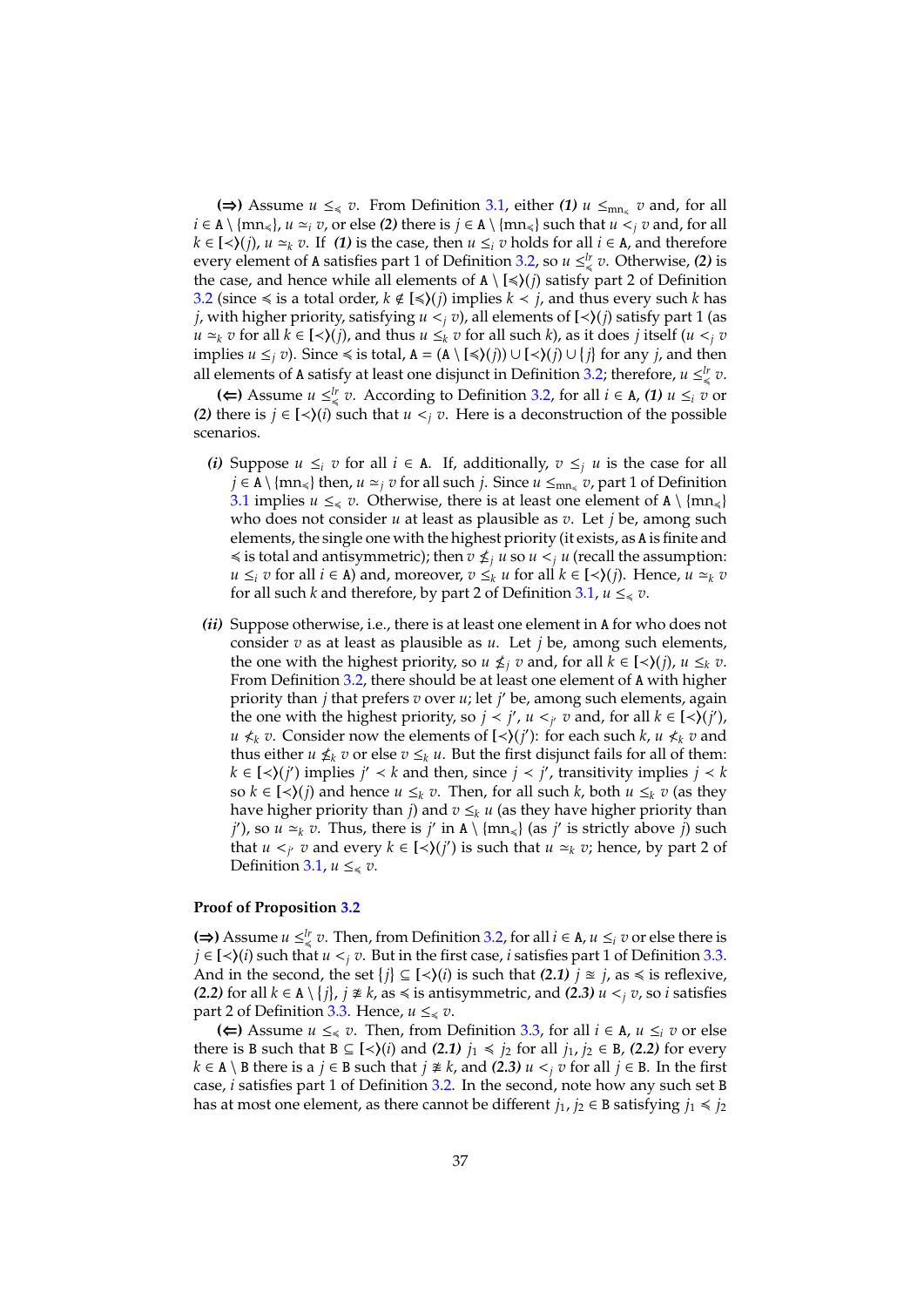<span id="page-37-1"></span>because  $\leq$  is antisymmetric, and it is non-empty, as for every element not in B (and there is at least one, since A contains at least two different agents) there should be an element in B satisfying the given condition. Thus, B is a singleton, and then its single element *j* is such that *j* ∈  $\leq$   $\geq$   $(i)$  and *u*  $\leq$  *j v*. Thus, *i* satisfies part 2 of part 1 of Definition [3.2.](#page-14-2) Hence,  $u \leq_{\preccurlyeq}^{lr} v$ .

#### **Proof of Proposition [3.3](#page-17-1)**

First, a useful lemma: if  $u \nleq_i v$  for all  $i \in A$ , then  $u \nleq_{\leq} v$ . For its proof, take any *i* ∈ A. The first disjunct in Definition [3.3](#page-16-1) clearly fails, as  $u \nleq_i v$ . But the second disjunct asks for a non-empty cluster  $B \subseteq A$  whose elements put *v* above *u*, and this cannot be the case as  $u \nleq_i v$  for all  $i \in A$ , and thus  $u \nleq_i v$  for all such agents. Hence, as the disjunction fails for every agent in (the non-empty) **A**,  $u \nleq \check{v}$ .

Now the proof of the proposition. *(i)* If  $u \approx_i v$  for all  $i \in A$ , then both  $u \leq_i v$ and  $v \leq_i u$  for all such agents; hence,  $u \leq_{\leq} v$  and  $v \leq_{\leq} u$ , and therefore  $u \approx_{\leq} v$ . *(ii)* If *u*  $\lt_i$  *v* for all *i* ∈ A, then both *u*  $\leq_i$  *v* and *v*  $\nleq_i$  *u* for all such agents. From the first,  $u \leq \infty$ ; from the second and the previous lemma,  $v \nleq \infty$  *u*. Therefore, *u*  $\lt$   $\lt$  *v*. *(iii)* If *u*  $\not\sim$  *i v* for all *i* ∈ A, then both *u*  $\not\leq$  *i v* and *v*  $\not\leq$  *i u* for all such agents; hence, from the previous lemma,  $u \nleq \nu$  and  $v \nleq \nu$ , and therefore  $u \nmid \nu \nleq \nu$ .

#### **Proof of Proposition [3.4](#page-17-0)**

For reflexivity, take any  $u \in W$ . Since  $\leq_i$  is reflexive for every  $i \in A$ , then  $u \leq_i u$ for all such *i*, so every element of A satisfy the first disjunct of the definition; then,  $u \leq \leq u$ .

For transitivity<sup>[24](#page-37-0)</sup>, suppose  $u \leq \infty$  *v* and  $v \leq \infty$ . From the first, for every  $i \in A$ , either  $(\mathbf{1}_{u,v})$   $u \leq_i v$  or else  $(\mathbf{2}_{u,v})$  there is a non-empty  $\leq$ -cluster  $\leq$ -above *i* whose elements prefer *v* over *u*; from the second, for every  $i \in A$ , either  $(\mathbf{1}_{v,w})$   $v \leq_i w$ or else  $(2_{v,w})$  there is a non-empty  $\le$ -cluster  $\le$ -above *i* whose elements prefer *w* over *v*. Now, take any  $i \in A$ .

- *(i)* Suppose *i* satisfies  $(1_{u,v})$  and  $(1_{v,w})$ . Then  $u \leq i v$  and  $v \leq i w$  and thus, by transitivity,  $u \leq i$  *w*, that is, *i* satisfies  $(1_{u,w})$  and therefore it satisfies the disjunction in Definition [3.3](#page-16-1) for the pair *u*, *w*.
- *(ii)* Suppose *i* satisfies  $(2_{u,v})$ , i.e., suppose there is a non-empty  $\leq$ -cluster  $\leq$ above *i* whose elements prefer  $v$  over  $u$ . Let  $B_1$  be, among all such clusters, a  $\le$ -maximal one (which exists by A's finiteness; thus, not only *j* ∈ B<sub>1</sub> implies  $u \lt_i v$ , but also every cluster  $\lt$ -above  $B_1$  contains at least one element that does not prefer *v* over *u*), and consider its elements' opinion for the pair *v*, *w*.
	- *(a)* If *v* ≤*j w* for every *j* ∈ B<sub>1</sub> then, as *u* <*j v* for all such *j*, it follows from transitivity that  $u \leq j$  w for each *j*. Moreover,  $w \nleq j$  *u* for each such *j*, as otherwise  $w \leq j$  *u*,  $v \leq j$  *w* and transitivity would imply  $v \leq j$  *u*, contradicting  $u \lt_i v$ . Then  $u \lt_i w$  for each  $j \in B_1$  and hence, as  $B_1$ is a non-empty  $\le$ -cluster  $\le$ -above *i* whose elements prefer *w* over *u*, *i* satisfies  $(2_{u,w})$  and therefore it satisfies the disjunction in Definition [3.3](#page-16-1) for the pair *u*, *w*.

<span id="page-37-0"></span> $24$ Cf. Grosof [\[61\]](#page-44-5).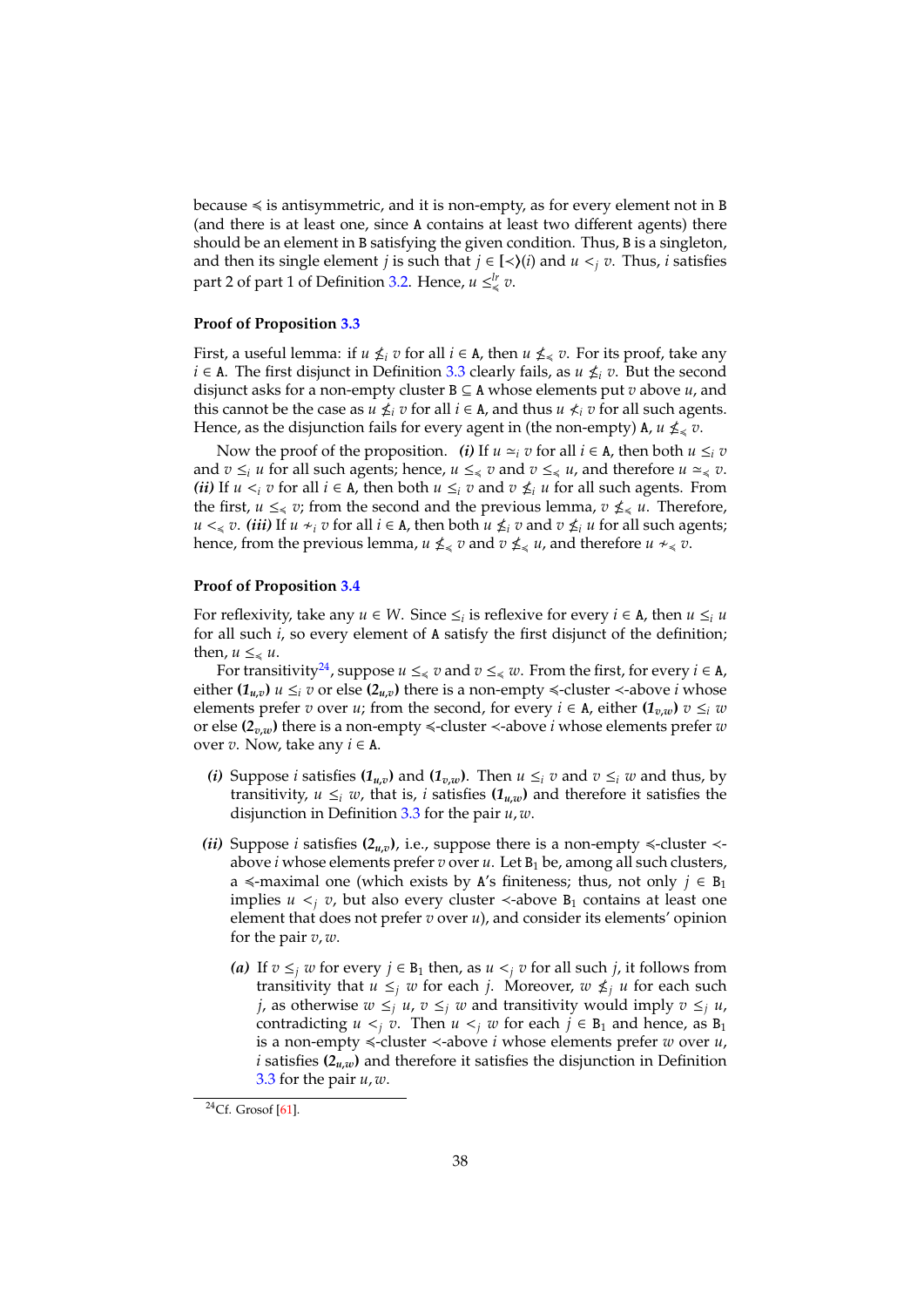*(b)* Otherwise, there is an element of  $B_1$  for whom  $w$  is not at least as preferable as  $v, v \nleq w$ . But  $v \leq w$  is the case, and therefore there should be a non-empty  $\le$ -cluster  $\le$ -above such element (thus above the cluster  $B_1$  and hence above the initial *i*) whose elements prefer  $w$ over  $v$ . Let  $B_2$  be one of such clusters.

Now, recall that  $B_1$  is a  $\leq$ -maximal cluster with all its elements preferring *v* over *u*. Then, since every cluster  $\lt$ -above B<sub>2</sub> is also  $\lt$ -above B<sub>1</sub>, every cluster  $\prec$ -above B<sub>2</sub> has at least one element for which  $u \not\leq v$ ; therefore, every *j* ∈ B<sub>2</sub> should satisfy *u*  $\leq$ <sub>*j*</sub> *v*, as otherwise any failing *j* would also fail to satisfy the disjunction of Definition [3.3](#page-16-1) for the pair *u*, *v*, and hence the very initial assumption  $u \leq \infty$  *v* would fail. Thus, *j* ∈ B<sub>2</sub> implies not only  $v < j$  *w* but also  $u ≤ j$  *v* and hence, by transitivity,  $\mu \leq j$  *w*. Finally, observe how  $w \nleq j$  *u* should be the case for every such *j*, as otherwise  $w \leq_i u$ ,  $u \leq_i v$  and transitivity would imply  $w \leq_i v$ , contradicting  $v \leq_i w$ ; then,  $u \leq_i w$  for all  $j \in B_2$ . Thus, as  $B_2$  is a nonempty 4-cluster ≺-above *i* whose elements prefer *w* over *u*, *i* satisfies  $(2_{u,w})$  and therefore it satisfies the disjunction in Definition [3.3](#page-16-1) for the pair *u*, *w*.

*(iii)* The case in which *i* satisfies  $(2_{v,w})$  is analogous to the previous one.

Thus, every *i* ∈ A satisfies the disjunction in Definition [3.3](#page-16-1) for the pair *u*, *w*. Therefore,  $u \leq_{\leq} w$ .

#### **Proof of Proposition [3.5](#page-18-1)**

Suppose, for the sake of contradiction, that there are  $u, v \in W$  with  $u \neq v$  such that  $u \leq \infty$  *v* and  $v \leq \infty$  *u*. From the first, for every  $i \in A$ ,  $(1_{u,v})$   $u \leq i$  *v* or else ( $2<sub>u,v</sub>$ ) there is a non-empty ≤-cluster <-above *i* whose elements prefer *v* over *u*; from the second, for every *i* ∈ A, either  $(1_{v,u})$  *v* ≤*i u* or else  $(2_{v,u})$  there is a non-empty 4-cluster ≺-above *i* whose elements prefer *u* over *v*. Now, take any such  $i \in A$  (which exists, as A is non-empty). Since  $\leq_i$  is antisymmetric and  $u, v$ are different, *i* cannot satisfy both **(***1u*,*<sup>v</sup>***)** and **(***1v*,*<sup>u</sup>***)**; hence, it should satisfy **(***2u*,*<sup>v</sup>***)** or **(***2v*,*<sup>u</sup>***)**.

If *i* satisfies  $(2<sub>u,v</sub>)$ , then there is a non-empty ≤-cluster <-above *i* whose elements prefer *v* over *u*; let  $B_1$  be, among all such clusters, a  $\leq$ -maximal one (so not only  $j \in B_1$  implies  $u \lt_i v$ , but also every cluster  $\lt$ -above  $B_1$  contains at least one element that does not prefer *v* over *u*), and take any of its elements, say  $j_1$ . Since  $j_1 \in B_1$ , then  $u <sub>j_1</sub> v$ , that is,  $v \nleq_{j_1} u$ ; but  $v \leq_{\leq} u$  is the case, and thus there should be a non-empty  $\le$ -cluster  $\le$ -above  $j_1$  (and thus  $\le$ -above  $B_1$ ) whose elements prefer *u* over *v*. Let  $B_2$  be, among all such clusters, a  $\leq$ -maximal one (so not only *j*  $\in$  B<sub>2</sub> implies  $v *j* u$ , but also every cluster  $\prec$ -above B<sub>2</sub> contains at least one element that does not prefer *u* over *v*), and take any of its elements, say  $j_2$ . Since  $j_2 \in B_2$ , then  $v <_{j_2} u$ , that is,  $u \nleq_{j_1} v$ ; then, as  $u \leq_{\leq} v$ , there should be a non-empty  $\le$ -cluster  $\le$ -above  $j_2$  (and thus  $\le$ -above  $B_1$ ) whose elements prefer *v* over *u*. But this cannot be the case, as any such cluster, being also  $\prec$ -above  $B_1$ , should have at least at least one element that does not prefer *v* over *u*. Thus, *i* cannot satisfy  $(2_{u,v})$ . A similar argument shows that *i* cannot satisfy  $(2_{v,u})$  either. Thus, the initial assumption fails: there are no  $u, v \in W$  with  $u \neq v$  such that  $u \leq \varepsilon$  *v* and  $v \leq \varepsilon$  *u*.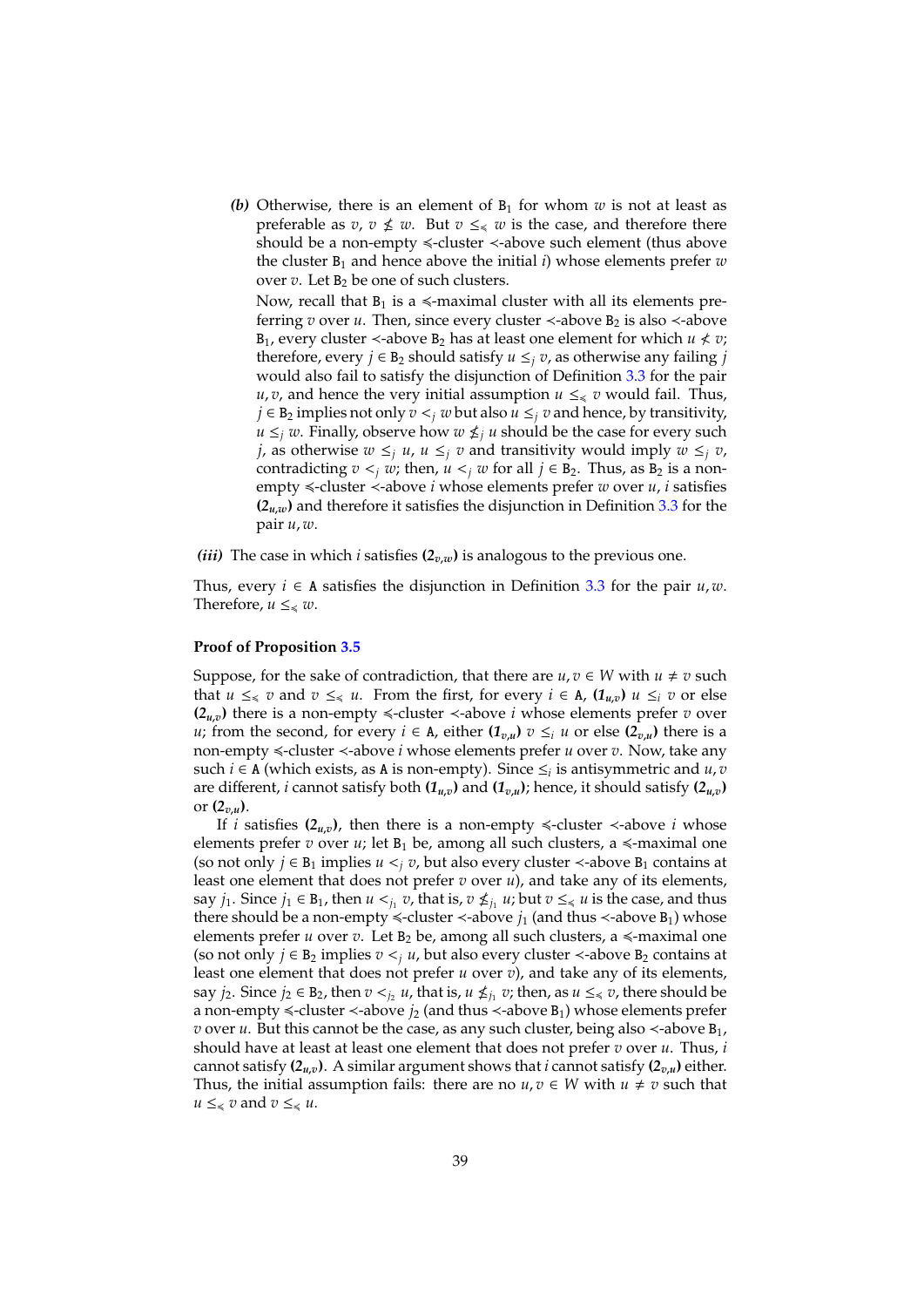#### <span id="page-39-1"></span>**Proof of Proposition [3.6](#page-21-0)**

From left to right, suppose  $u \leq x$ . If  $u \leq i$  *v* holds for all  $i \in A$ , then so does part 1 of the right-hand side, and thus the whole right-hand side holds. Otherwise, from  $\leq$  *s*'s definition (Definition [3.3\)](#page-16-1), for each *i* with  $u \nleq_i v$  there is a non-empty 4-cluster lying ≺-above *i* whose agents put all *v* above *u*. Since 4 is total and A is finite, among all such clusters it is possible to select the one with higher priority, B, so no cluster above B contains only elements placing *v* above *u*. Clearly,  $j \in B$ implies  $u <sub>j</sub> v$ ; moreover, there is no  $j' \in B'$  with  $B' \in C^B$  such that  $u \nleq j' v$  as otherwise, since no cluster above B contains only elements placing *v* above *u*, *j* 0 would fail in ≤<sub>≼</sub>'s definition, and thus *u* ≰<sub>≼</sub> *v*. Hence, part 2 of the right-hand side holds, and so does whole right-hand side.

From right to left, suppose part 1 of the right-hand side holds; then, clearly,  $u \leq 0$ . Otherwise, part 2 of the right-hand side holds, i.e., there is a nonempty cluster of agents B whose elements place *v* above *u*, with every element of every cluster with higher priority considering *v* at least as preferable as *u*. Now consider any agent *i* ∈ A: if it is in B or in a cluster above B, then  $u ≤_i v$ ; otherwise, it is in a cluster below B, but then B itself is the needed non-empty 4-cluster lying ≺-above *i* whose agents put all *v* above *u*. Thus, all agents in A satisfy the disjunction in Definition [3.3](#page-16-1) and therefore  $u \leq \infty$ .

### <span id="page-39-2"></span>**Proof of Theorem [2](#page-25-1)**

Case 1. By  $\langle \!\langle \cdot \rangle \!\rangle$  is and  $M_{1x}$  is definitions,  $\langle \!\langle 1 \rangle \!\rangle^{M_{1x}} = W \times W = \langle \!\langle 1 \rangle \!\rangle^{M} = \langle \!\langle Tx(1) \rangle \!\rangle^{M}$ . Case  $\geq_a$ . Analogous to that for  $\leq_a$ . Case ?( $\varphi$ ,  $\psi$ ). It follows from the definitions:

$$
\langle (\varphi, \psi) \rangle^{M_{\mathrm{Ix}}} = [\![\varphi]\!]^{M_{\mathrm{Ix}}} \times [\![\psi]\!]^{M_{\mathrm{Ix}}} = [\![\langle 1 \times \rangle \varphi]\!]^{M} \times [\![\langle 1 \times \rangle \psi]\!]^{M} = \langle (\langle 1 \times \rangle \varphi, \langle 1 \times \rangle \psi) \rangle^{M}
$$
  
= 
$$
\langle (\langle 1 \times \rangle \varphi, \langle 1 \times \rangle \psi) \rangle^{M}
$$

Case  $-π$ . It follows from the definitions and the inductive hypothesis  $\langle\!\langle π \rangle\!\rangle^{M_{1x}} =$  $\langle \! \langle Tx(\pi) \rangle \! \rangle^M$ :

$$
\begin{aligned} \langle \!\!\!\langle -\pi \rangle\!\!\!\rangle^{M_{\rm k}} &= (W \times W) \setminus \langle \!\!\!\langle \pi \rangle\!\!\!\rangle^{M_{\rm k}} &= (W \times W) \setminus \langle \!\!\!\langle T x(\pi) \rangle\!\!\!\rangle^{M} = \langle \!\!\!\langle -T x(\pi) \rangle\!\!\!\rangle^{M} \\ &= \langle \!\!\!\langle T x(-\pi) \rangle\!\!\!\rangle^{M} \end{aligned}
$$

Case  $\pi \cup \sigma$ . It follows from the definitions and the inductive hypotheses  $\langle \pmb{\langle} \pi \pmb{\rangle}^{M_{\rm lx}} = \langle \pmb{\langle} Tx(\pi) \pmb{\rangle}^M$  and  $\langle \pmb{\langle} \sigma \pmb{\rangle}^{M_{\rm lx}} = \langle \pmb{\langle} Tx(\sigma) \pmb{\rangle}^M$ :

$$
\langle (\pi \cup \sigma) \rangle^{M_{1x}} = (\langle \pi \rangle)^{M_{1x}} \cup (\langle \sigma \rangle)^{M_{1x}} = (\langle T x(\pi) \rangle)^{M} \cup (\langle T x(\sigma) \rangle)^{M} = (\langle T x(\pi) \cup T x(\sigma) \rangle)^{M}
$$
  
= 
$$
(\langle T x(\pi \cup \sigma) \rangle)^{M}
$$

Case  $\pi \cap \sigma$ . Analogous to the previous one.

# **References**

<span id="page-39-0"></span>[1] M. Altman, editor. *Real-World Decision Making. An Encyclopedia of Behavioral Economics*. Greenwood, California, USA, 2015. ISBN 978-1-4408-2815-7. Cited on page **[2](#page-1-2)**.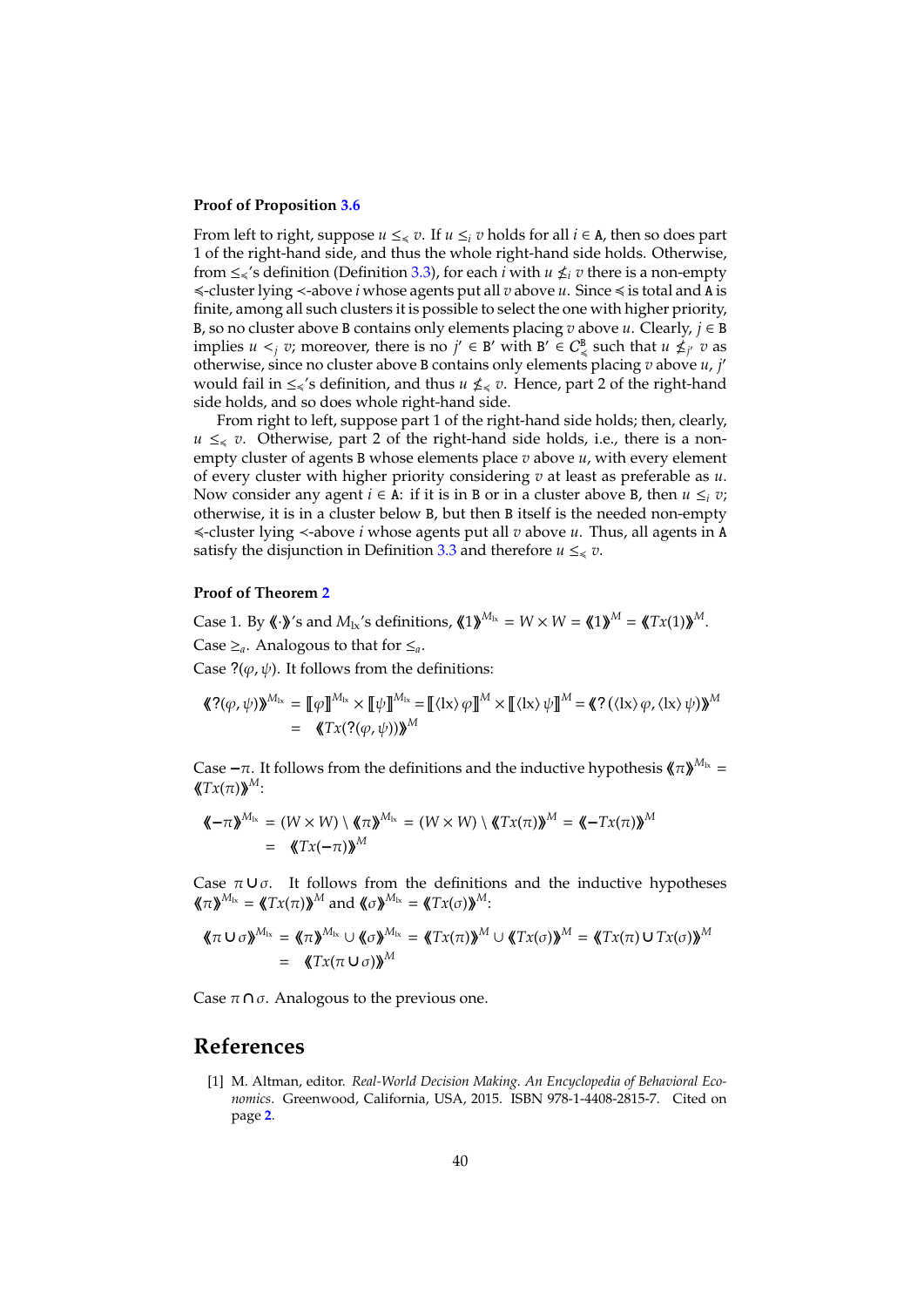- <span id="page-40-4"></span>[2] H. Andréka, M. D. Ryan, and P.-Y. Schobbens. Operators and laws for combining preference relations. *Journal of Logic and Computation*, 12(1):13–53, 2002. doi: 10.1093/[logcom](http://dx.doi.org/10.1093/logcom/12.1.13)/12.1.13. url: [ftp://ftp.cs.bham.ac.uk/pub/authors/M.](ftp://ftp.cs.bham.ac.uk/pub/authors/M.D.Ryan/97-operators.ps) [D.Ryan/97-operators.ps](ftp://ftp.cs.bham.ac.uk/pub/authors/M.D.Ryan/97-operators.ps). Cited on pages **[5,](#page-4-1) [15,](#page-14-3) and [19](#page-18-2)**.
- <span id="page-40-11"></span>[3] C. Areces and B. ten Cate. Hybrid logics. In P. Blackburn, J. van Benthem, and F. Wolter, editors, *Handbook of Modal Logic*, volume 3 of *Studies in Logic and Practical Reasoning*, pages 821–868. Elsevier Science Inc., Amsterdam, 2006. Cited on page **[33](#page-32-1)**.
- <span id="page-40-0"></span>[4] K. J. Arrow. *Social Choice and Individual Values*. John Wiley & Sons, Inc., 2nd edition, 1963. First edition published in 1951. Cited on page **[1](#page-0-1)**.
- <span id="page-40-1"></span>[5] K. J. Arrow, A. K. Sen, and K. Suzumura, editors. *Handbook of Social Choice and Welfare*, volume 1. Elsevier, Aug. 2002. ISBN 978-0-444-82914-6. Cited on pages **[1](#page-0-1) and [7](#page-6-1)**.
- <span id="page-40-2"></span>[6] K. J. Arrow, A. K. Sen, and K. Suzumura, editors. *Handbook of Social Choice and Welfare*, volume 2. Elsevier, Sept. 2010. ISBN 978-0-444-50894-2. Cited on pages **[1](#page-0-1) and [7](#page-6-1)**.
- <span id="page-40-7"></span>[7] A. Baltag and S. Smets. Protocols for belief merge: Reaching agreement via communication. *Logic Journal of the IGPL*, 21(3):468-487, 2013. poi: [10.1093](http://dx.doi.org/10.1093/jigpal/jzs049)/jigpal/[jzs049.](http://dx.doi.org/10.1093/jigpal/jzs049) Cited on page **[33](#page-32-1)**.
- <span id="page-40-5"></span>[8] A. Baltag, L. S. Moss, and S. Solecki. The logic of public announcements, common knowledge, and private suspicions. In I. Gilboa, editor, *TARK*, pages 43–56, San Francisco, CA, USA, 1998. Morgan Kaufmann. ISBN 1-55860-563-0. url: <http://dl.acm.org/citation.cfm?id=645876.671885>. Cited on page **[25](#page-24-2)**.
- <span id="page-40-8"></span>[9] A. Baltag, Z. Christoff, J. U. Hansen, and S. Smets. Logical models of informational cascades. In J. van Benthem and F. Liu, editors, *Logic Across the University: Foundations and Applications. Proceedings of the Tsinghua Logic Conference, Beijing, 2013*, volume 47 of *Studies in Logic*, pages 405–432, London, 2013. College Publications. ISBN 978-1-84890-122-3. URL: [https://zoechristoff.files.wordpress.](https://zoechristoff.files.wordpress.com/2012/09/logical-models-of-information-cascades.pdf) [com/2012/09/logical-models-of-information-cascades.pdf](https://zoechristoff.files.wordpress.com/2012/09/logical-models-of-information-cascades.pdf). Cited on page **[33](#page-32-1)**.
- <span id="page-40-6"></span>[10] A. Baltag, Z. Christoff, R. K. Rendsvig, and S. Smets. Dynamic epistemic logics of diffusion and prediction in social networks. Technical Report PP-2015-22, Institute for Logic, Language and Computation, University of Amsterdam, 2015. url: [https://www.illc.uva.nl/Research/Publications/Reports/](https://www.illc.uva.nl/Research/Publications/Reports/PP-2015-22.text.pdf) [PP-2015-22.text.pdf](https://www.illc.uva.nl/Research/Publications/Reports/PP-2015-22.text.pdf). Cited on page **[32](#page-31-2)**.
- <span id="page-40-3"></span>[11] A. V. Banerjee. A simple model of herd behavior. *The Quarterly Journal of Economics*, 107(3):797–817, 1992. doi: 10.2307/[2118364.](http://dx.doi.org/10.2307/2118364) url: [http://economics.mit.edu/](http://economics.mit.edu/files/8869) [files/8869](http://economics.mit.edu/files/8869). Cited on page **[2](#page-1-2)**.
- <span id="page-40-9"></span>[12] C. Baral, S. Kraus, and J. Minker. Combining multiple knowledge bases. *IEEE Transactions on Knowledge and Data Engineering*, 3(2):208–220, 1991. poi: 10.1109/[69.88001.](http://dx.doi.org/10.1109/69.88001) Cited on page **[33](#page-32-1)**.
- <span id="page-40-10"></span>[13] C. Baral, S. Kraus, J. Minker, and V. S. Subrahmanian. Combining knowledge bases consisting of first-order analysis. *Computational Intelligence*, 8:45–71, 1992. doi: 10.1111/[j.1467-8640.1992.tb00337.x.](http://dx.doi.org/10.1111/j.1467-8640.1992.tb00337.x) Cited on page **[33](#page-32-1)**.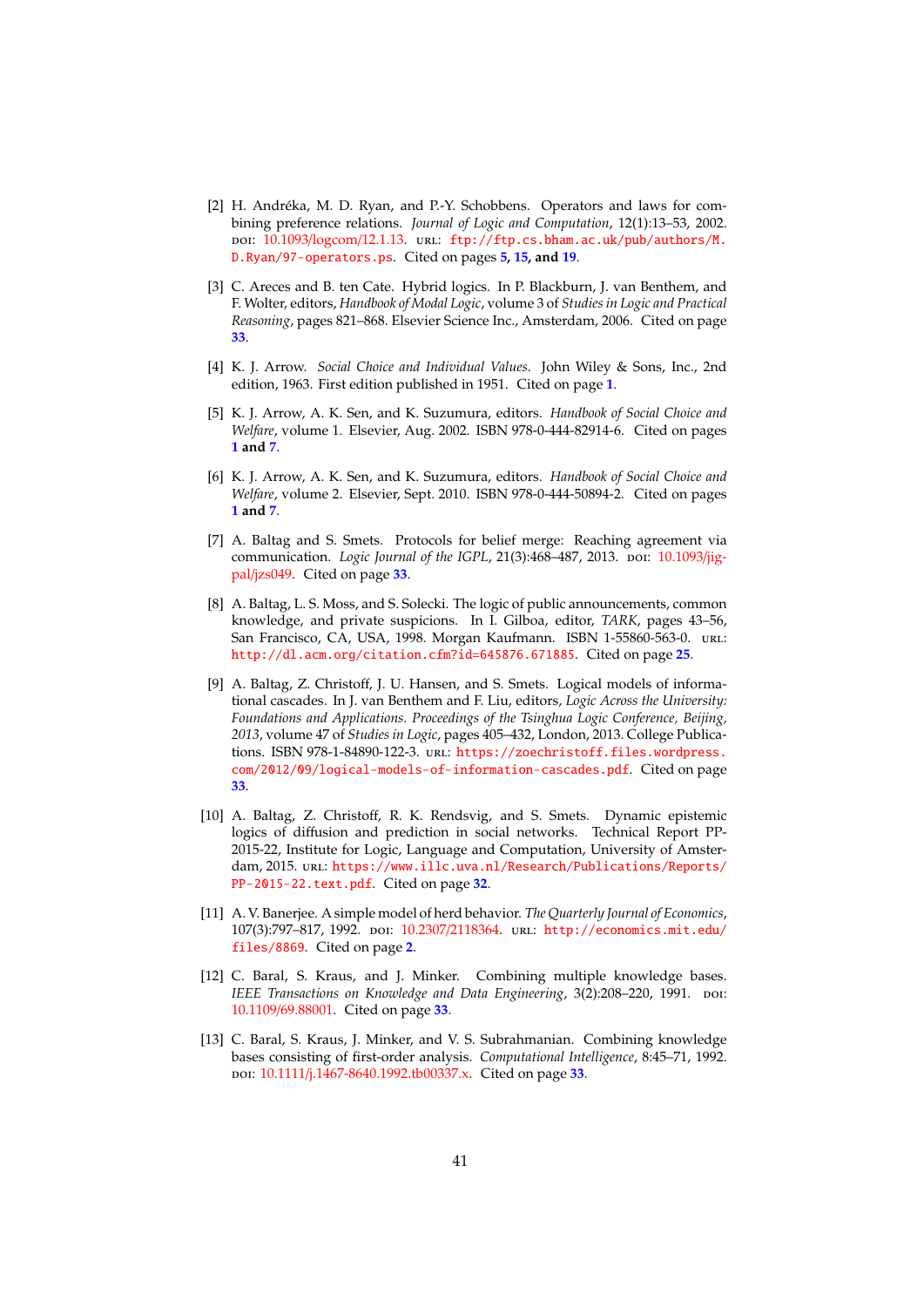- <span id="page-41-14"></span><span id="page-41-8"></span>[14] S. Barberà, W. Bossert, and P. K. Pattanaik. Ranking sets of objects. In S. Barberà, P. J. Hammond, and C. Seidl, editors, *Handbook of Utility Theory*, volume 2: Extensions, pages 893–977. Kluwer Academic Publisher, Boston, 2004. ISBN 1-4020-7714-9. doi: 10.1007/[978-1-4020-7964-1\\_4.](http://dx.doi.org/10.1007/978-1-4020-7964-1_4) Cited on page **[11](#page-10-0)**.
- <span id="page-41-11"></span>[15] J. van Benthem. Dynamic logic for belief revision. *Journal of Applied Non-Classical* Logics, 17(2):129-155, 2007. poi: 10.3166/[jancl.17.129-155.](http://dx.doi.org/10.3166/jancl.17.129-155) url: [http://www.illc.](http://www.illc.uva.nl/Publications/ResearchReports/PP-2006-11.text.pdf) [uva.nl/Publications/ResearchReports/PP-2006-11.text.pdf](http://www.illc.uva.nl/Publications/ResearchReports/PP-2006-11.text.pdf). Cited on page **[21](#page-20-0)**.
- <span id="page-41-12"></span>[16] J. van Benthem. *Logical Dynamics of Information and Interaction*. Cambridge University Press, 2011. ISBN 978-0-521-76579-4. Cited on page **[24](#page-23-2)**.
- <span id="page-41-13"></span>[17] J. van Benthem, J. van Eijck, and B. Kooi. Logics of communication and change. *Information and Computation*, 204(11):1620–1662, Nov. 2006. ISSN 0890-5401. doi: 10.1016/[j.ic.2006.04.006.](http://dx.doi.org/10.1016/j.ic.2006.04.006) url: [http://www.illc.uva.nl/Publications/](http://www.illc.uva.nl/Publications/ResearchReports/PP-2005-09.text.pdf) [ResearchReports/PP-2005-09.text.pdf](http://www.illc.uva.nl/Publications/ResearchReports/PP-2005-09.text.pdf). Cited on page **[25](#page-24-2)**.
- <span id="page-41-9"></span>[18] J. van Benthem, S. van Otterloo, and O. Roy. Preference logic, conditionals and so-lution concepts in games. In Lagerlund et al. [\[79\]](#page-45-13), pages 61-76. url: [http://www.](http://www.illc.uva.nl/Publications/ResearchReports/PP-2005-28.text.pdf) [illc.uva.nl/Publications/ResearchReports/PP-2005-28.text.pdf](http://www.illc.uva.nl/Publications/ResearchReports/PP-2005-28.text.pdf). Cited on page **[11](#page-10-0)**.
- <span id="page-41-10"></span>[19] J. van Benthem, P. Girard, and O. Roy. Everything else being equal: A modal logic for ceteris paribus preferences. *Journal of Philosophical Logic*, 38(1):83–125, 2009. ISSN 0022-3611. doi: 10.1007/[s10992-008-9085-3.](http://dx.doi.org/10.1007/s10992-008-9085-3) url: [http://www.illc.uva.nl/](http://www.illc.uva.nl/Publications/ResearchReports/PP-2007-09.text.pdf) [Publications/ResearchReports/PP-2007-09.text.pdf](http://www.illc.uva.nl/Publications/ResearchReports/PP-2007-09.text.pdf). Cited on page **[11](#page-10-0)**.
- <span id="page-41-7"></span>[20] J. F. A. K. van Benthem. Minimal deontic logic (abstract). *Bulletin of the Section of Logic*, 8(1):36–41, 1979. Cited on page **[10](#page-9-2)**.
- <span id="page-41-1"></span>[21] S. Bikhchandani, D. Hirshleifer, and I. Welch. A theory of fads, fashion, custom, and cultural change as informational cascades. *Journal of Political Economy*, 100 (5):992–1026, 1992. doi: [10.1086](http://dx.doi.org/10.1086/261849)/261849. url: [http://www.jstor.org/stable/](http://www.jstor.org/stable/2138632) [2138632](http://www.jstor.org/stable/2138632). Cited on page **[2](#page-1-2)**.
- <span id="page-41-2"></span>[22] L. Blume, A. Brandenburger, and E. Dekel. Lexicographic probabilities and choice under uncertainty. *Econometrica*, 59(1):61-79, Jan. 1991. poi: 10.2307/[2938240.](http://dx.doi.org/10.2307/2938240) url: <http://www.jstor.org/stable/2938240>. Cited on page **[4](#page-3-0)**.
- <span id="page-41-0"></span>[23] J. Bohman. The coming of age of deliberative democracy. *The Journal of Political Philosophy*, 6(4):400–425, Dec. 1998. ISSN 1467-9760. doi: 10.1111/[1467-9760.00061.](http://dx.doi.org/10.1111/1467-9760.00061) Cited on page **[2](#page-1-2)**.
- <span id="page-41-3"></span>[24] A. Brandenburger, A. Friedenberg, and H. J. Keisler. Admissibility in games. Journal of Economic Theory, 76(2):307-352, Mar. 2008. poi: [10.1111](http://dx.doi.org/10.1111/j.1468-0262.2008.00835.x)/j.1468-[0262.2008.00835.x.](http://dx.doi.org/10.1111/j.1468-0262.2008.00835.x) Cited on page **[4](#page-3-0)**.
- <span id="page-41-6"></span>[25] J. P. Burgess. Basic tense logic. In D. Gabbay and F. Guenthner, editors, *Handbook of Philosophical Logic*, volume II, chapter 2, pages 89–133. Reidel, Dordrecht, 1984. Cited on pages **[9](#page-8-1) and [13](#page-12-1)**.
- <span id="page-41-5"></span>[26] J. Cantwell. Resolving conflicting information. *Journal of Logic, Language and Information*, 7(2):191–220, 1998. doi: 10.1023/[A:1008296216319.](http://dx.doi.org/10.1023/A:1008296216319) Cited on page **[8](#page-7-2)**.
- <span id="page-41-4"></span>[27] C. Castelfranchi and R. Falcone. Principles of trust for MAS: Cognitive anatomy, social importance, and quantification. In Y. Demazeau, editor, *ICMAS*, pages 72–79. IEEE Computer Society, 1998. ISBN 0-8186-8500-X. por: [10.1109](http://dx.doi.org/10.1109/ICMAS.1998.699034)/IC-[MAS.1998.699034.](http://dx.doi.org/10.1109/ICMAS.1998.699034) Cited on page **[8](#page-7-2)**.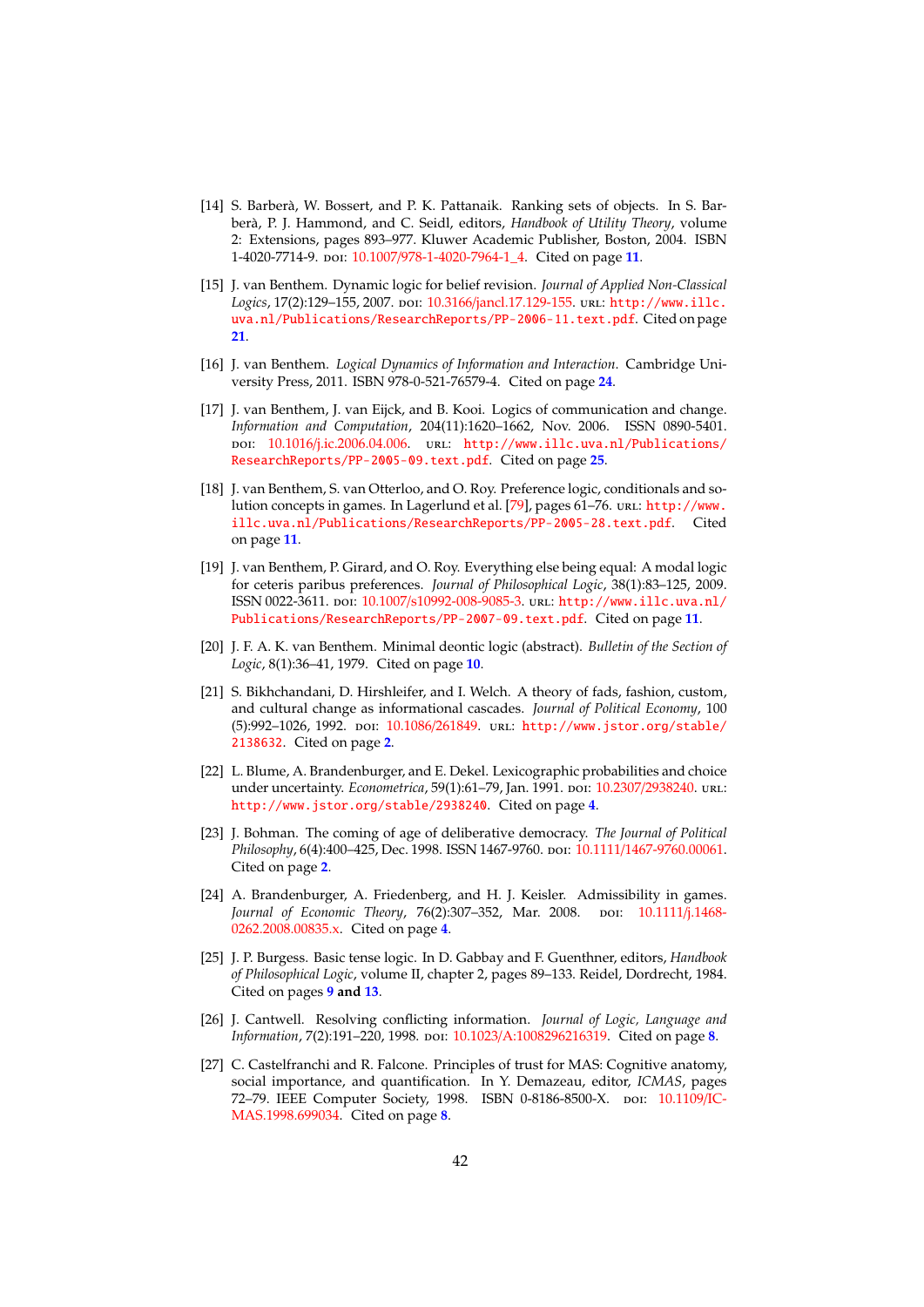- <span id="page-42-15"></span><span id="page-42-14"></span>[28] C. Castelfranchi and Y.-H. Tan, editors. *Trust and Deception in Virtual Societies*. Springer Netherlands, Dordrecht, 2001. ISBN 978-94-017-3614-5. poi: [10.1007](http://dx.doi.org/10.1007/978-94-017-3614-5)/978-[94-017-3614-5.](http://dx.doi.org/10.1007/978-94-017-3614-5) Cited on pages **[43](#page-42-14) and [44](#page-43-12)**.
- <span id="page-42-13"></span>[29] Z. Christoff and J. U. Hansen. A logic for diffusion in social networks. *Journal of Applied Logic*, 13(1):48–77, 2015. doi: 10.1016/[j.jal.2014.11.011.](http://dx.doi.org/10.1016/j.jal.2014.11.011) Cited on page **[33](#page-32-1)**.
- <span id="page-42-3"></span>[30] J. Cohen. Deliberation and democratic legitimacy. In D. Matravers and J. E. Pike, editors, *Debates in contemporary political philosophy: An anthology*, pages 342–360. Routledge, London, 2003. ISBN 0415302102. Reprinted from [\[68\]](#page-44-13), pages 17–34. Cited on page **[2](#page-1-2)**.
- <span id="page-42-7"></span>[31] M. H. DeGroot. Reaching a consensus. *Journal of the American Statistical Association*, 69(345):118–121, 1974. url: <http://www.jstor.org/stable/2285509>. Cited on pages **[3](#page-2-3) and [32](#page-31-2)**.
- <span id="page-42-8"></span>[32] E. Dekel, A. Friedenberg, and M. Siniscalchi. Lexicographic beliefs and assumption. *Journal of Economic Theory*, 163(3):955-985, May 2016. poi: 10.1016/[j.jet.2016.03.003.](http://dx.doi.org/10.1016/j.jet.2016.03.003) Cited on page **[4](#page-3-0)**.
- <span id="page-42-9"></span>[33] R. Demolombe. To trust information sources: A proposal for a modal logic framework. In Castelfranchi and Tan [\[28\]](#page-42-15), pages 111–124. ISBN 978-94-017-3614- 5. doi: 10.1007/[978-94-017-3614-5\\_5.](http://dx.doi.org/10.1007/978-94-017-3614-5_5) Cited on page **[8](#page-7-2)**.
- <span id="page-42-10"></span>[34] R. Demolombe. Reasoning about trust: A formal logical framework. In C. D. Jensen, S. Poslad, and T. Dimitrakos, editors, *iTrust*, volume 2995 of *Lecture Notes in Computer Science, pages 291-303. Springer, 2004. ISBN 3-540-21312-0. DOI:* 10.1007/[978-3-540-24747-0\\_22.](http://dx.doi.org/10.1007/978-3-540-24747-0_22) Cited on page **[8](#page-7-2)**.
- <span id="page-42-11"></span>[35] R. Demolombe and C.-J. Liau. A logic of graded trust and belief fusion. In *Proceedings of the 4th Workshop on Deception, Fraud and Trust in Agent Societies*, pages 13–25, 2001. Cited on page **[8](#page-7-2)**.
- <span id="page-42-12"></span>[36] H. van Ditmarsch, W. van der Hoek, and B. Kooi. *Dynamic Epistemic Logic*, volume 337 of *Synthese Library Series*. Springer, Dordrecht, The Netherlands, 2008. ISBN 978-1-4020-5838-7. Cited on page **[24](#page-23-2)**.
- <span id="page-42-2"></span>[37] J. S. Dryzek. *Deliberative Democracy and Beyond: Liberals, Critics, Contestations*. Oxford University Press, New York, 2000. ISBN 0-19-829507-3. Cited on page **[2](#page-1-2)**.
- <span id="page-42-4"></span>[38] J. S. Dryzek and C. List. Social choice theory and deliberative democracy: A reconciliation. *British Journal of Political Science*, 33(1):1–28, Jan. 2003. ISSN 0007- 1234. doi: 10.1017/[S0007123403000012.](http://dx.doi.org/10.1017/S0007123403000012) Cited on page **[2](#page-1-2)**.
- <span id="page-42-6"></span>[39] K. Durkin. Peer pressure. In A. S. R. Manstead and M. Hewstone, editors, *The Blackwell Encyclopedia of Social Psychology*. Blackwell, 1995. ISBN 978-0-631-20289- 9. Cited on page **[2](#page-1-2)**.
- <span id="page-42-5"></span>[40] D. Easley and J. Kleinberg. *Networks, Crowds and Markets: Reasoning about a Highly Connected World*. Cambridge University Press, New York, 2010. ISBN 978-0-521- 19533-1. Cited on page **[2](#page-1-2)**.
- <span id="page-42-1"></span>[41] J. Elster. The market and the forum: three varieties of political theory. In J. Elster and A. Hylland, editors, *Foundations of Social Choice Theory*. Cambridge University Press, Cambridge, 1986. Cited on page **[2](#page-1-2)**.
- <span id="page-42-0"></span>[42] U. Endriss. Logic and social choice theory. In A. Gupta and J. van Benthem, editors, *Logic and Philosophy Today*, volume 2, pages 333–377. College Publications, 2011. ISBN 978-1-84890-041-7. Cited on page **[1](#page-0-1)**.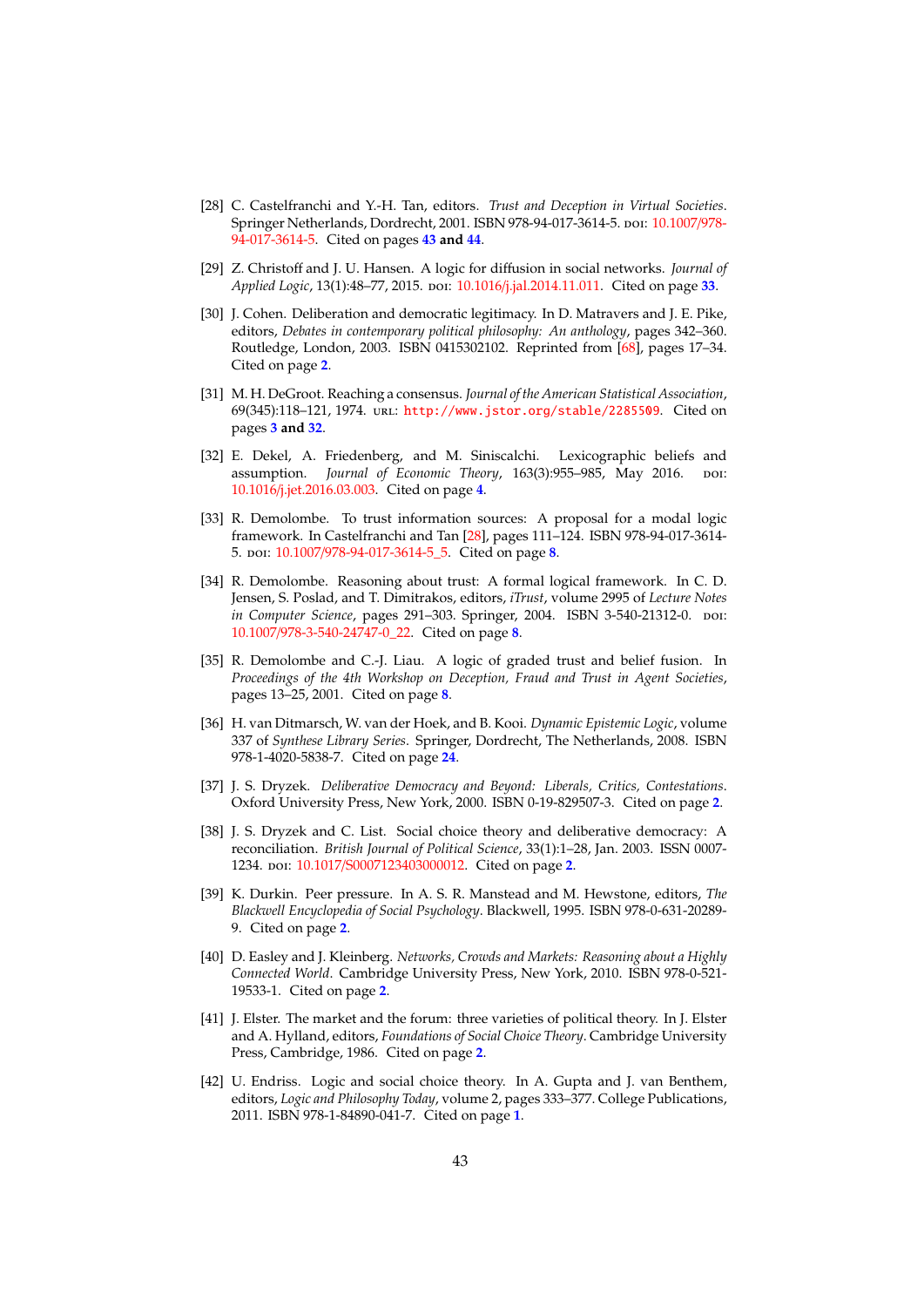- <span id="page-43-12"></span><span id="page-43-7"></span>[43] R. Falcone and C. Castelfranchi. Social trust: A cognitive approach. In Castel-franchi and Tan [\[28\]](#page-42-15), pages 55-90. ISBN 978-94-017-3614-5. poi: [10.1007](http://dx.doi.org/10.1007/978-94-017-3614-5_3)/978-94-[017-3614-5\\_3.](http://dx.doi.org/10.1007/978-94-017-3614-5_3) Cited on page **[8](#page-7-2)**.
- <span id="page-43-5"></span>[44] R. Falcone, M. P. Singh, and Y.-H. Tan, editors. *Trust in Cyber-societies, Integrating the Human and Artificial Perspectives [based on a workshop on Deception, Fraud, and Trust in Agent Societies held during the Autonomous Agents Conference in Barcelona, Spain in June 2000]*, volume 2246 of *Lecture Notes in Computer Science*, 2001. Springer. ISBN 3-540-43069-5. doi: 10.1007/[3-540-45547-7.](http://dx.doi.org/10.1007/3-540-45547-7) Cited on page **[8](#page-7-2)**.
- <span id="page-43-6"></span>[45] R. Falcone, K. S. Barber, J. Sabater-Mir, and M. P. Singh, editors. *Trust in Agent Societies, 11th International Workshop, TRUST 2008, Estoril, Portugal, May 12-13, 2008. Revised Selected and Invited Papers*, volume 5396 of *Lecture Notes in Computer Science*, 2008. Springer. ISBN 978-3-540-92802-7. doi: 10.1007/[978-3-540-92803-4.](http://dx.doi.org/10.1007/978-3-540-92803-4) Cited on pages **[8](#page-7-2) and [47](#page-46-13)**.
- <span id="page-43-1"></span>[46] P. C. Fishburn. A study of lexicographic expected utility. *Management Science*, 17 (11):672-678, July 1971. poi: 10.1287/[mnsc.17.11.672.](http://dx.doi.org/10.1287/mnsc.17.11.672) url: [http://www.jstor.](http://www.jstor.org/stable/2629309) [org/stable/2629309](http://www.jstor.org/stable/2629309). Cited on page **[4](#page-3-0)**.
- <span id="page-43-2"></span>[47] P. C. Fishburn. Lexicographic orders, utilities and decision rules: A survey. *Management Science*, 20(11):1442-1471, July 1974. poi: 10.1287/[mnsc.20.11.1442.](http://dx.doi.org/10.1287/mnsc.20.11.1442) url: <http://www.jstor.org/stable/2629975>. Cited on page **[4](#page-3-0)**.
- <span id="page-43-11"></span>[48] J. R. P. French. A formal theory of social power. *Psychological Review*, 63(3):181–194, 1956. doi: 10.1037/[h0046123.](http://dx.doi.org/10.1037/h0046123) Cited on page **[32](#page-31-2)**.
- <span id="page-43-0"></span>[49] D. M. Gabbay, O. Rodrigues, and G. Pigozzi. Connections between belief revision, belief merging and social choice. *Journal of Logic and Computation*, 19(3):445–446, 2009. doi: 10.1093/[logcom](http://dx.doi.org/10.1093/logcom/exn013)/exn013. Cited on page **[2](#page-1-2)**.
- <span id="page-43-8"></span>[50] G. Gargov and S. Passy. A note on boolean modal logic. In P. P. Petkov, editor, *Mathematical Logic*, pages 311-321. Plenum Press, 1990. poi: 10.1007/[978-1-4613-](http://dx.doi.org/10.1007/978-1-4613-0609-2_21) [0609-2\\_21.](http://dx.doi.org/10.1007/978-1-4613-0609-2_21) Cited on pages **[9](#page-8-1) and [13](#page-12-1)**.
- <span id="page-43-9"></span>[51] G. Gargov, S. Passy, and T. Tinchev. Modal environment for boolean speculations. In D. Skordev, editor, *Mathematical Logic and Its Applications*, pages 253–263. Plenum Press, 1987. poi: 10.1007/[978-1-4613-0897-3\\_17.](http://dx.doi.org/10.1007/978-1-4613-0897-3_17) Cited on page [10](#page-9-2).
- <span id="page-43-4"></span>[52] S. Ghosh and F. R. Velázquez-Quesada. A note on reliability-based preference dynamics. In W. van der Hoek, W. H. Holliday, and W. Wang, editors, *Logic, Rationality, and Interaction - 5th International Workshop, LORI 2015 Taipei, Taiwan, October 28-31, 2015, Proceedings*, volume 9394 of *Lecture Notes in Computer Science*, pages 129–142. Springer, 2015. ISBN 978-3-662-48560-6. doi: 10.1007/[978-3-662-](http://dx.doi.org/10.1007/978-3-662-48561-3_11) [48561-3\\_11.](http://dx.doi.org/10.1007/978-3-662-48561-3_11) url: <http://bit.ly/1Jv30y3>. Cited on pages **[4,](#page-3-0) [9,](#page-8-1) [13,](#page-12-1) and [21](#page-20-0)**.
- <span id="page-43-3"></span>[53] S. Ghosh and F. R. Velázquez-Quesada. Agreeing to agree: Reaching unanimity via preference dynamics based on reliable agents. In G. Weiss, P. Yolum, R. H. Bordini, and E. Elkind, editors, *Proceedings of the 2015 International Conference on Autonomous Agents and Multiagent Systems, AAMAS 2015, Istanbul, Turkey, May 4-8, 2015*, pages 1491–1499. ACM, 2015. ISBN 978-1-4503-3413-6. url: [http:](http://dl.acm.org/citation.cfm?id=2773342) [//dl.acm.org/citation.cfm?id=2773342](http://dl.acm.org/citation.cfm?id=2773342). url: <http://bit.ly/1Fq49Vm>. Cited on pages **[4,](#page-3-0) [5,](#page-4-1) [14,](#page-13-4) [21,](#page-20-0) and [26](#page-25-2)**.
- <span id="page-43-10"></span>[54] P. Girard. *Modal Logic for Belief and Preference Change*. PhD thesis, Department of Philosophy, Stanford University, Stanford, CA, USA, Feb. 2008. ILLC Dissertation Series DS-2008-04. Cited on page **[11](#page-10-0)**.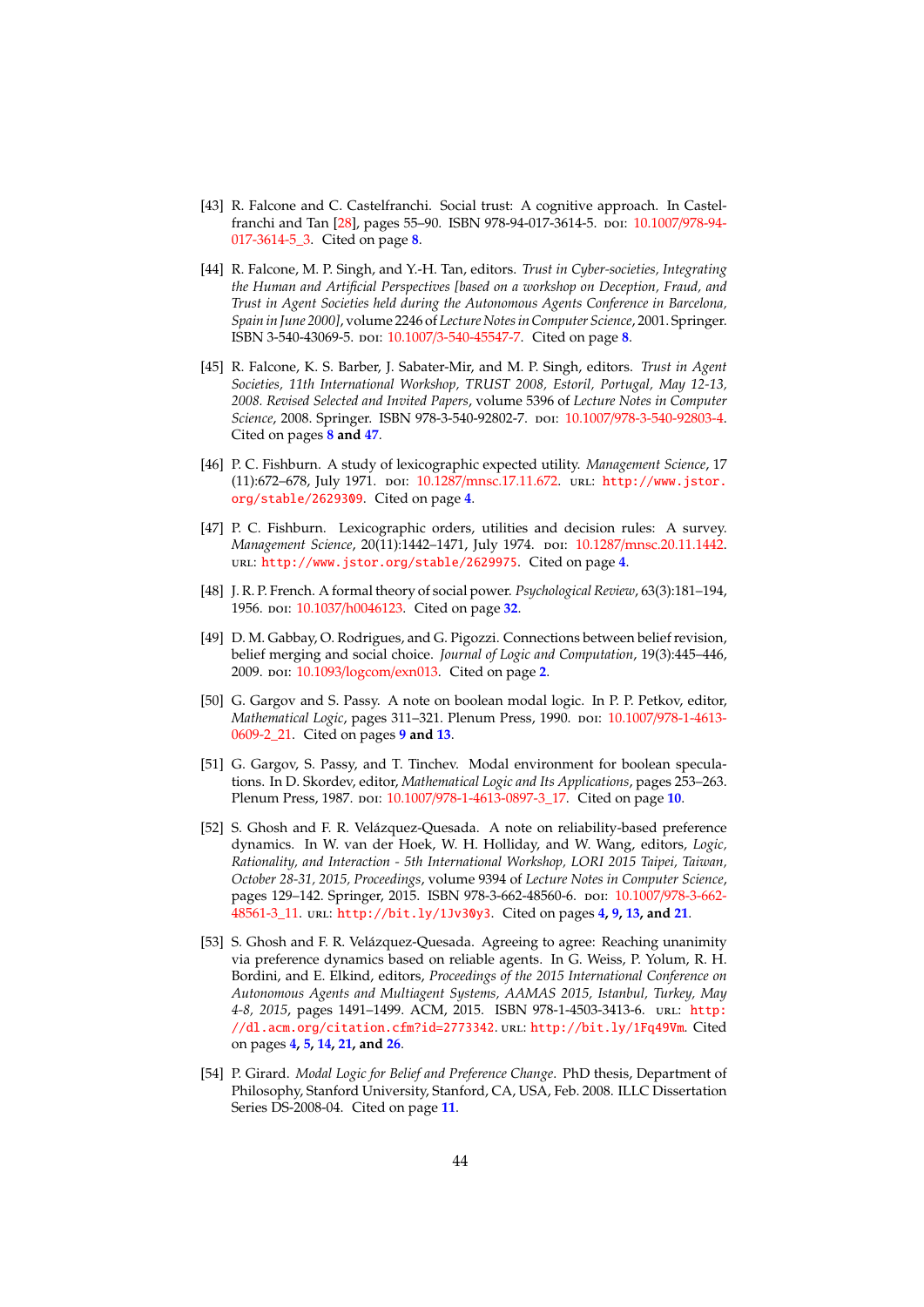- <span id="page-44-14"></span><span id="page-44-7"></span>[55] J. Golbeck, editor. *Computing with Social Trust*. Human-Computer Interaction Series. Springer, 2009. ISBN 978-1-84800-355-2. poi: 10.1007/[978-1-84800-356-9.](http://dx.doi.org/10.1007/978-1-84800-356-9) Cited on page **[8](#page-7-2)**.
- <span id="page-44-4"></span>[56] R. Goldbach. Modelling democratic deliberation. Master's thesis, Institute for Logic, Language and Computation (ILLC), Universiteit van Amsterdam (UvA), Amsterdam, The Netherlands, 2015. url: [http://www.illc.uva.nl/Research/](http://www.illc.uva.nl/Research/Publications/Reports/MoL-2015-05.text.pdf) [Publications/Reports/MoL-2015-05.text.pdf](http://www.illc.uva.nl/Research/Publications/Reports/MoL-2015-05.text.pdf). ILLC Master of Logic Thesis Series MoL-2015-05. Cited on page **[2](#page-1-2)**.
- <span id="page-44-9"></span>[57] R. Goldblatt. *Logics of Time and Computation*. Number 7 in CSLI Lecture Notes. CSLI Publications, Stanford, CA, 2nd edition, 1992. ISBN 978-0-937073-94-0. Cited on page **[9](#page-8-1)**.
- <span id="page-44-10"></span>[58] R. I. Goldblatt. Semantic analysis of orthologic. *Journal of Philosophical Logic*, 3 (1-2):19-35, Mar. 1974. ISSN 0022-3611. por: 10.1007/[BF00652069.](http://dx.doi.org/10.1007/BF00652069) Cited on page **[10](#page-9-2)**.
- <span id="page-44-8"></span>[59] A. I. Goldman. Experts: Which ones should you trust? *Philosophy and Phenomenological Research*, 63(1):85–110, 2001. ISSN 1933-1592. doi: [10.1111](http://dx.doi.org/10.1111/j.1933-1592.2001.tb00093.x)/j.1933- [1592.2001.tb00093.x.](http://dx.doi.org/10.1111/j.1933-1592.2001.tb00093.x) Cited on page **[8](#page-7-2)**.
- <span id="page-44-11"></span>[60] M. Granovetter. Threshold models of collective behavior. *American Journal of Sociology*, 83(6):1420–1443, May 1978. doi: [10.1086](http://dx.doi.org/10.1086/226707)/226707. url: [http://www.](http://www.jstor.org/stable/2778111) [jstor.org/stable/2778111](http://www.jstor.org/stable/2778111). Cited on page **[32](#page-31-2)**.
- <span id="page-44-5"></span>[61] B. N. Grosof. Generalizing prioritization. In J. F. Allen, R. Fikes, and E. Sandewall, editors, *Proceedings of the 2nd International Conference on Principles of Knowledge Representation and Reasoning (KR'91). Cambridge, MA, USA, April 22-25, 1991.*, pages 289–300, Cambridge, MA, USA, Apr. 1991. Morgan Kaufmann. ISBN 1-55860-165- 1. Cited on pages **[4](#page-3-0) and [38](#page-37-1)**.
- <span id="page-44-12"></span>[62] D. Grossi and G. Pigozzi. *Judgment Aggregation: A Primer*. Number 27 in Synthesis Lectures on Artificial Intelligence andMachine Learning.Morgan & Claypool Pub-lishers, 2014. ISBN 9781627050876. poi: 10.2200/[S00559ED1V01Y201312AIM027.](http://dx.doi.org/10.2200/S00559ED1V01Y201312AIM027) Cited on page **[33](#page-32-1)**.
- <span id="page-44-6"></span>[63] T. Grüne-Yanoff and S. O. Hansson. Preference change: An introduction. In *Preference Change* Grüne-Yanoff and Hansson [\[64\]](#page-44-0), pages 1–26. ISBN 978-90-481- 2593-7. doi: 10.1007/[978-90-481-2593-7\\_1.](http://dx.doi.org/10.1007/978-90-481-2593-7_1) Cited on page **[5](#page-4-1)**.
- <span id="page-44-0"></span>[64] T. Grüne-Yanoff and S. O. Hansson, editors. *Preference Change*, volume 42 of *Theory and Decision Library*. Springer, 2009. ISBN 978-90-481-2593-7. doi: [10.1007](http://dx.doi.org/10.1007/978-90-481-2593-7)/978-90- [481-2593-7.](http://dx.doi.org/10.1007/978-90-481-2593-7) Cited on pages **[2,](#page-1-2) [7,](#page-6-1) and [45](#page-44-14)**.
- <span id="page-44-2"></span>[65] A. Gutmann and D. Thompson. *Democracy and Disagreement*. Belknap Press of Harvard University Press, Cambridge, Mass., 1996. ISBN 0-674-19766-6. Cited on page **[2](#page-1-2)**.
- <span id="page-44-3"></span>[66] A. Gutmann and D. Thompson. *Why Deliberative Democracy?* Princeton University Press, Princeton, New Jersey, 2004. ISBN 0-691-12019-6. Cited on page **[2](#page-1-2)**.
- <span id="page-44-1"></span>[67] J. Habermas. *Between Facts and Norms: Contributions to a Discursive Theory of Law and Democracy*. MIT Press, Cambridge, 1996. Cited on page **[2](#page-1-2)**.
- <span id="page-44-13"></span>[68] A. P. Hamlin and P. Pettit, editors. *The Good polity: Normative analysis of the state*. Basil Blackwell, Oxford, 1989. ISBN 0631158049. Cited on page **[43](#page-42-14)**.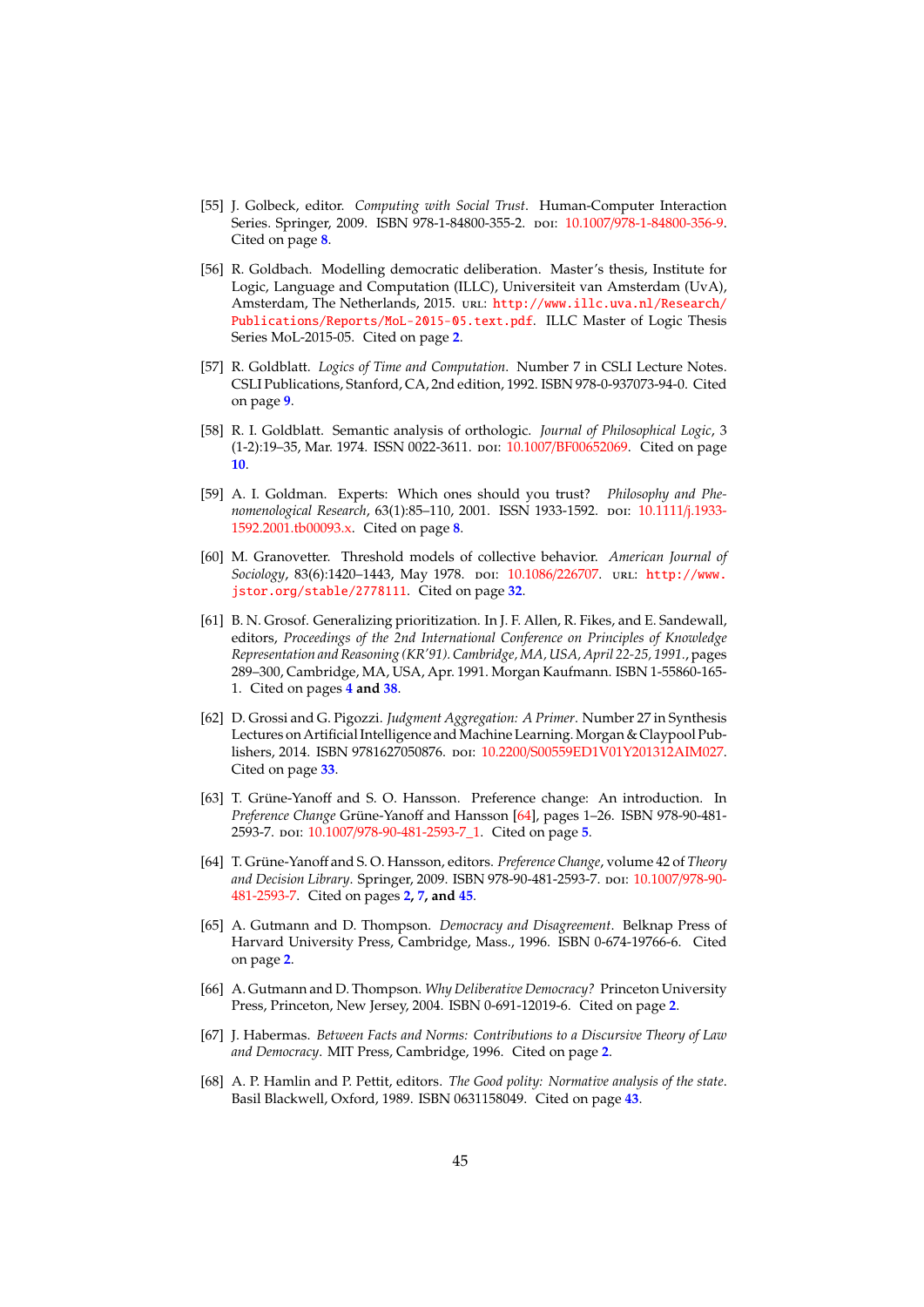- <span id="page-45-9"></span>[69] D. Harel, D. Kozen, and J. Tiuryn. *Dynamic Logic*. MIT Press, Cambridge, MA, 2000. ISBN 0-262-08289-6. Cited on pages **[10](#page-9-2) and [25](#page-24-2)**.
- <span id="page-45-7"></span>[70] A. Herzig, E. Lorini, J. F. Hübner, and L. Vercouter. A logic of trust and reputation. Logic Journal of the IGPL, 18(1):214–244, 2010. poi: [10.1093](http://dx.doi.org/10.1093/jigpal/jzp077)/jigpal/jzp077. Cited on page **[8](#page-7-2)**.
- <span id="page-45-8"></span>[71] W. H. Holliday. Trust and the dynamics of testimony. In D. Grossi, L. Kurzen, and F. R. Velázquez-Quesada, editors, *Logic and Interactive RAtionality. Seminar's yearbook 2009*, pages 118–142. Institute for Logic, Language and Computation, Universiteit van Amsterdam, Amsterdam, The Netherlands, 2010. url: [http:](http://www.illc.uva.nl/lgc/seminar/?page_id=727) [//www.illc.uva.nl/lgc/seminar/?page\\_id=727](http://www.illc.uva.nl/lgc/seminar/?page_id=727). Cited on page **[8](#page-7-2)**.
- <span id="page-45-12"></span>[72] P. Jirakunkanok, K. Sano, and S. Tojo. Analyzing belief re-revision by consideration of reliability change in legal case. In B.Mérialdo, M. L. Nguyen, D. Le, D. A. Duong, and S. Tojo, editors, *2015 Seventh International Conference on Knowledge and Systems Engineering, KSE 2015, Ho Chi Minh City, Vietnam, October 8-10, 2015*, pages 228– 233. IEEE, 2015. ISBN 978-1-4673-8013-3. doi: 10.1109/[KSE.2015.64.](http://dx.doi.org/10.1109/KSE.2015.64) url: [http:](http://ieeexplore.ieee.org/xpl/mostRecentIssue.jsp?punumber=7371541) [//ieeexplore.ieee.org/xpl/mostRecentIssue.jsp?punumber=7371541](http://ieeexplore.ieee.org/xpl/mostRecentIssue.jsp?punumber=7371541). Cited on page **[35](#page-34-3)**.
- <span id="page-45-3"></span>[73] D. Katz and F. H. Allport. *Student Attitudes*. Craftsman, Syracuse, N.Y., 1931. Cited on page **[2](#page-1-2)**.
- <span id="page-45-11"></span>[74] S. Konieczny and R. Pino Pérez. On the logic of merging. In A. G. Cohn, L. K. Schubert, and S. C. Shapiro, editors, *KR*, pages 488–498. Morgan Kaufmann, 1998. Cited on page **[33](#page-32-1)**.
- <span id="page-45-0"></span>[75] S. Konieczny and R. Pino Pérez. Merging information under constraints: A logical framework. *Journal of Logic and Computation*, 12(5):773-808, 2002. poi: 10.1093/logcom/[12.5.773.](http://dx.doi.org/10.1093/logcom/12.5.773) Cited on pages **[2](#page-1-2) and [33](#page-32-1)**.
- <span id="page-45-1"></span>[76] S. Konieczny and R. Pino Pérez. Propositional belief base merging or how to merge beliefs/goals coming from several sources and some links with social choice theory. *European Journal of Operational Research*, 160(3):785–802, 2005. Cited on page **[2](#page-1-2)**.
- <span id="page-45-2"></span>[77] S. Konieczny and R. Pino Pérez. Logic based merging. *Journal of Philosophical* Logic, 40(2):239-270, Mar. 2011. poi: 10.1007/[s10992-011-9175-5.](http://dx.doi.org/10.1007/s10992-011-9175-5) Cited on pages [2](#page-1-2) **and [33](#page-32-1)**.
- <span id="page-45-4"></span>[78] D. Krech and R. S. Crutchfield. *Theory and Problems of Social Psychology*. McGraw-Hill, New York, 1948. Cited on page **[2](#page-1-2)**.
- <span id="page-45-13"></span>[79] H. Lagerlund, S. Lindström, and R. Sliwinski, editors. *Modality Matters*. Number 53 in Uppsala Philosophical Studies. University of Uppsala, Upsala, 2006. Cited on pages **[42](#page-41-14) and [48](#page-47-10)**.
- <span id="page-45-5"></span>[80] I. H. LaValle and P. C. Fishburn. Lexicographic state-dependent subjective expected utility. *Journal of Risk and Uncertainty*, 4(3):251-269, July 1991. poi: 10.1007/[BF00114156.](http://dx.doi.org/10.1007/BF00114156) Cited on page **[4](#page-3-0)**.
- <span id="page-45-6"></span>[81] I. H. LaValle and P. C. Fishburn. State-independent subjective expected lexicographic utility. *Journal of Risk and Uncertainty*, 5(3):217-240, July 1991. poi: 10.1007/[BF00057879.](http://dx.doi.org/10.1007/BF00057879) Cited on page **[4](#page-3-0)**.
- <span id="page-45-10"></span>[82] K. Lehrer and C. Wagner. *Rational Consensus in Science and Society. A Philosophical and Mathematical Study*, volume 24 of *Philosophical Studies Series in Philosophy*. Dordrecht Reidel Publishing Company, Dordrecht, Holland, 1981. ISBN 978-90- 277-1307-0. doi: 10.1007/[978-94-009-8520-9.](http://dx.doi.org/10.1007/978-94-009-8520-9) Cited on pages **[32](#page-31-2) and [35](#page-34-3)**.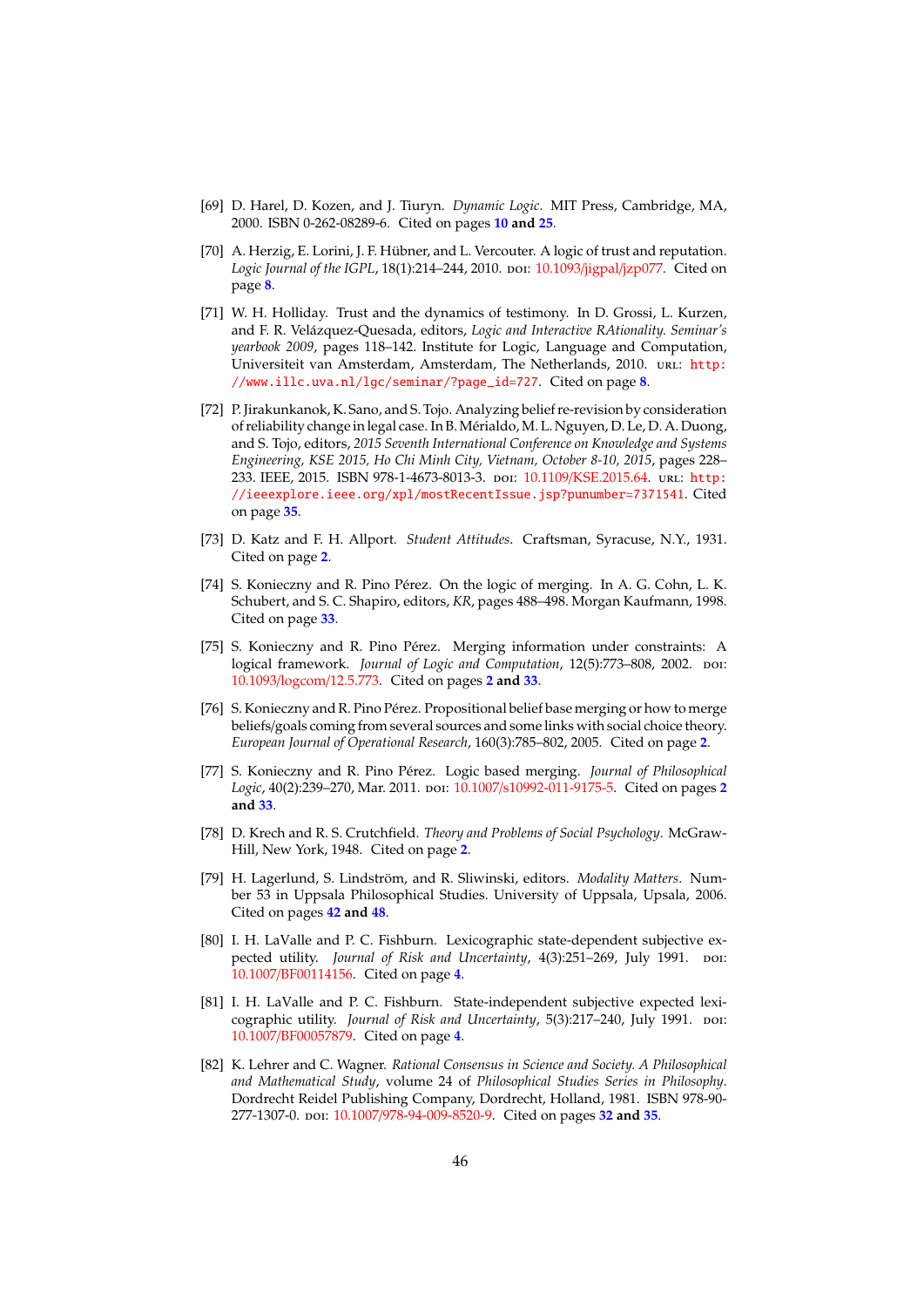- <span id="page-46-13"></span><span id="page-46-3"></span>[83] H. Leibenstein. Bandwagon, snob, and veblen effects in the theory of consumers' demand. *Quarterly Journal of Economics,* 64(2):183-207, 1950. poi: 10.2307/[1882692.](http://dx.doi.org/10.2307/1882692) url: <http://www.jstor.org/stable/1882692>. Cited on page **[2](#page-1-2)**.
- <span id="page-46-7"></span>[84] C.-J. Liau. Belief, information acquisition, and trust in multi-agent systems – a modal logic formulation. *Artificial Intelligence*, 149(1):31–60, 2003. doi: 10.1016/[S0004-3702\(03\)00063-8.](http://dx.doi.org/10.1016/S0004-3702(03)00063-8) Cited on page **[8](#page-7-2)**.
- <span id="page-46-5"></span>[85] V. Lifschitz. Some results on circumscription. Technical Report 1019, Stanford University, Dept of Computer Science, 1984. Cited on page **[4](#page-3-0)**.
- <span id="page-46-6"></span>[86] V. Lifschitz. Circumscription. In *Handbook of Logic in Artificial Intelligence and Logic Programming*, volume 3: Nonmonotonic Reasoning and Uncertain Reasoning, pages 297–352. Oxford University Press, Oxford & New York, 1994. ISBN 0-19- 853747-6. Cited on page **[4](#page-3-0)**.
- <span id="page-46-11"></span>[87] C. List and C. Puppe. Judgment aggregation. In P. Anand, P. Pattanaik, , and C. Puppe, editors, *The Handbook of Rational and Social Choice*. Oxford University Press, Oxford, May 2009. ISBN 978-0-199-29042-0. poi: 10.1093/acprof:oso/[9780199290420.003.0020.](http://dx.doi.org/10.1093/acprof:oso/9780199290420.003.0020) Cited on page **[33](#page-32-1)**.
- <span id="page-46-0"></span>[88] F. Liu. *Reasoning about Preference Dynamics*, volume 354 of *Synthese Library Series*. Springer, 2011. ISBN 978-94-007-1343-7. Cited on pages **[2,](#page-1-2) [7,](#page-6-1) and [11](#page-10-0)**.
- <span id="page-46-12"></span>[89] F. Liu, J. Seligman, and P. Girard. Logical dynamics of belief change in the community. Synthese, 191(11):2403-2431, 2014. poi: 10.1007/[s11229-014-0432-3.](http://dx.doi.org/10.1007/s11229-014-0432-3) Cited on page **[33](#page-32-1)**.
- <span id="page-46-8"></span>[90] E. Lorini and R. Demolombe. From binary trust to graded trust in information sources: A logical perspective. In Falcone et al. [\[45\]](#page-43-6), pages 205–225. ISBN 978-3- 540-92802-7. doi: 10.1007/[978-3-540-92803-4\\_11.](http://dx.doi.org/10.1007/978-3-540-92803-4_11) Cited on page **[8](#page-7-2)**.
- <span id="page-46-9"></span>[91] E. Lorini, G. Jiang, and L. Perrussel. Trust-based belief change. In T. Schaub, G. Friedrich, and B. O'Sullivan, editors, *ECAI 2014 - 21st European Conference on Artificial Intelligence, 18-22 August 2014, Prague, Czech Republic - Including Prestigious Applications of Intelligent Systems (PAIS 2014)*, volume 263 of *Frontiers in Artificial Intelligence and Applications*, pages 549-554. IOS Press, 2014. poi: [10.3233](http://dx.doi.org/10.3233/978-1-61499-419-0-549)/978-1-[61499-419-0-549.](http://dx.doi.org/10.3233/978-1-61499-419-0-549) Cited on page **[8](#page-7-2)**.
- <span id="page-46-10"></span>[92] C. Lutz and U. Sattler. The complexity of reasoning with boolean modal logics. In F. Wolter, H. Wansing, M. de Rijke, and M. Zakharyaschev, editors, *Advances in Modal Logic 3, papers from the third conference on "Advances in Modal logic," held in Leipzig (Germany) in October 2000*, pages 329–348. World Scientific, 2000. ISBN 981-238-179-1. URL: [www.informatik.uni-bremen.de/tdki/research/papers/](www.informatik.uni-bremen.de/tdki/research/papers/2001/LutzSattler-AiML.ps.gz) [2001/LutzSattler-AiML.ps.gz](www.informatik.uni-bremen.de/tdki/research/papers/2001/LutzSattler-AiML.ps.gz). Cited on page **[9](#page-8-1)**.
- <span id="page-46-2"></span>[93] D. van Mill. The possibility of rational outcomes from democratic discourse and procedures. *The Journal of Politics*, 58(3):734–752, Aug. 1996. doi: 10.2307/[2960440.](http://dx.doi.org/10.2307/2960440) Cited on page **[2](#page-1-2)**.
- <span id="page-46-1"></span>[94] D. Miller. Deliberative democracy and social choice. *Political Studies*, 40(s1):54–67, Aug. 1992. poi: 10.1111/[j.1467-9248.1992.tb01812.x.](http://dx.doi.org/10.1111/j.1467-9248.1992.tb01812.x) Cited on page [2](#page-1-2).
- <span id="page-46-4"></span>[95] R. Nadeau, E. Cloutier, and J.-H. Guay. New evidence about the existence of a bandwagon effect in the opinion formation process. *International Political Science Review*, 14(2):203–213, 1993. doi: 10.1177/[019251219301400204.](http://dx.doi.org/10.1177/019251219301400204) url: [http://www.](http://www.jstor.org/stable/1882692) [jstor.org/stable/1882692](http://www.jstor.org/stable/1882692). Cited on page **[2](#page-1-2)**.